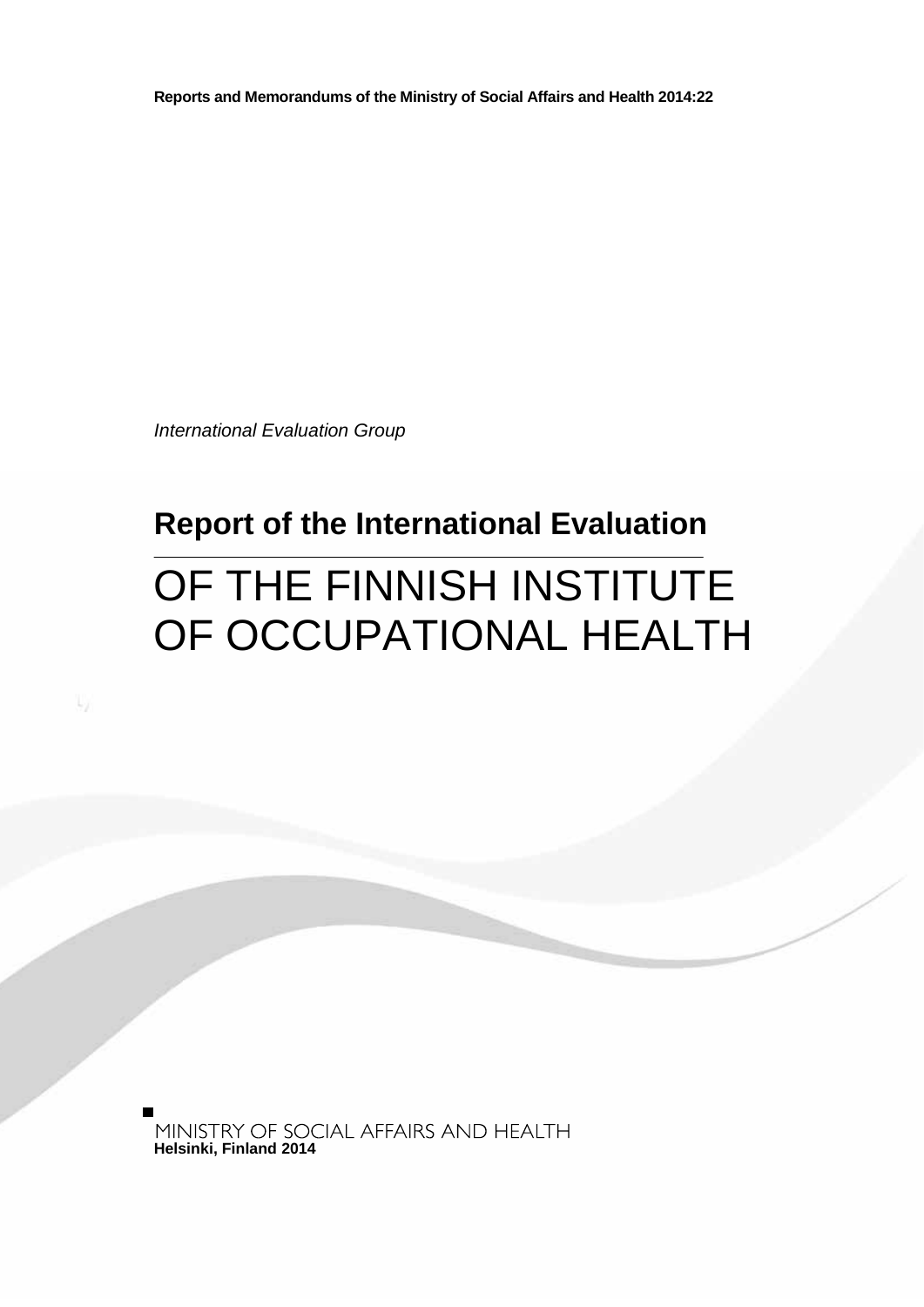## DOCUMENTATION PAGE

Ministry of Social Affairs and Health, Finland

**Publisher Date**

**Authors**<br> **Authors**<br> **Commissioned by**<br> **Commissioned by**<br> **Commissioned by**<br> **Commissioned by**<br> **Commissioned by** 

Ministry of Social Affairs and Health

#### **Tithe of report**

Report of the International Evaluation of the Finnish Institute of Occupational Health

#### **Summary**

§ The International Evaluation Group consisted of members representing several academic disciplines, yet sharing experience and a deep understanding of occupational safety and health theory and practice. It performed an expert assessment of the strategy and activities of the Finnish Institute of Occupational Health (FIOH), based on a self-evaluation by the Institute, a number of other documents, and interviews with FIOH management and staff, customers and other stakeholders.

In relation to *policy relevance and results* the IEG finds that FIOH's work is consistent with and supports the policies of the Government. FIOH is an important contributor to work-force well-being and national welfare, and it deserves credit for attempts to change the present practice of occupational health services, which limits the effectiveness of the services, especially in prevention.

FIOH provides a broad range of services for workplaces that are highly appreciated by its stakeholders (public and private organisations, collaborating partners, professional associations, ministries, and the Parliament). However, in spite of the existing law and the contract between MSAH and FIOH, its core tasks and priorities are not always clear to all stakeholders.

FIOH plays a prominent role in increasing global awareness about workers' well-being and health. This role is very much appreciated in international networks, in the Nordic countries and Europe, as well as worldwide. One example is the WHO network of collaborating centres of occupational health. These activities are not only important for the occupational health of workers around the globe, but they also contribute considerably to the ability of FIOH and its partners to acquire international funds and to the prestige of Finland in the world.

As to how FiOH relates to other institutions that develop working life, the IEG finds that FIOH is well positioned and that no overlaps with the National Institute of Health and Welfare (THL) and universities are obvious. Certain basic research performed at FIOH could be argued to more properly belong to the university setting, but it is central to FIOH's applied research and development activities. The strategic goals of FIOH are highly relevant in view of the future needs of Finnish working life.

The IEG emphasises the importance of preserving FIOH as a separate institute in the future. As such it will best guarantee the continuation of the focused and applied research, development and educational efforts that are in line with and support attempts to promote a well-being workforce and the development of good working conditions. Those are the intentions of the National Working Life Strategy to 2020, which make the argument for a separate institute even more compelling.

The IEG has also scrutinized FIOH's "operational efficiency and relevance in innovation and quality". It finds that the FIOH operates under an innovation model that appropriately identifies client problems and has initiated successful partnerships with large and small client organisations. Having said that, the IEG suggests that FIOH should consider a comprehensive monitoring of workforce and workplace client needs through a combination of active and passive surveys and other data gathering methods.

FIOH has reached world class in research and solution dissemination, as demonstrated by a large number of high impact publications produced and systematic implementation achieved through partnering with clients in well-planned development activities. FIOH is engaged in R&D networks nationally and internationally (e.g. FIOH is coordinating one EU nano-network).

The innovation model has efficiently supported the continued change of FIOH's organisation towards client focus and problem solving. As to operational efficiency and relevance FIOH has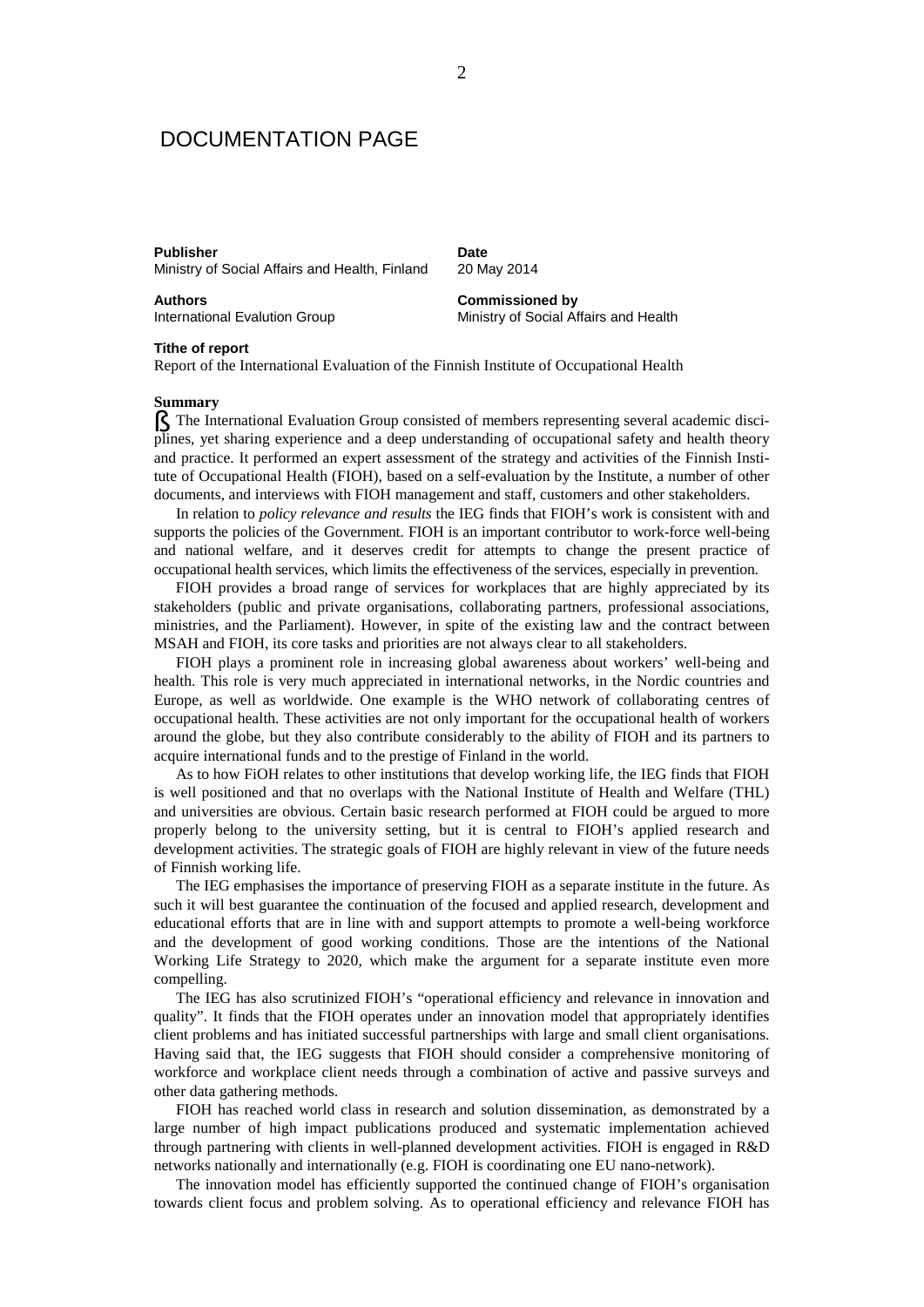scrutinised its research portfolio and terminated projects not related to strategic priorities. The innovation model stimulates researchers to provide clients with solutions meeting their needs.

The IEG underlines that FIOH's staff is highly competent, many are multi-skilled and move flexibly between research, development and education. There is, though, a need to broaden skillsets if present goals of longer work-careers are to be met, and as a consequence, more older people will continue at work. FIOH should increase its efforts to recruit staff with medical, behavioural, organisational, management and IT expertise to meet the challenges of an ageing workforce and the increasing digitalisation of working life. The IEG compliments FIOH for its implementation and impact research, but emphasises that it should be further strengthened by involving more economic expertise.

Responding to its assignment included in the Government resolution on state research funding and research institutes, the IEG, by referring to assessments reported above, points out that FIOH is well-equipped to serve the Government and ministries involved in developing working conditions and working life in Finland. The IEG has not identified any obvious overlaps of core activities with other institutes or universities. It suggests, though, that as to two support functions registry (database) management and research laboratories – possible synergies or resources to be shared between THL, FIOH and Kela, among others, could be explored. That analysis should be based on a thorough evaluation of possible scale economies vs. the costs of not having the expertise or equipment in-house.

The IEG makes the following recommendations to FIOH and its leadership:

- Pay due attention to the Government's plan to reduce public spending and reorganise state research funding, which will lead to further reductions in FIOH's state funding
- Do more to justify strategic choices and actions: Identify the needs of stakeholders, present solutions clarifying the evidence-base of those, suggest implementation plans, evaluate for impact
- Prioritise needs and activities, guided by the required focus on prolonging working careers, in order to make informed decisions about reductions necessary because of budget cuts
- While doing increasingly more research on the effectiveness of interventions and partnering with client organisations, do even more – establish a programme in impact research to complement the innovation model
- Given the present biomedical research potentially leading to more emphasis on personalised risk and less on risks related to working conditions, make a consistent effort to consider the implications and implement safeguards
- Make digital communication the main channel to reach employers, employees, decisionmakers and all citizens in Finland
- Monitor the working conditions in relation to labour market trends with increasing numbers of immigrants, workers with "flexible" contracts and self-employed
- Become a specialist of the totality of working life to include periods of work, unemployment, and multiple careers and jobs.

#### **Key word**

Health Promotion, Health Care, Innovation Policy, Public Administration, Occupational Health and Safety, Research and Development, Research Policy, Sectoral Research, Social Welfare

Reports and Memorandums of the Ministry of **Other information** Social Affairs and Health 2014:22 ISSN-L 2242-0037 ISSN 2242-0037 (online) **Number of pages Language** ISBN 978-952-00-3497-9 39 English URN:ISBN: 978-952-00-3497-9 http://urn.fi/ URN:ISBN: 978-952-00-3497-9

MINISTRY OF

SOCIAL AFFAIRS AND HEALTH Finland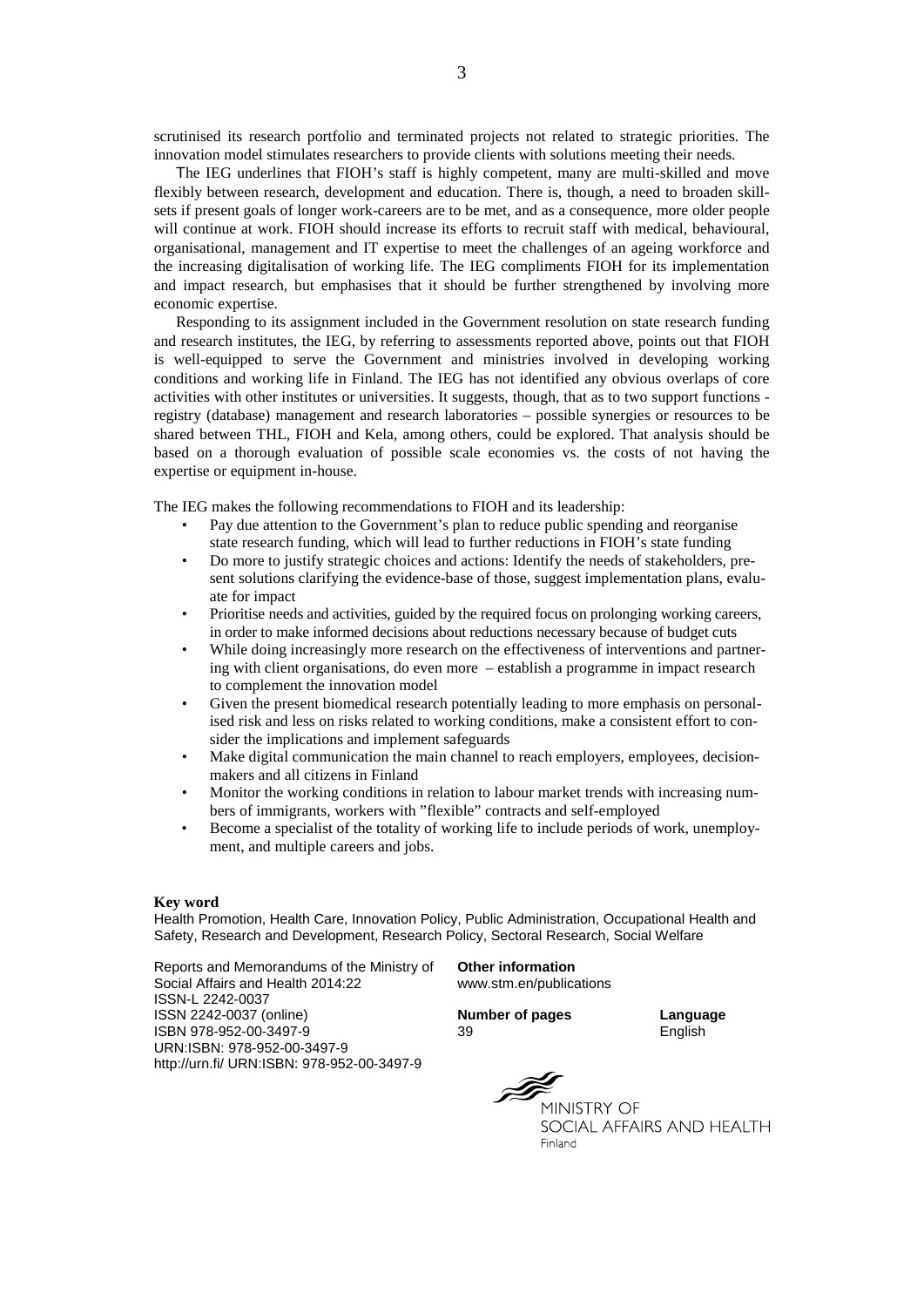## **CONTENTS**

| $\mathbf{1}$   |                                                                                |  |
|----------------|--------------------------------------------------------------------------------|--|
| $\overline{2}$ |                                                                                |  |
| 3              |                                                                                |  |
| 4              | Implementation of the recommendations of the 2009 international evaluation  11 |  |
|                | 5.1<br>5.2<br>5.3                                                              |  |
|                | 6 FIOH operational efficiency and relevance in innovations and quality         |  |
| $\mathbf{7}$   |                                                                                |  |
| 8              |                                                                                |  |
| 9              |                                                                                |  |
|                |                                                                                |  |
|                |                                                                                |  |
|                |                                                                                |  |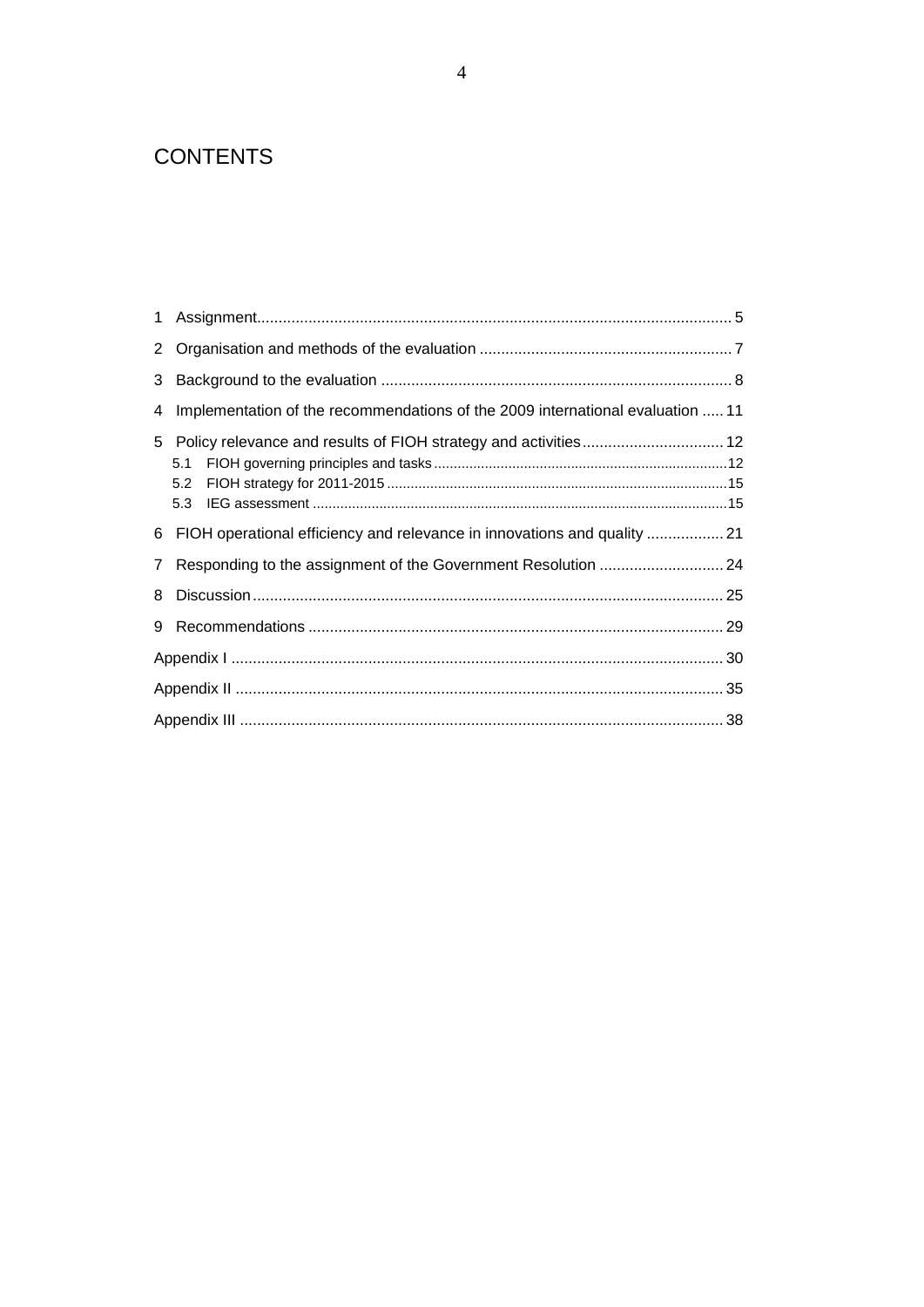## 1 ASSIGNMENT

The Finnish Ministry of Social Affairs and Health (MSAH) appointed on 19 August 2013 the following group of experts to evaluate the activities of the Finnish Institute of Occupational Health (FIOH):

Professor Mats Brommels, Director, Medical Management Centre, Karolinska Institutet (chair) Professor Stavroula Leka, Director, Centre for Organizational Health & Development, School of Medicine, University of Nottingham

Professor Frank Pot, Radboud University Nijmegen

Dr. Paul A. Schulte, Director, Education and Information Division, US National Institute for Occupational Safety and Health

Professor Hannu Uusitalo, former Director of the Finnish Centre for Pensions

Dr. Palle Ørbæk, Chief Medical Consultant, Danish Working Environment Authority

The members of this group have different disciplinary backgrounds, but share a deep knowledge and understanding of occupational safety and health theory and practice, health services research, and research implementation. In this document the group is referred to as the International Evaluation Group (IEG).

The scope and purpose of the evaluation was defined in its Terms of Reference as follows:

"The task of the evaluation group is to assess how FIOH succeeds in implementing its mission in modern work life. The evaluation should be future-oriented, reflect the challenges for development of work life and make recommendations for the further development of FIOH's activities.

The evaluation will address the relevance and effectiveness of FIOH's activities:

- Are FIOH's objectives and results relevant?
- Is FIOH's approach effective?

The relevance and effectiveness will be evaluated:

- in respect to the needs of work life at the moment and in future, especially in respect to prolonging of working careers,
- with regard to co-operation between research institutes and universities and to distribution of work in developing the work life, and
- with regard to international co-operation and distribution of work in developing the work life."

On 5 September 2013 the Finnish Government passed a resolution on the "Comprehensive Reform of State Research Institutes and Research Funding". In Section 3 of the resolution it is stated that:

"The activities of the National Institute for Health and Welfare and the Finnish Institute of Occupational Health will be assessed by 30 June 2014. This will include an evaluation of the suitability and compatibility of the institutes' strategic research areas, and of their key development and administrative tasks, taking account of feed-in requirements related to decision-making and steering within government.

In addition, thought will be given to the possible elimination of overlapping functions and the appropriate division of labour and research tasks between universities and research institutes. During this evaluation, development proposals will be formulated related to the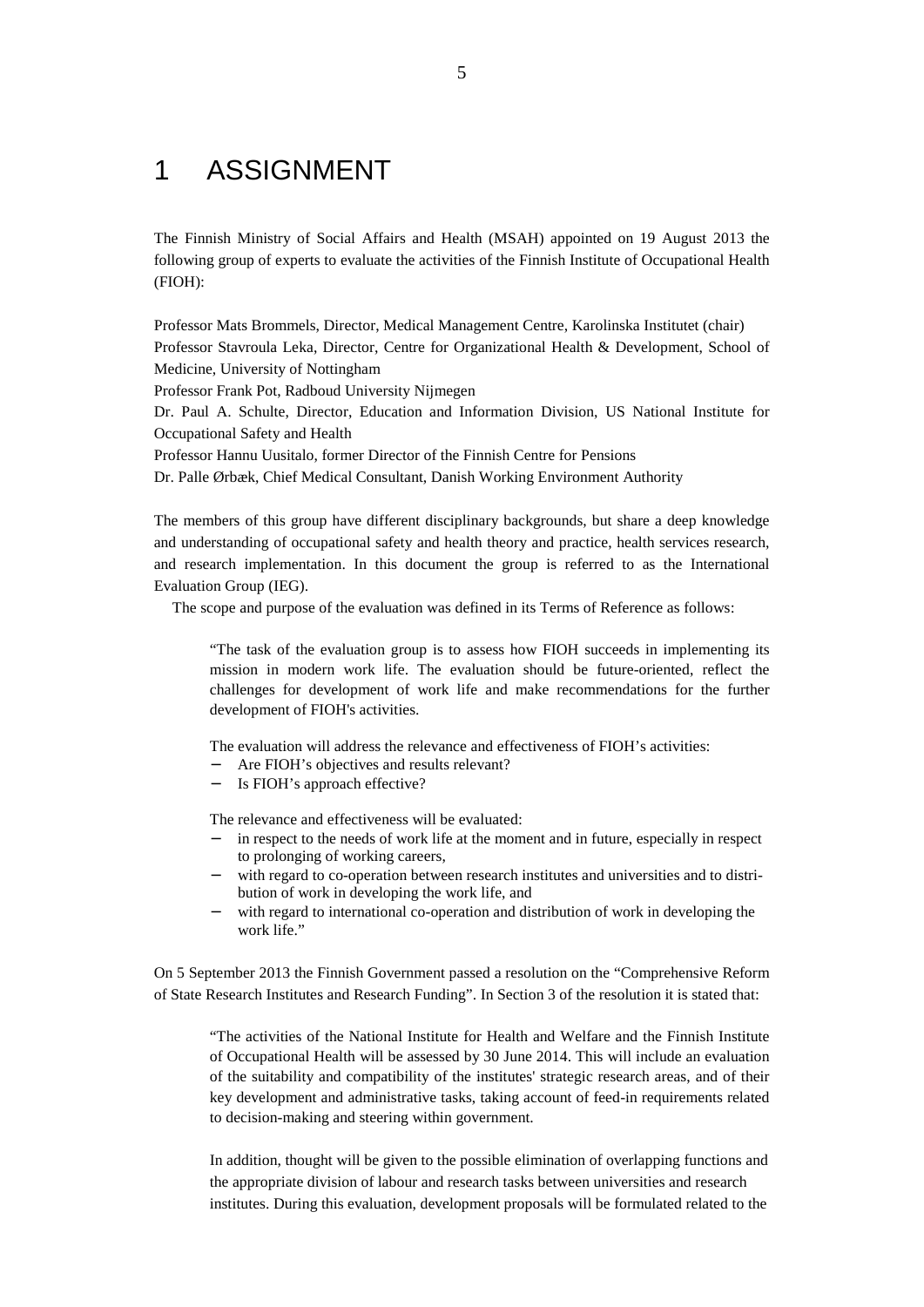institutes' strategic management and their research, development and administrative tasks, and on which research functions should be transferred to the universities.

The ministry in charge will be the Ministry of Social Affairs and Health, in collaboration with the Ministry of Education and Culture."

To structure its work, the IEG used the "Objects of the evaluation" listed in the Terms of Reference. The task was to answer two groups of questions regarding policy relevance and results, and operational efficiency and relevance in innovation and quality. The additional assignment, defined in the 5 September 2013 Government resolution, was formulated as a third group of questions to understand the position of FIOH in relation to the planned reform of state research institutes and research funding.

### The questions were:

### *"1. Policy relevance and results*

- a) Have the strategic goals and allocation of resources of FIOH been in accordance with its legislative mandate and the relevant strategic national objectives set by the Government and Ministry of Social Affairs and Health?
- b) Have the policy relevance of FIOH's objectives and client results of FIOH been adequate and applicable in respect of the needs of FIOH's clients:
	- $\sim$ authorities
	- workplaces
	- $\mathbb{R}^{\mathbb{Z}}$ citizens
	- mediating bodies that serve, support or represent citizen's activities and are related to - occupational health and safety,
	- public management and development of occupational health and work life in Finland and the European Union, and
	- collaboration with other policy sectors.
- c) Are the strategic goals of FIOH adequate in respect to the role of other institutions developing work life, especially in respect of the role of the National Institute of Health and Welfare (THL) and universities?
- d) Are the strategic goals of FIOH relevant in view of the future needs of Finnish work life?
- e) Is there a need for having FIOH as a separate institute in the future?

#### *2. Operational efficiency and relevance in innovations and quality*

- a) Are FIOH's processes and practices appropriate, innovative and efficient in acquiring information of client needs?
- b) Are FIOH's processes and practices innovative, of good quality and efficient in R&D? Is FIOH's role appropriate in relation to other agents in the field and does FIOH make good use of partnerships?
- c) Are FIOH's processes and practices innovative, appropriate and efficient in disseminating outputs to customers? Is FIOH's role appropriate in relation to other agents in the field and does FIOH make good use of partnerships?
- d) Are the knowledge and competence of FIOH and its personnel adequate and sufficient for the current and forthcoming needs in respect to comprehension, coverage and level of knowledge and competence?"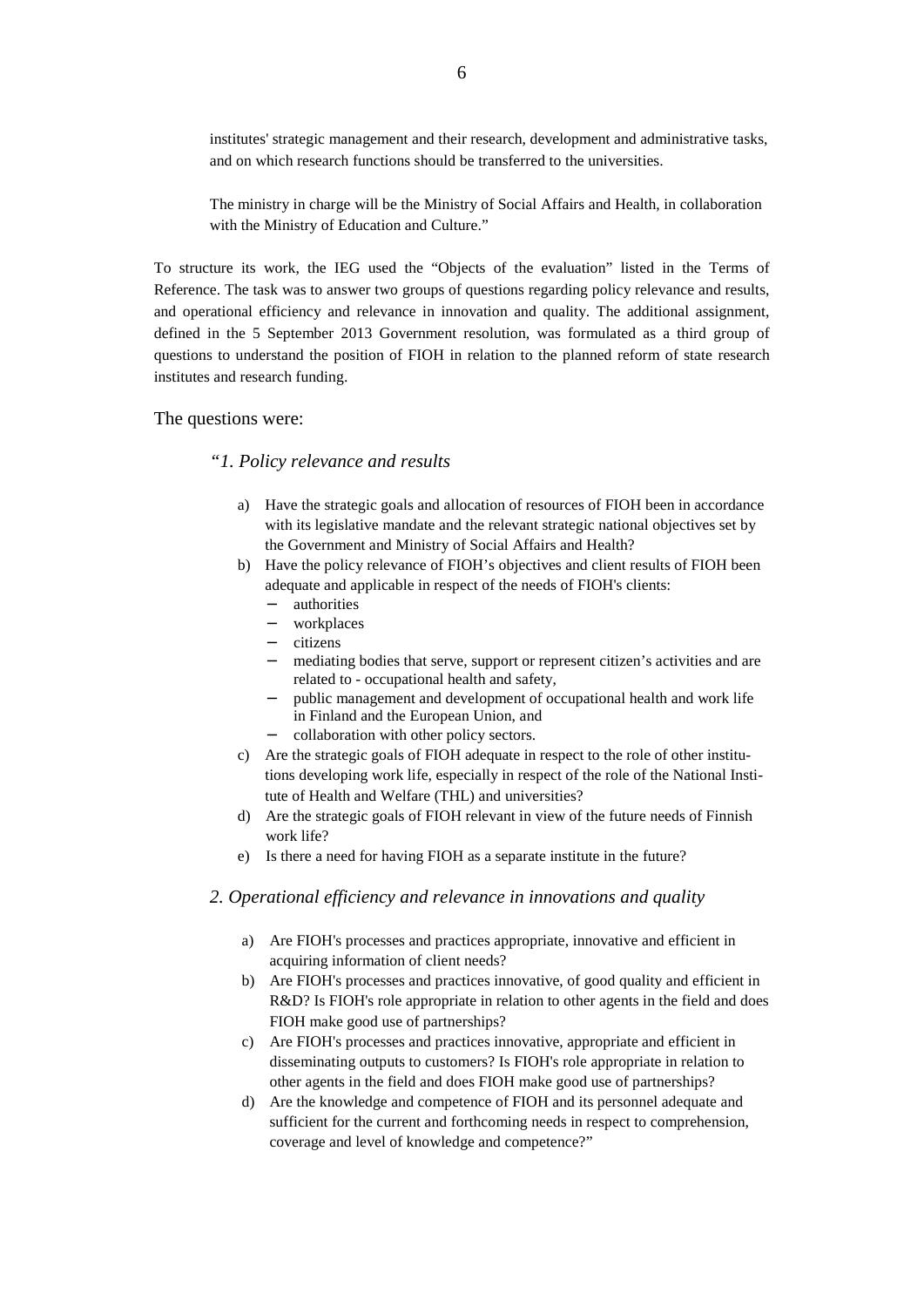According to the 5 September 2013 Government Resolution the IEG should formulate a stance on:

*"3. The position of FIOH in relation to the planned comprehensive reform of state research institutes and research funding*, and more specifically:

- a) Are FIOH's strategic research areas, and their key development and administrative tasks, suitable and compatible taking account of feed-in requirements related to decision-making and steering within government?
- b) Are there overlapping functions between the research institutes possible to eliminate? Is the division of labour and research tasks between universities and research institutes appropriate?"

## 2 ORGANISATION AND METHODS OF THE EVALUATION

The evaluation of FIOH is an expert assessment by the IEG based on document analysis, and interviews with FIOH stakeholders, management and staff, as well as the Board of directors of the National Institute for Health and Welfare.

The documents consist of government and ministry policy documents of relevance for the strategies and activities of FIOH, a FIOH self-evaluation report written by FIOH's departments and units, and a number of "special reports" on issues of specific relevance to the core functions of FIOH.

The IEG met with representatives of the Ministry of Social Affairs and Health (MSAH), the Board of directors and the Management team of FIOH, other ministries and stakeholder groups on 26-27 November 2013. After having studied the documents, the IEG met on 3-7 March 2014 with the FIOH Management team for a follow-up, representatives of users of FIOH services, and members of selected FIOH research groups, as well as members of the "Influence through Knowledge" programme. In addition, the IEG met with the Board of directors of the National Institute for Health and Welfare on 5 March 2014.

The documents and interviewees are listed in Appendix I.

The IEG summarised the content of the policy documents and compared their objectives and recommendations in relation to working life, and occupational safety and health, with the FIOH Strategy for 2011-2015, in order to formulate a view on the policy relevance of FIOH's activities.

The IEG also reflected on the views and priorities expressed by the FIOH leadership, FIOH activities and achievements reported in the self-evaluation and special reports, and descriptions of programme priorities and activities reported by interviewed staff. Those observations were compared to stakeholder needs and priorities in order to assess the "operational efficiency" of the FIOH, the results achieved, and their relevance and impact.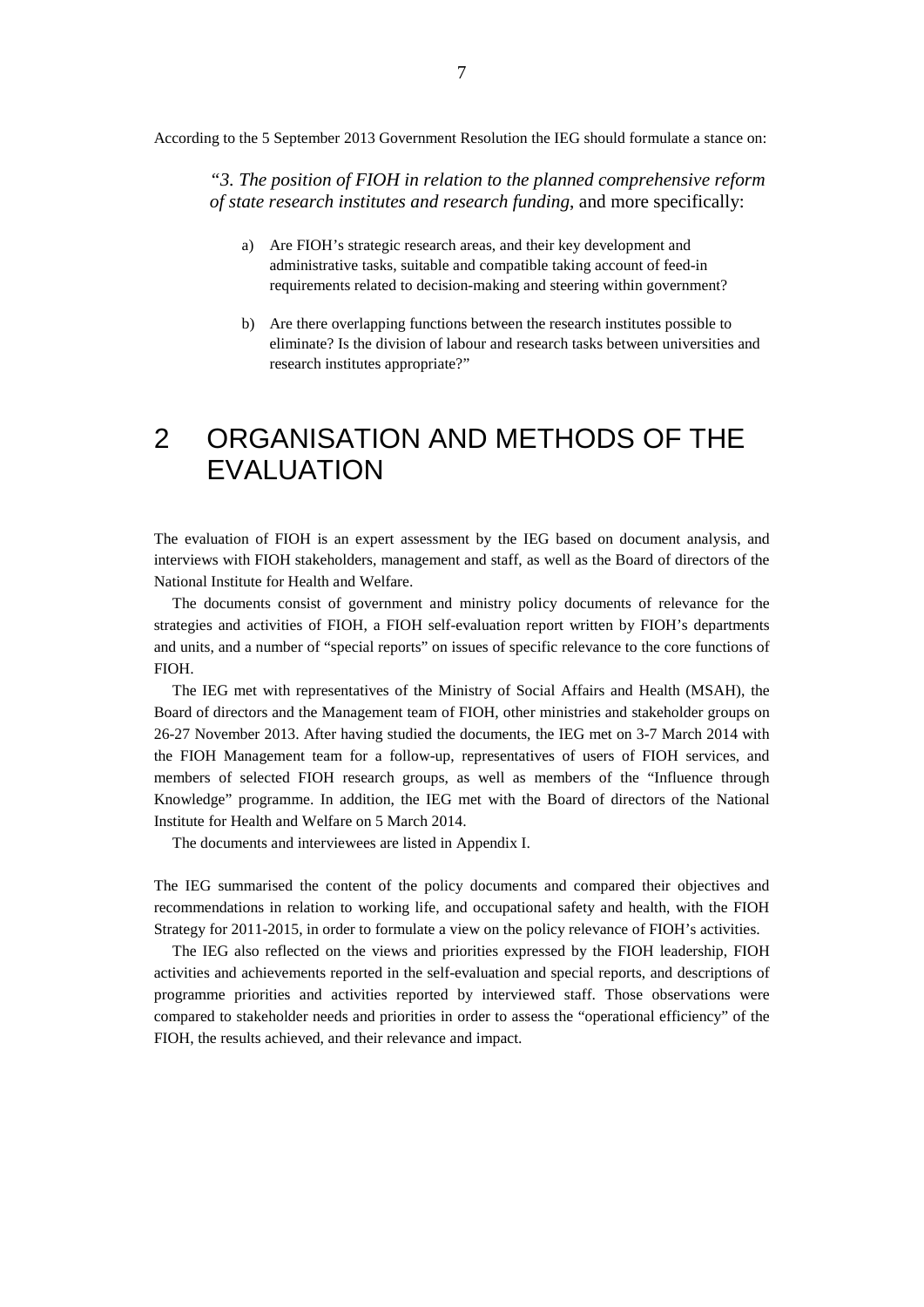## 3 BACKGROUND TO THE EVALUATION

## The international scene

It is useful to begin with a look outside of Finland when evaluating the performance of FIOH and its preparedness for moving towards the 2020 priorities by doing research and other activities of high relevance for the Finnish society in a globalised world. The scene will be set by giving a brief report of the European activities and conclusions of future scanning and priority setting for occupational safety and health (OSH) research. In addition, the scenario will be complemented with ideas expressed in the future oriented activities promoted by the National Institute of Occupational Health (NIOSH) in the United States and by the World Health Organization (WHO).

Two European reports are central for the future priorities concerning OSH. One report has been developed by the Partnership for European Research in Occupational Safety and Health (PEROSH), which includes FIOH as an active member. The second report has been published by the European Agency for Safety and Health at Work (EU-OSHA). In line with the EU2020 Strategy for smart, inclusive, and sustainable growth, one of the aims of OSH research is to contribute to healthy, safe, innovative and sustainable workplaces, and in keeping people healthy, to prolong their number of years of gainful employment.

As the result of a joint consultation process, the PEROSH partners identified seven research challenges for OSH until 2020. The challenges were identified within a framework of future scanning, using general forecasting exercises, literature reviews and stakeholder discussions, which had been organised by the individual institutes. A comprehensive national and international collaborative process identified seven main challenges considered to be essential for future OSH activities and in need of research: 1. Sustainable employability to prolong work careers  $-2$ . Disability prevention and reintegration  $-3$ . Psychosocial well-being in a sustainable work organisation  $-4$ . Multifactorial genesis of work-related musculoskeletal disorders  $-5$ . New technologies as a field of action for OSH – 6. Occupational risks related to engineered nanomaterials – 7. Safety culture to prevent occupational accidents.

EU-OSHA then published a report entitled "Priorities for occupational safety and health research in Europe: 2013-2020". This report identified the priorities for OSH research in the coming years in order to promote European priority setting and to facilitate better coordination of research activities and a more efficient allocation of resources.

EU-OSHA identified a selection of key documents on OSH prepared by OSH networks, e.g. PEROSH and NEW OSH ERA, and several more. Reports from non-European OSH institutions such as NIOSH, WHO, and the International Labour Organization (ILO) were also included. In the next phase, the four most important OSH research areas were identified and selected: 1. Demographic change – 2. Globalisation and the changing world of work – 3. Safe new technologies – 4. New or increasing occupational exposures to chemical and biological agents. The four topics were in part selected due to their relevance to the economic, societal and policy context, and the related challenges on the one hand, and the targets of the Europe 2020 strategy and the Horizon 2020 programme on the other hand. One of the documents states that "Healthy and safe working conditions are closely associated with the productivity and the performance of enterprises", and that "high quality of work goes hand in hand with high employment participation".

Subsequently, desk research and expert consultations identified three to six of the most important topics within each thematic area. Examples of these topics of relevance for Finland are: older workers, prolonging work life, gender aspects, migrant workers, working with chronic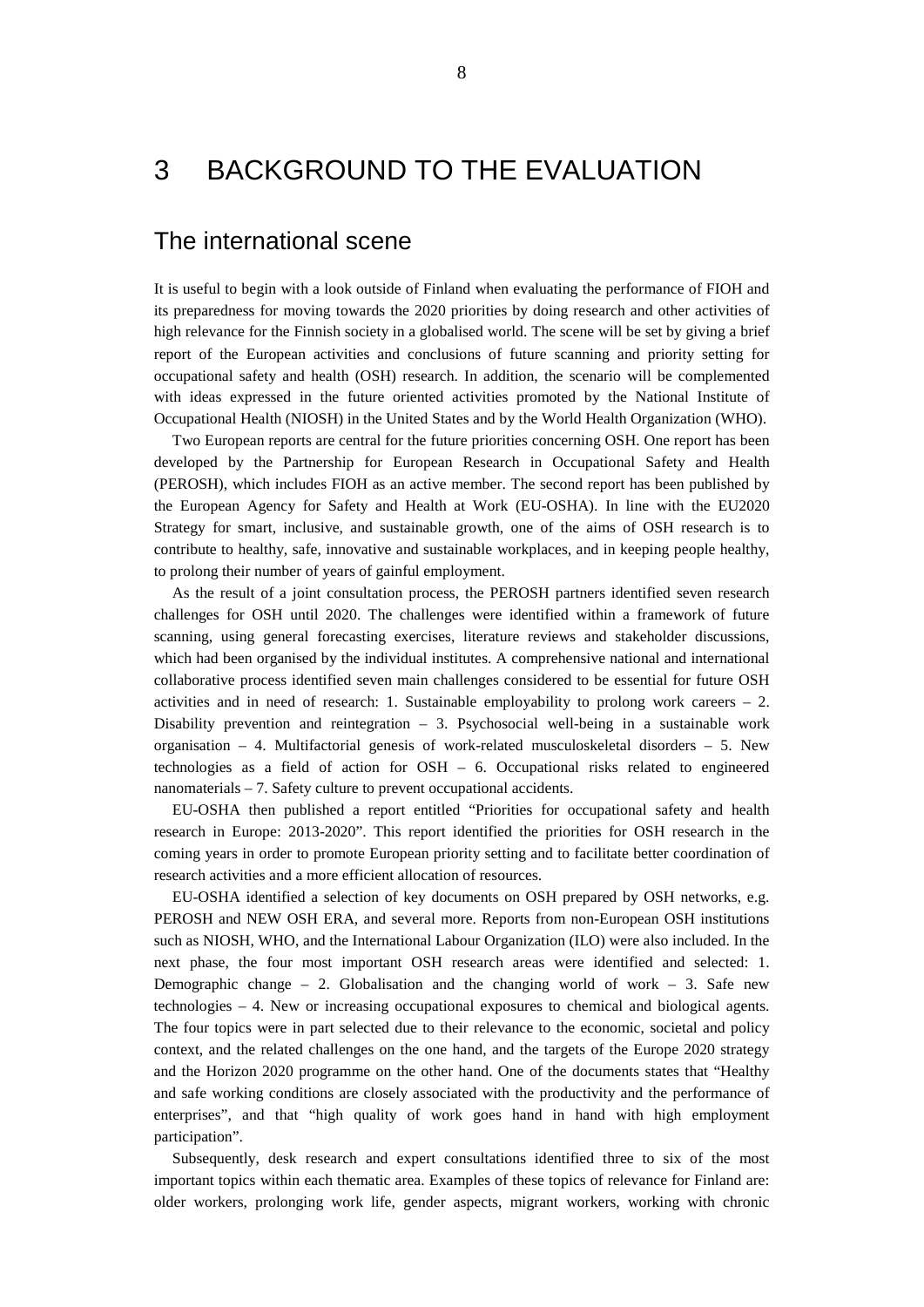disease, musculoskeletal disorders, changing organisations and work patterns, stress and mental disorders, wellbeing at work, OSH in small and micro enterprises, hazards in green technologies, new toxic substances, nanomaterials in an innovation driven society, and several more.

The EU-OSHA report also identified some important transversal issues: mainstreaming OSH research in other research areas, intervention research, OSH and risk communication, and prevention through design.

New OSH research that converges with the mainstream of economic, general health and environmental research, is greatly needed. Translation of OSH research into new workplace policies, solutions and practices is needed in order to ensure an impact on workers' health and safety. The transfer of research results to affect policies and professional practices has not always been adequate and needs greater attention.

Intervention research is crucial to the improvement of OSH practice. The goal of intervention research in OSH is to translate basic research knowledge into preventive actions, and to determine whether specific interventions have beneficial effects for workplaces and workers. The majority of OSH interventions are not evaluated using rigorous research methods, so there is an urgent need for studies that evaluate the feasibility, effectiveness, and costs and benefits of interventions at the workplace, in occupational health service settings, and at a policy level.

Appropriate risk communication that empowers non-experts to make informed judgments and decisions is also highly needed. The challenge is to provide the right information in the right way in order to change the receivers' beliefs, attitudes and/or behaviours related to risk. Risk communication is particularly important in the context of new technologies with uncertainty regarding their potential risks; examples include the nanotechnologies and electromagnetic fields. There is a need to strengthen risk communication research to find efficient ways to deliver timely and appropriate information on OSH to various target audiences.

The development of the "prevention through design" concept will make it possible to address OSH issues in the design stage to prevent or minimise work-related hazards and risks associated with the construction, manufacture, use, maintenance, and disposal of facilities, materials and equipment. Prevention through design is a concept applicable to all industry sectors and workplaces, and is particularly relevant when developing new technologies, processes and materials. The concept should be promoted as a cost-effective means to prevent or reduce workrelated accidents and health problems, and enhance occupational safety and health.

From outside Europe, two innovative concepts may be of high relevance for the future development of OSH in Finland. One is the NIOSH Total Worker Health (TWH™) strategy which integrates occupational safety and health protection with health promotion to prevent worker injury and illness, and to advance health and well-being. The other is the WHO Healthy Workplace Model that offers a comprehensive way of thinking and acting for securing health, leadership and involvement, as well as sustainability and integration.

Emerging evidence has recognised that both work-related factors and health factors beyond the workplace jointly contribute to many of the health and safety problems of workers. Traditionally, workplace health and safety programmes have been separate. Health protection programmes have focused mainly on safety, reducing worker exposures to risk factors in the work environment itself. Health promotion programmes, on the other hand, target lifestyle factors. A growing body of science supports the effectiveness of combining these efforts through workplace interventions that integrate both health protection and health promotion initiatives.

In the United States, NIOSH launched the TWH™ program in June 2011 as a step to a Healthier U.S. Workforce. The TWH™ program supports the development and adoption of ground-breaking research and best practices of integrative approaches that address both occupational health protection and health promotion.

The United Nations high-level meeting in 2011 emphasised the need to "promote and create an enabling environment for healthy behaviours among workers, including establishing tobacco-free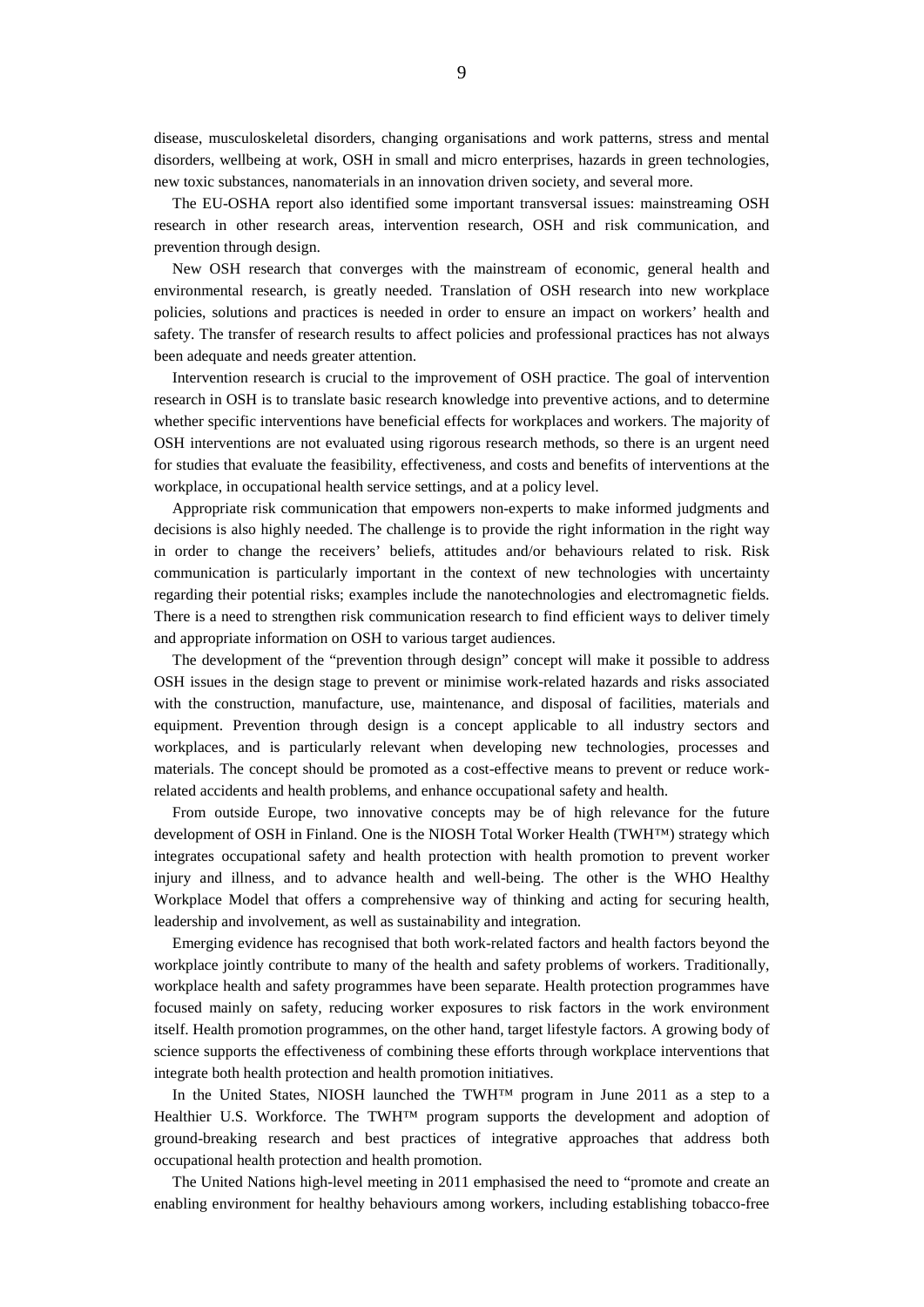workplaces, and safe and healthy working environments through occupational safety and health measures, including, where appropriate, through good corporate practices, workplace wellness programmes and health insurance plans." The WHO considers workplace health programmes as one of the best-buy options for prevention and control of non-communicable diseases, and for mental health. Such programmes can help to achieve the objective of reducing avoidable deaths due to non-communicable diseases and the burden of mental ill-health, and to protect and promote health at the workplace. The WHO Healthy Workplace Model integrates efforts to prevent workrelated physical and psychosocial risks with the promotion and support of healthy behaviours and it also includes the broader social and environmental determinants of the health of workers.

The European priorities for OSH development and research, as well as the NIOSH and WHO concepts and programmes, are all highly relevant sources of information when discussing the future priorities and strategic development of the FIOH.

## Finland: an era of austerity

This third international evaluation of the Finnish Institute of Occupational Health takes place in a situation, which is from an economical, as well as a public policy point of view, much more strenuous when compared to the times of the previous evaluations in 2004 and 2009. The international fiscal crisis in 2008 has hit Finland harder than many other countries. The GDP in Finland fell in 2009 in real terms by 8.5 per cent. In 2010 and 2011 the growth rate was positive, but fell below zero again in 2012 and 2013. At the moment, the GDP in real terms is lower than before the crisis started in 2008. Forecasts show minor positive growth in the coming years, but growth is probably going to be more modest than in most other EU countries. Finland's export is less diverse than that of, for example, Sweden, and is dependent mainly on the paper and electronic industries, and both of these sectors have been hit by declining demand in the global market.

In addition to these short-term economic problems, Finland, like many other countries, is facing a long term change in the dependency ratio (the number of people below 15 and above 65 years of age in relation to the number on people at working age, 15-65 years of age). Specifically, the number of older people will increase in the forthcoming years and decades. According to Statistics Finland, Finland had about 25 people above the age of 65 per 100 persons in the working age in 2010, while the ratio in 2030 will be 45. The number of working age people in the population is not assumed to decline significantly. However, the future prospects on growth depend on productivity improvement, since no increase in the workforce is expected.

These challenges are tackled by various policies, including taxation, and by efforts to limit the growth of public expenditure. Recent Finnish governments have tried to control the size of public employment through different programmes. The "public sector productivity programme" requires public sector organisations, including FIOH, to reduce their personnel. Forecasts suggest that public deficits and debt are increasing rapidly, although the goal of the present government is to decrease their GDP share. The government has already decided on cuts of public expenditures and increases in taxes for next year, and years to come.

The present government has also decided on a comprehensive reform of state research institutes and research funding. The aim is to promote the use of research in governmental decision making and to make research function as a "strategic resource for decision making and societal development". New "strategic research funding" instruments will be created, by reducing the funding of state research institutes. The goal is to gradually increase the strategic research funding annually until 2017, when it will reach 70 million euros. This fund will be administered by a "council for strategic research" to be established at the Academy of Finland (Finnish Research Council). In addition, 12.5 million euros will be dedicated to the Prime Minister's office to be used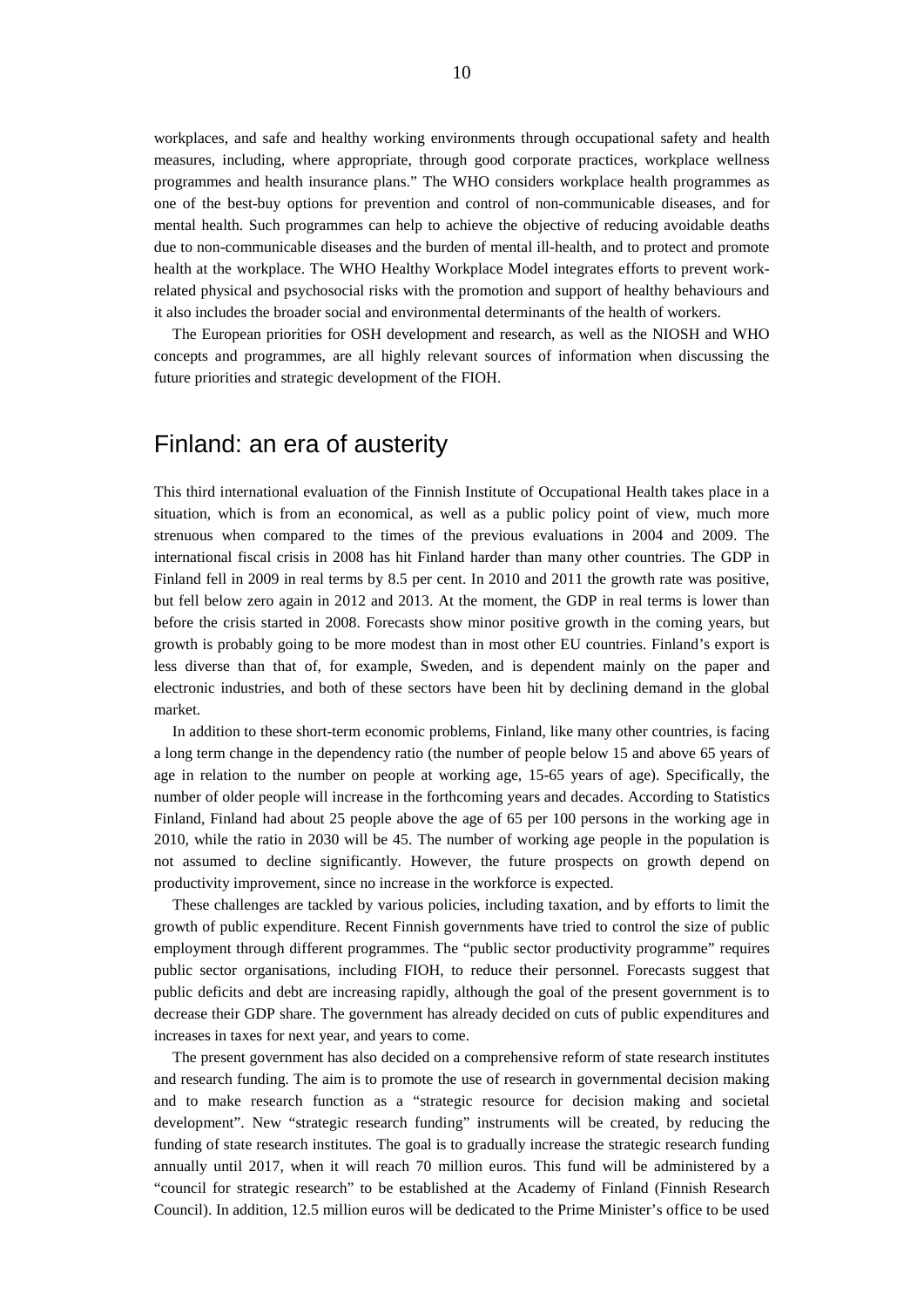for research, assessment activities, and reviews meeting the immediate information needs of the government and its ministries.

These austerity measures have had and continue to have consequences for FIOH as well. Due to the government "public sector productivity programme" FIOH's key resources have been reduced. The state subsidy has declined, leading to a reduction of 100 full-time staff since 2008. These reductions of FIOH's resources will probably continue in the coming years. In addition, due to the reform of state research institutes, FIOH's state subsidy will further decline by 3.9 million euros in 2017, which amounts to more than 9 percent of FIOH's state subsidy in 2013.

These decisions lead to great challenges for FIOH. It has to adapt to these changes and still maintain and further improve its contribution to the Finnish working life and health. At the same time, important social changes are occurring, which need FIOH's attention. As noted above, to achieve growth in productivity is an important goal in Finland, which will be promoted by a healthy workforce. However, the workforce is growing older, and mental health problems are increasing as causes for sickness absence and disability. Prolonged unemployment is a health risk. Although the age-standardised incidence of disability pensions has declined, there is still room for improvement.

The evaluation of FIOH was conducted against this succinctly presented background, and it paid particular attention to the following five challenges:

- 1) The Government is presently making an overhaul of state research funding and is assessing the state research institutes, including FIOH and its "sister organisation", the National Institute for Health and Welfare.
- 2) The Government has set the goal that Finland, by 2020, will be a socially sustainable and vibrant society.
- 3) The national focus on curative rather than preventive service is hindering the efforts to extend working careers and reduce absence from work due to disability and disease. The background of increasingly prevalent chronic conditions requires more emphasis on preventative efforts.
- 4) The majority of Finnish workplaces (about 320,000, including primary production) have fewer than 10 employees. The occupational safety, health, and well-being of the workforce in these small firms is a major challenge.
- 5) The amount of information in the world in general, and in Finnish society in particular, is growing rapidly. Decision-makers, from individual workers to employers and government authorities, must deal with information overload, as they attempt to address workforce health, safety, productivity, and well-being issues.

## 4 IMPLEMENTATION OF THE RECOMMENDATIONS OF THE 2009 INTERNATIONAL EVALUATION

A number of recommendations were made in the 2009 evaluation of FIOH that concerned both its overall activities and more specifically the activities of its regional offices. It is obvious that significant results have been achieved in relation to these recommendations over the past years. These have been underpinned by a more focussed approach in relation to operations and client services. In addition, there has been an effort to translate knowledge into practice and disseminate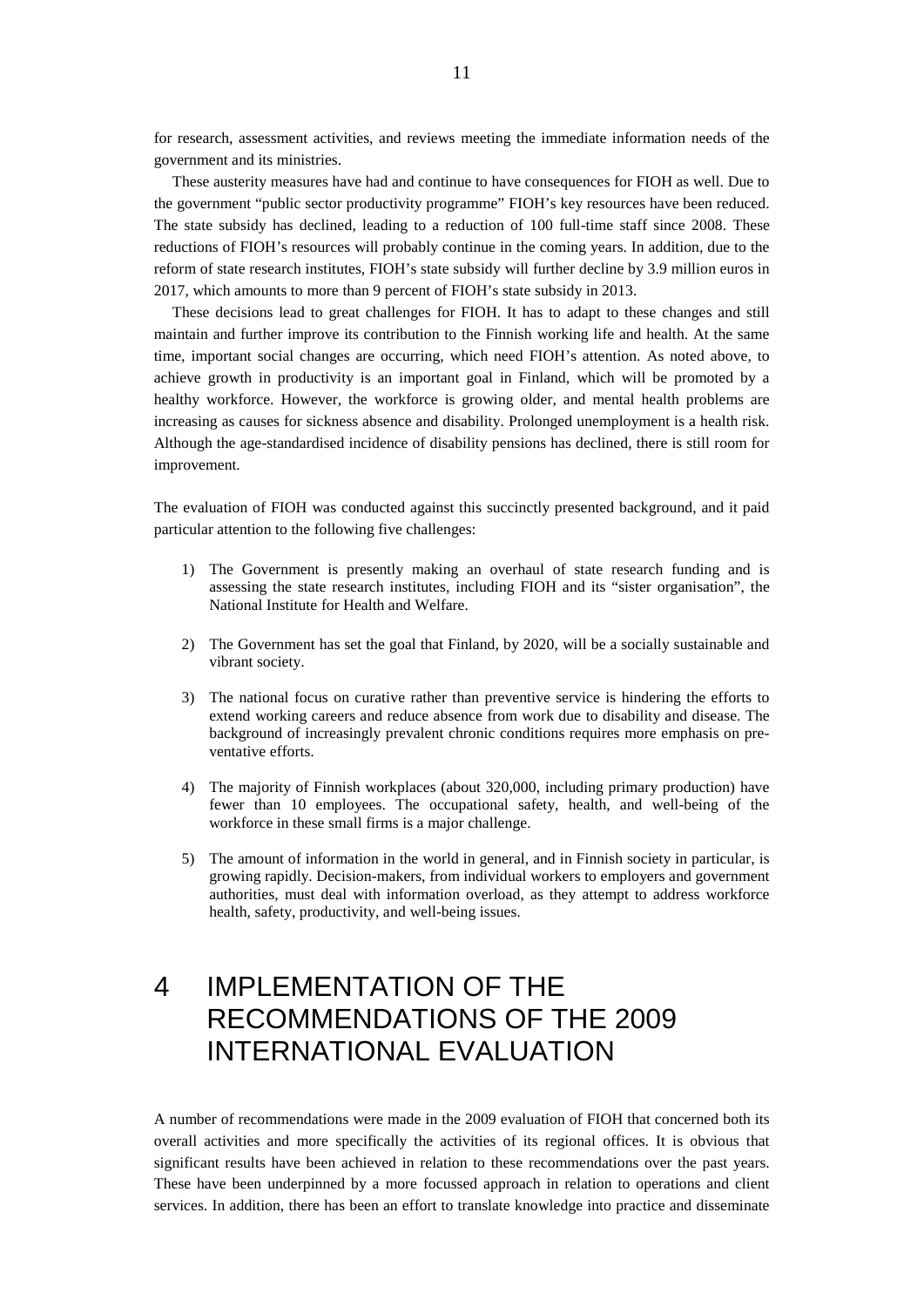these practical solutions more widely. This has been achieved through the introduction of a more efficient organisation of FIOH's activities and the development of further collaboration with key stakeholders.

Furthermore, several steps were taken to address recommendations in relation to regional offices. These steps aimed at ensuring continuity in the ability to serve clients and in expanding the reach of FIOH's activities, especially to SMEs. Finally, steps have been taken to address recommendations in relation to internal processes in FIOH and ensuring that staff is consulted and supported, although it should be noted that external constraints placed upon FIOH might have not facilitated the full uptake of these recommendations.

Overall, FIOH has responded well to the recommendations made in 2009 although there are certain areas where further work is required. The most important of those is in serving the needs of small businesses since these represent the majority of businesses in the country. It should be acknowledged that difficulty in reaching smaller businesses is not unique to Finland; this area has been a consistent priority in all countries and especially as concerns health and safety. It should also be acknowledged that FIOH has made efforts to further address small business needs since the 2009 evaluation. For example, surveys have been conducted to better identify existing needs. New networking activities have been introduced. Dissemination methods have been further developed to be more appropriate for SMEs. FIOH recognises the need for continued efforts to reach small businesses and being innovative in the process. Continued assessment of core activity areas in relation to client needs and associated deployment of resources will be useful to this end in the future.

## 5 POLICY RELEVANCE AND RESULTS OF FIOH STRATEGY AND ACTIVITIES

## 5.1 FIOH GOVERNING PRINCIPLES AND TASKS

Apart from the Parliamentary Act on the Operations and Financing of the Finnish Institute of Occupational Health (24.2.1978/159), the IEG identified the following regulations and policy documents relevant to the mission and strategy of the Institute:

- Programme of Prime Minister Jyrki Katainen's Government (22 June 2011)
- The Government's National Working Life Development Strategy to 2020 (published in December 2012); its vision being to make the Finnish working life the best in Europe by 2020.
- Socially Sustainable Finland 2020 Strategy for Social and Health Policy, Ministry of Social Affairs and Health (MSAH, Publications 2011:1)
- Policy for Working Environment and Well-being at Work by the year 2020, Ministry of Social Affairs and Health (MSAH, Publications 2011:13)

### **The FIOH Act states that:**

**"**The task of the Finnish Institute of Occupational Health is to engage in and promote research on the interaction between work and health, and for this purpose to handle personal data for studying and monitoring the development of the health status of workers. In addition, the Institute carries out investigation, measurement and service work relating to the prevention and elimination of health hazards and impairments occurring at workplaces or otherwise in work environments. The Institute carries out independent health care, nursing and laboratory activities for the purpose of diagnosing, treating and preventing occupational diseases and diseases caused by or relating to work,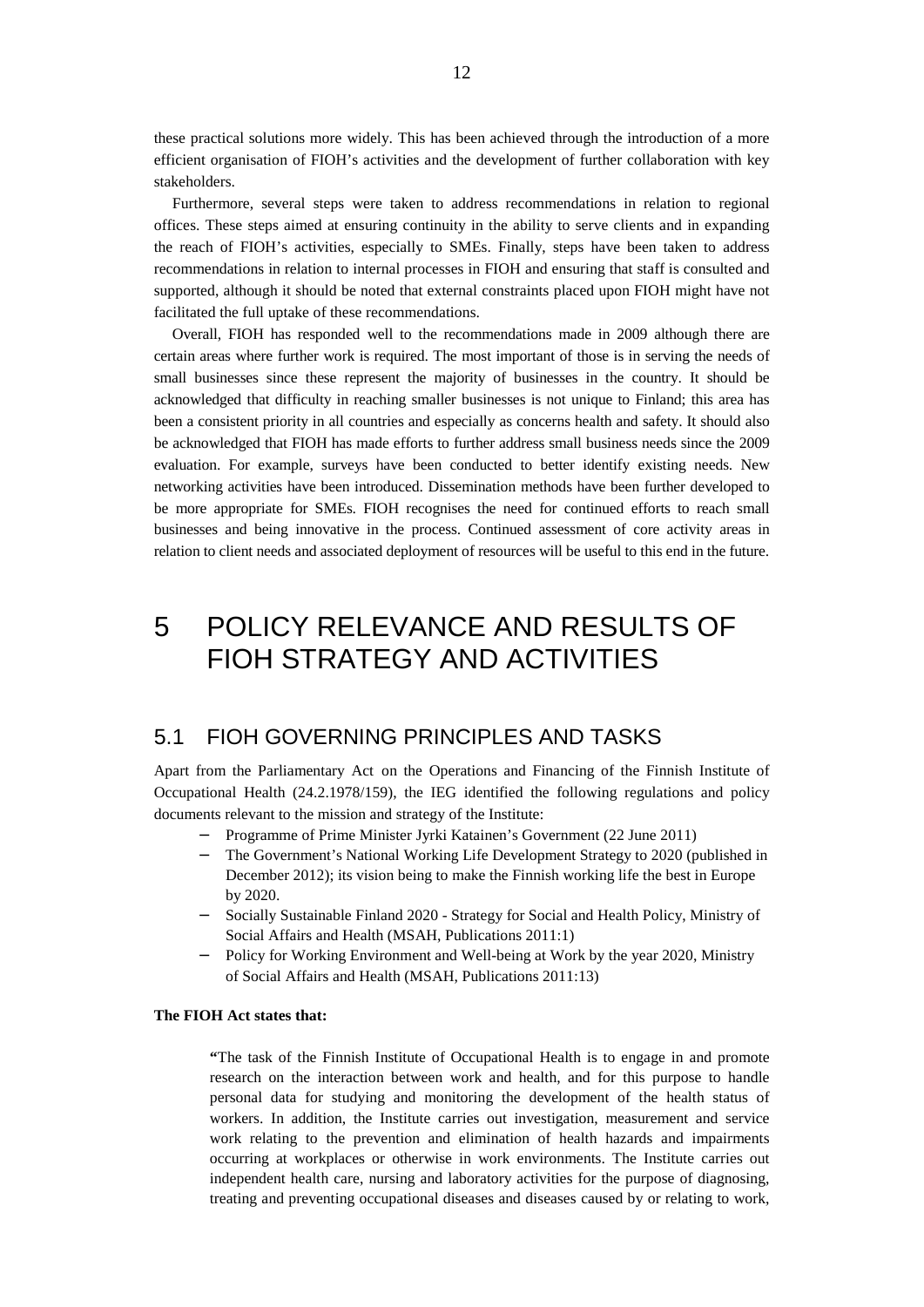and for assessing work ability. The Institute engages in education and training, publication and information activities relating to its sector, and carries out the other tasks provided and laid down for it.

The Finnish Institute of Occupational Health may, from workers' exposure data obtained by carrying out the measurement and laboratory activities provided in Section 2, form a register of occupational hygiene exposure measurements and a register of biological exposure measurements. …

The Finnish Institute of Occupational Health maintains a register of work-related diseases for the purpose of research, investigation and prevention, and the development of diagnosis and treatment of occupational diseases and other work-related diseases. … The Finnish Institute of Occupational Health may, in addition to the activities stipulated in Section 2, produce health care services exclusively for the use of another party, carry out research, personal assessment activities and other investigations and measurements relating to its sector, and with the consent of a registered person, store and use these data

The programme of the present government sets three overarching priorities: reduction of poverty, inequality and social exclusion, consolidation of public finances and enhancing sustainable economic growth, employment and competitiveness. As regards FIOH's activities, especially important goals of the government programme relate to raising the employment rate and prolonging work-careers. The programme refers to the agreement on raising the retirement age expectancy of those aged 25 to a minimum of 62.4 years by the year 2025. This goal needs measures to expand employment at the beginning, in the middle, and at the end of working careers. For FIOH, especially important is the observation that:

for research and investigation tasks in its sector."

"Inability to work is the single most significant factor shortening careers. Therefore, the Government will focus on preventing inability to work and providing more work opportunities for those partially capable of working as a measure to extend careers. This will particularly require the improvement of the promotion of health, occupational health care, rehabilitation and working life. Special attention will be paid to enhancing the prevention and treatment of mental health and substance abuse problems, workplace referral to treatment, as well as its realisation, and the facilitation of people's return to work."

The programme includes a section on occupational health services, which are stated to play an essential part in extending careers. It emphasises the availability of high-quality occupational health care services, with a refocus on occupational health care activities to better support the extension of careers. The comprehensiveness, effectiveness and quality of occupational health services will also be increased. The occupational health services of entrepreneurs, agricultural entrepreneurs, and those in short-term employment must be further improved. The opportunities of small-sized workplaces to acquire occupational health care services must be improved.

As a further step of the Government Programme, the National Working Life Development Strategy to 2020, co-ordinated by the Ministry of Employment and the Economy, involving several ministries, central organisations of the labour market, and expert organisations like FIOH, aims to develop working life quality and productivity simultaneously by reaching the Finnish workplaces through cooperation networks, development programmes, and knowledge management and communication. This programme sets the vision and defines focus areas as featured in the figure below: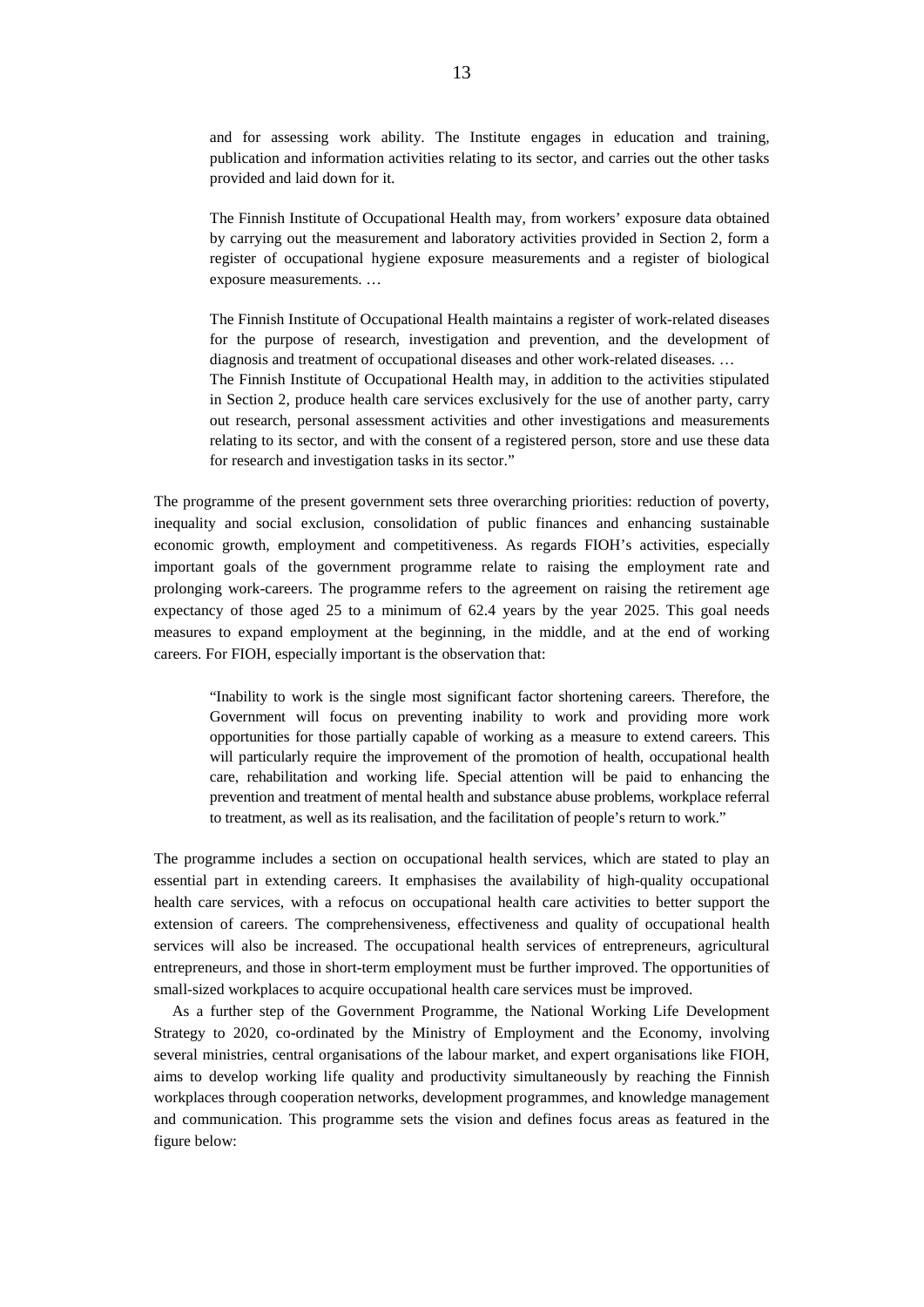

## The focus areas of the Finnish working life strategy

Four focal areas of workplace development are innovation and productivity, trust and cooperation, health and well-being at work, and a competent workforce. As to health and well-being at work, attention should be paid to the following measures: promotion of well-being at work, management of workload and risks, occupational healthcare, development of the work-environment and change management, meaningfulness of work, and management and promotion of working capacity. The role and objectives of national actors – FIOH being one – are to ensure that:

- Occupational health and safety legislation supports the development of working life
- Resources for activities promoting well-being at work are allocated appropriately
- National level actors create joint plans for the development of well-being at work, health, safety and well-being demonstrating that those are national values
- A model for early support and intervention for people at risk is promoted
- Productivity and well-being at work are developed simultaneously

The MSAH strategy "Socially Sustainable Finland 2020" states as its vision that "Finland in 2020 will be a socially sustainable and vibrant society, in which equality, mental and material wellbeing, gender equality, and economic, social and ecological sustainability contribute to the balanced development of society". One of the "strong foundations" for welfare mentioned is longer working careers through well-being at work. The ambitions of the Ministry in this respect are specified in the "Policy for Working Environment and Well-being at Work by the year 2020" as "the prolongation of the working period of life by three years by 2020". The vision of the policy is that "health, safety and well-being are important shared values that influence every workplace and every employee". The objectives are to reduce the incidence of occupational diseases by 10 %, accidents at the work-place by 25 %, and that employees report a 20 % reduction in perceived physical and mental strain. A good working environment will require that leadership is recognised as the cornerstone of well-being at work, occupational health services are seen as valued partners by employers and workplaces, that knowledge about occupational health and well-being at work is spread by active communication, that standards of working conditions are promoted by legislation, and that work-safety officials of Regional State Administrative Agencies implement legislation.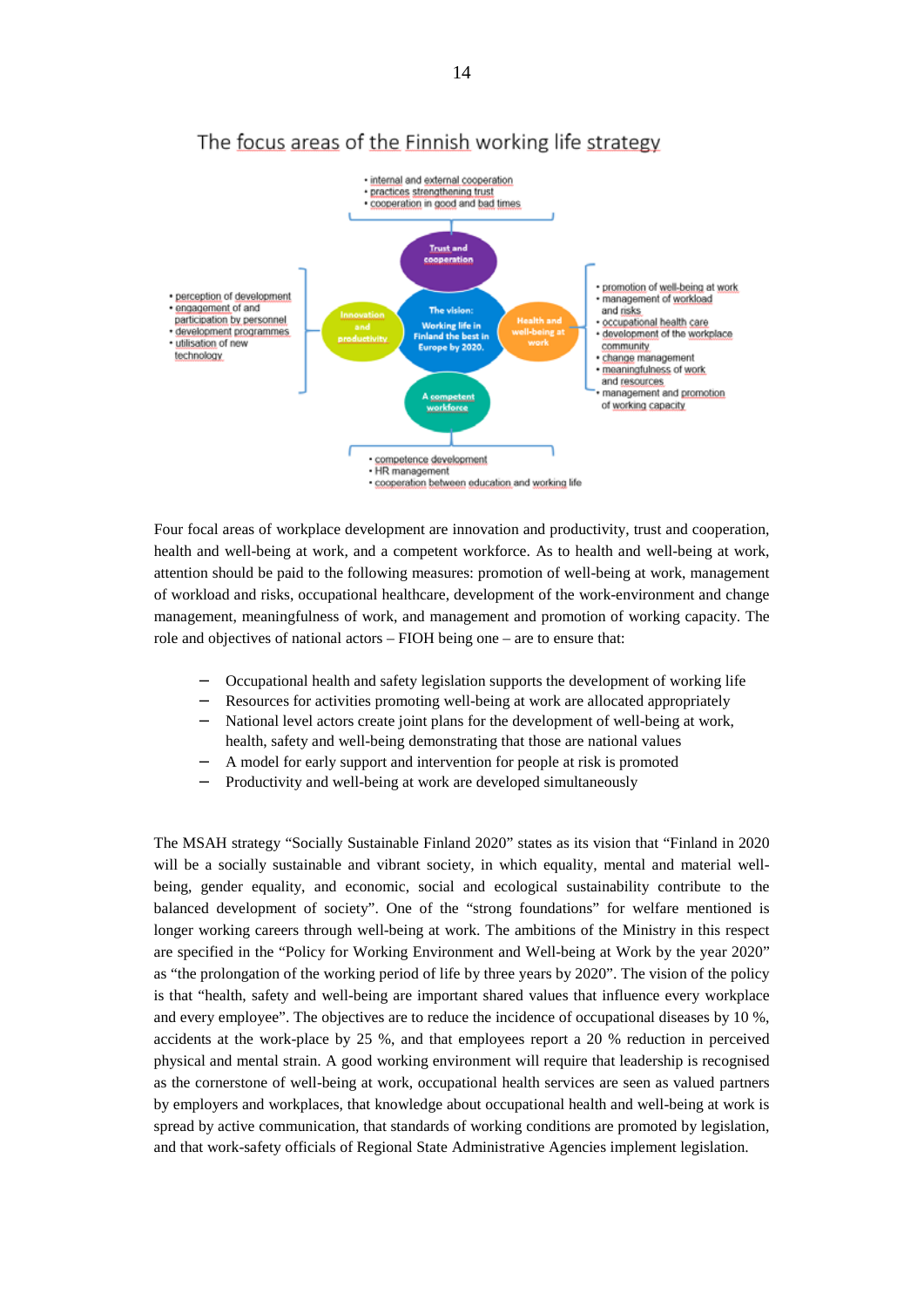The IEG concludes that the current priorities of Finnish social and health policies, as expressed in the documents cited above, call for a number of actions which fall within the realms of FIOH. The next section looks at how FIOH at the strategic level has aimed to meet these expectations.

## 5.2 FIOH STRATEGY FOR 2011-2015

"Well-being through work" – the strategy of FIOH for years 2011-2015 was approved by the Board of directors on 2 September 2010.

The mission of FIOH is "to promote occupational health and safety as a part of good living", indicating the adoption of a broader systems view, while responding to the national programmes referred to above. In addition, FIOH has chosen "well-being at work" as its main task, in which it specialises.

"Well-being at work" is not directly defined in the strategy document. It is argued, though, that "financial, social, mental and physical well-being that stems from work is manifested in individuals' lives, the work community, and in society at large". And further: "When work is healthy, safe and meaningful, workers prosper, and retain their enthusiasm for work". Good workplaces and well-being is said to extend careers, the main target of the national working-life strategies. That target will be supported by the FIOH strategic goals: safe and meaningful work, supportive organisations, effective occupational health services, and flourishing workers.

FIOH is creating unique expertise within this extended area of well-being at work, ensuring that it is continually improved, acknowledged, and in demand. The success of the strategy will depend on FIOH's ability to increase its understanding of the interaction between work and health, and effectively putting research into practice.

The main instrument for the implementation of the strategy is the renewed organisation of FIOH – referred to as the "Innovation model – putting knowledge and solutions into practice". The organisation is a matrix, creating permeable interfaces between research ("Creating solutions"), development and consultancy at workplaces ("Client services"), and education and communication ("Influence through knowledge"). It builds on the organisation established during the previous strategy period, but the IEG characterises it as still being unique among research centres in its focus on implementation and change in order to secure impact.

FIOH intends to make its research future-oriented. The research is organised in themes. The five themes are: Effective occupational health services, Work participation and sustainable careers, Work life and the future, Well-being solutions for the workplace, and Social capital, health, and well-being at work – all expressing the ambition to meet the objectives of the national policy documents. The Disability prevention centre advances traditional occupational safety and health. The Nanosafety research centre and the Brain at work theme have less obvious links to the policy goals, but are central to the ambitions to cover future occupational health and well-being hazards.

The FIOH responses to the national policy goals and strategies will be further scrutinised when addressing the questions of the evaluation assignment, pulling together information from the FIOH strategy and other documents, as well as stakeholder interviews.

## 5.3 IEG ASSESSMENT

The IEG assessment of the policy relevance and results of the FIOH provided argued answers to the questions posed in the assignment.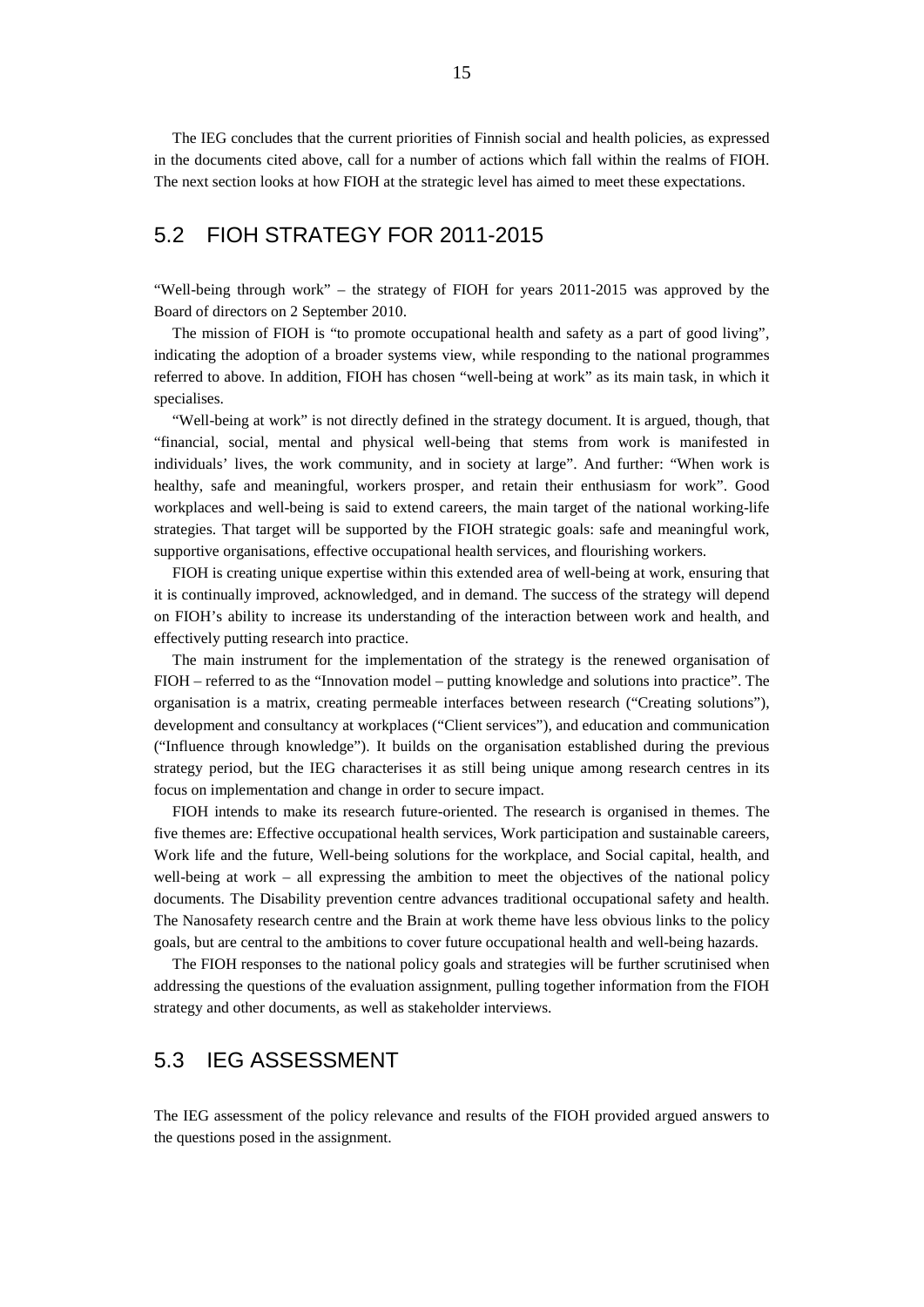*Question 1a) Have the strategic goals and allocation of resources of FIOH been in accordance with its legislative mandate and the relevant strategic national objectives set by the Government and Ministry of Social Affairs and Health?* 

The IEG finds that the FIOH work plan follows closely the Act on the Operations and Financing of the Finnish Institute of Occupational Health.

As to the MSAH **strategy "Socially Sustainable Finland 2020",** the 2011-2015 FIOH strategy makes an indirect contribution to the strategy goal "A strong foundation for welfare" and a major contribution to reaching the goal "A healthy and safe living environment". FIOH activities are less relevant in relation to the goal "Access to welfare for all".

**The MSAH Policy for Working Environment and Wellbeing at Work by the year 2020** defines measures in five areas. All are central to the tasks of FIOH, and the Institute addresses those in its strategy.

- "Leadership as the cornerstone of wellbeing at work": FIOH supports leadership nationally and locally when communicating research results, developing guidance for controlling hazards, and offering training programmes to managers and occupational health and safety specialists.
- "Occupational health services as a companion": The development of occupational health services according to national policy documents and the FIOH strategy is identified as a challenge, and is given proper attention in the strategy of the Institute.
- "Knowledge, determination and competence through cooperation": FIOH is considered a major contributor of expertise to the national collaboration.
- "Effective communication": FIOH focuses specifically on how knowledge on the  $\sim$ improvement of working-life can be spread to workplaces and implemented.
- "Good legislation": FIOH is the provider of expert advice on occupational health and safety to the MSAH and the Parliament.
- "Competent occupational safety administration": FIOH has a major responsibility for educating occupational safety staff.

**FIOH plays a major role in the implementation of the Government's National Working Life Development Strategy 2020.** This is supported by the statement made by the representative of the Ministry of Employment and the Economy stating that FIOH should be considered to be one of the main actors. In terms of the strategy's focus areas, FIOH can make the following contributions:

- "Innovation and productivity": FIOH's research on worker well-being supports this national initiative.
- "Trust and cooperation": FIOH has a long history of partnering with different parties on the labour market and supporting workplaces both in the private and public sector, thus contributing to a shared understanding.
- "Health and well-being at work": This focus area will benefit from FIOH's core competencies and is a main part of the Institute's strategy.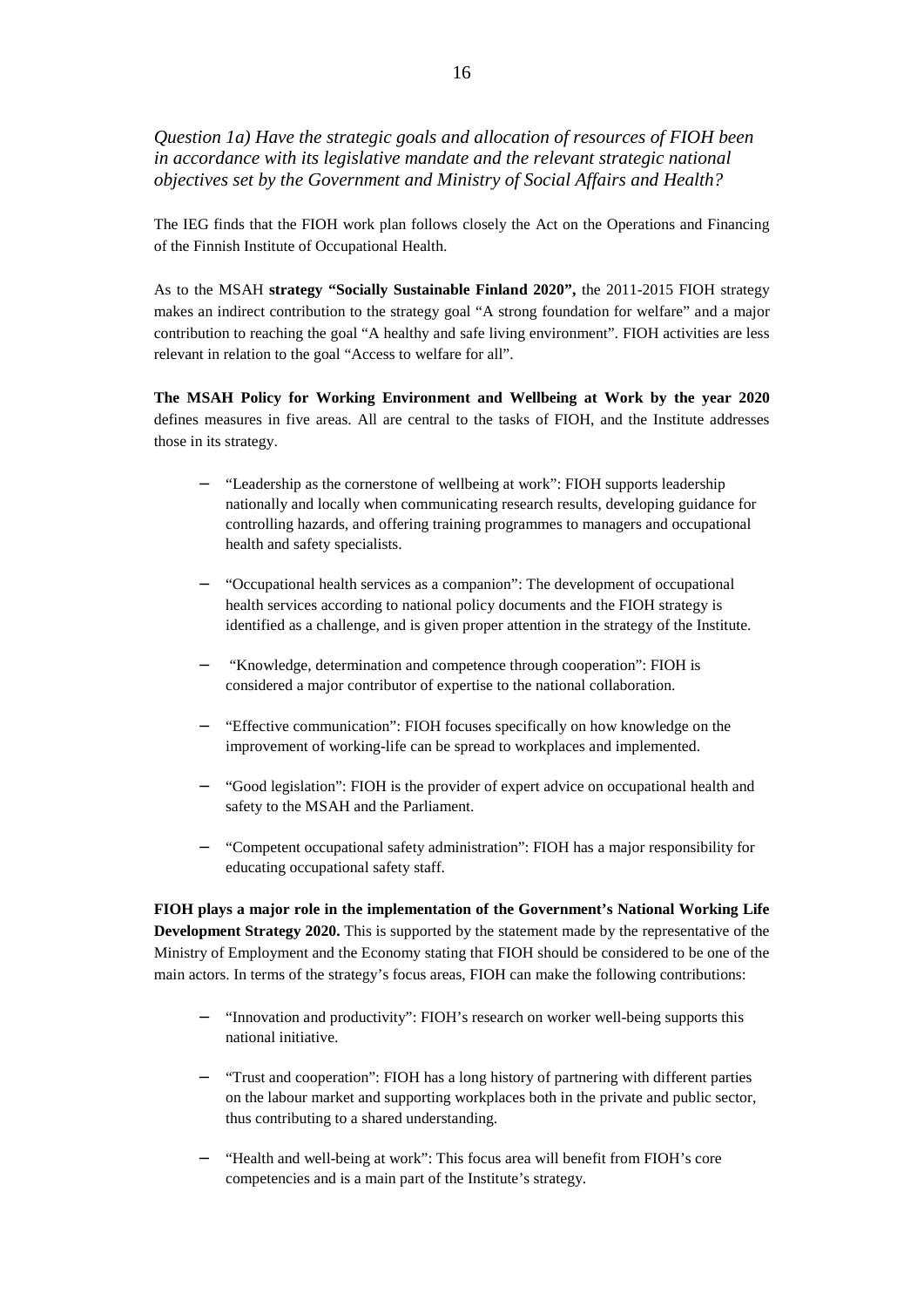"A competent workforce": This area concerns the workforce in general and is not a major part of FIOH's responsibilities.

*Question 1b) Have the policy relevance of FIOH's objectives and client results of FIOH been adequate and applicable in respect of the needs of FIOH's clients?*

This question has been addressed by the IEG based on information gained by stakeholder interviews.

## **Authorities**

FIOH's objectives are policy-relevant to various authorities and the Institute provides researchbased advice to support decision-making. For instance, FIOH acts as an expert for the Finnish Work Environment Authority. Other examples are the contribution of FIOH to government strategies, such as the MSAH "Policy for the work environment and well-being at work until 2020" and the "National working life development strategy to 2020", central to the Ministry of Employment and the Economy. FIOH's expertise and contribution will be in even higher demand in the future as the strategy has the bold vision to make working life in Finland the best in Europe by 2020.

Some interviewees, representing political bodies, were somewhat uncertain regarding FIOH's tasks and priorities, despite the extensive communication efforts of the Institute, including its "policy briefs", also sent to members of Parliament.

## **Workplaces**

Most FIOH activities focus on workplaces, but the IEG finds that even more effort is needed to specifically reach small businesses. FIOH Client services, aiming at improving workplaces and occupational safety and health management, reach many public and private organisations in Finnish society. Research for creating solutions provides better tools and approaches through the application of the renewed innovation model. Communication of research results and good practices (influence through knowledge) is substantial. IEG interviews with customers provided evidence that these services and solutions appeared to be highly appreciated. Some interviewees advocated for more digital services.

The IEG acknowledges that reaching small companies is difficult in all countries. The Zero Accident Forum is a good example of a concept that can successfully be used by SMEs. Reference can also be made to the Danish example of coaching new entrepreneurs. The FIOH web magazine called Työpiste (Workstation) that was launched in 2009 is comparable to those. This web-only publication is aimed at a wider audience and popularises FIOH's research. It is frequently updated and includes tips, features, interviews, columns, blogs, Q&A, and user-generated content, including tips on well-being at work. It also offers concrete advice and tips on how to improve the well-being of the workplace. The magazine's popularity was boosted by the growth of its Facebook follower group.

Apart from improving workplaces and occupational safety and health management, FIOH develops and evaluates Return-To-Work (RTW) approaches and tools that appear to be successful. This success probably contributes to the decrease in disability pensions observed in Finland.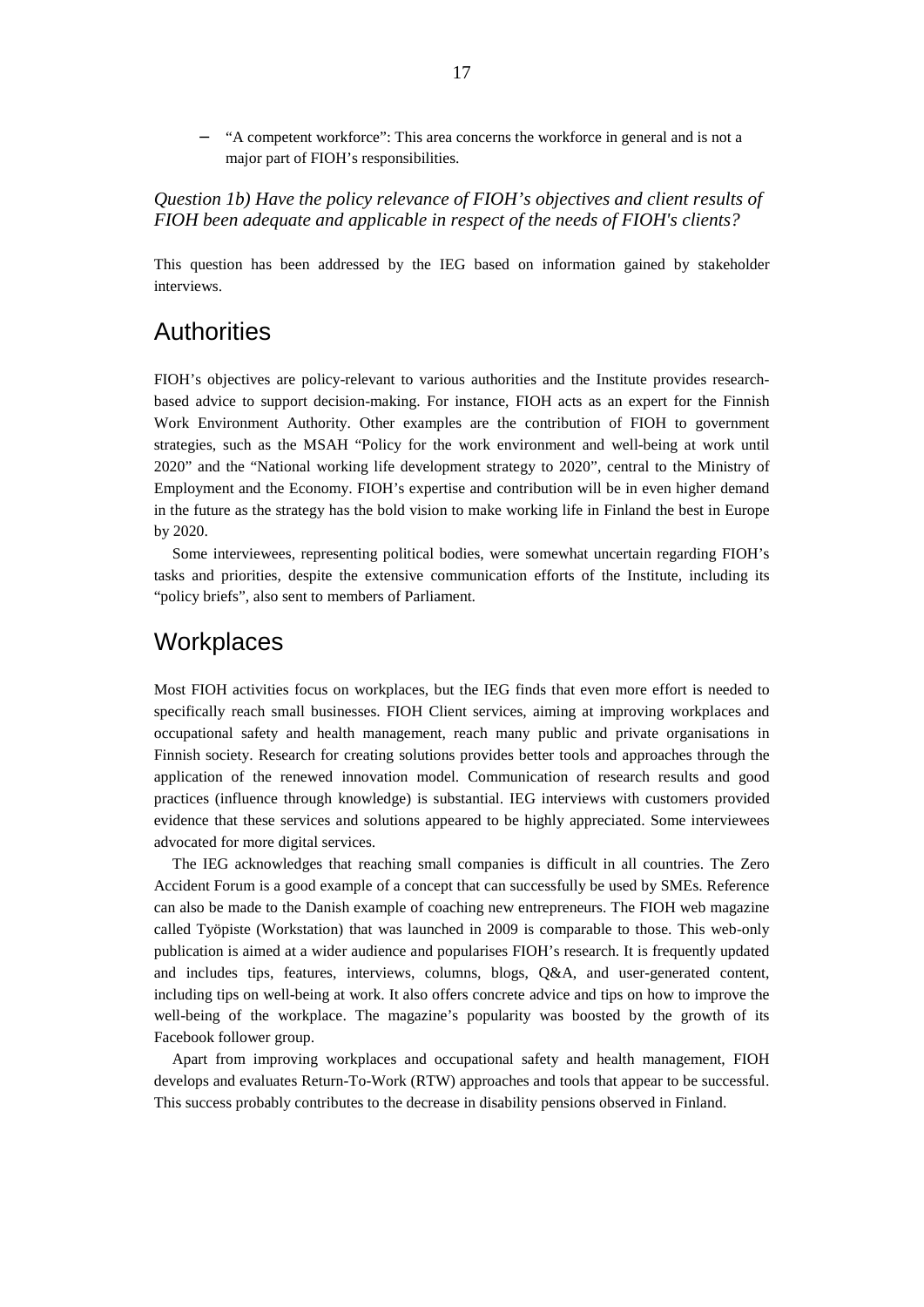## **Citizens**

FIOH's activities are mainly focused on professionals, employers, and workers. In addition, the general public who live near industrial facilities also benefit from safe factories. Healthy public buildings, such as schools and hospitals, are of importance for population health. Ongoing collaboration with Senate Properties, municipalities and hospitals is very important in this respect. The IEG registered that all partners are very content with their collaboration with FIOH.

A good quality working life of civil servants and healthcare workers, which is the focus of one of the most successful of FIOH's research projects, will also result in better and more effective services for citizens and patients.

FIOH also serves as a resource for citizen protection by being a designated source of expertise on chemical disasters.

## Mediating bodies (labour market organisations, professional societies)

These organisations that serve, support or represent citizens' activities, and are related to occupational health and safety, have somewhat differing views on the usefulness of FIOH's services, but, in general, they appreciate the inputs of FIOH.

The tripartite governance model of FIOH is a remarkable strength. The working life actors in the FIOH board discuss work life issues and are regularly updated on the latest knowledge by the Institute.

Among the employers' associations, there are slight differences in their appreciation of FIOH's work. Agricultural (MTK) and municipality employers (KT) are mostly positive. KT likes the proactive stance and FIOH's "positive psychology" paradigm. MTK remarks that there is room for even more practical cooperation with agricultural entrepreneurs. The Federation of Finnish Enterprises (representing small businesses) welcomes FIOH's activities for small enterprises. The Confederation of Finnish Industries (the major representative of the Finnish Employers) would appreciate more focus in the work of FIOH and claim that with such a policy the Institute could manage with fewer resources.

Regarding the trade union prospective, SAK strongly supports FIOH. SAK "does not accept additional reductions in FIOH funding". The organisation emphasises that the focus on longer careers can only be successful with "more personnel and financing."

The representatives of the professional associations of occupational physicians and occupational nurses told the IEG that they are very satisfied with the high quality education of occupational health and safety professionals offered by FIOH. They succeeded in convincing the IEG that no other institutions in Finland could take over this education and improve upon the performance. The situation where occupational nurses typically have to pay for their professional education out of pocket is a problem which requires a solution.

## Public management and development of occupational health and work-life in Finland and the European Union

FIOH is an active and highly regarded collaborator in the national and international communities. By supporting the authorities as described above, FIOH contributes substantially to the public management and development of occupational health and working life in Finland. This is also recognised by the Academy of Finland: "It is important that research conducted at FIOH will be sufficiently supported in the future as well." Concerning the question about remaining an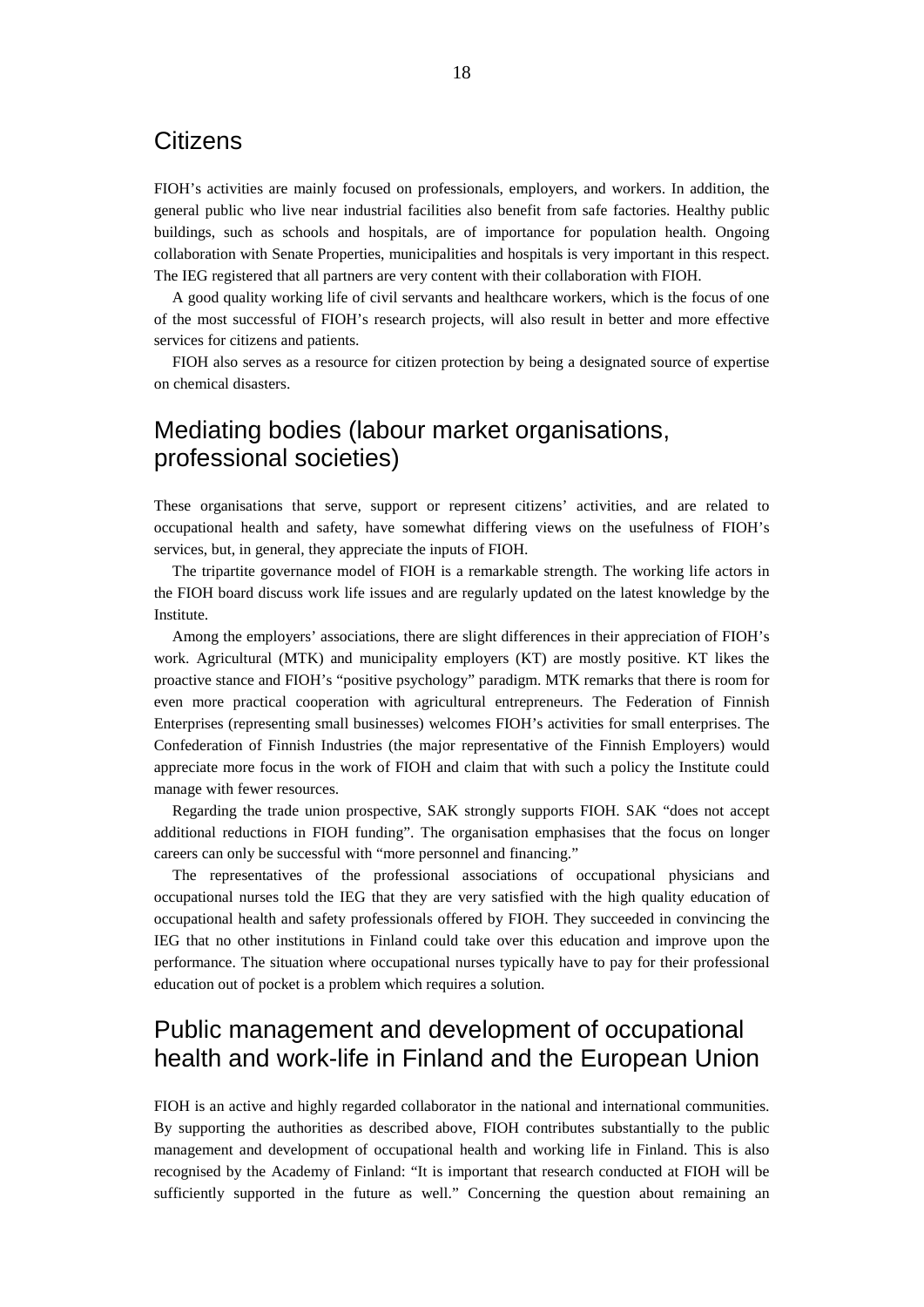independent Institute, the Academy does not take a stand. "Yet the discontinuation of an independent Institute with a long and successful history can damage the quality of research, but it is also possible that occupational health research in a new context will gain novel synergy advantages and actually benefit from being exposed to different and variable influences." The IEG holds the first scenario to be more plausible than the second one.

Globally, FIOH is one of the most influential institutes in the world, along with NIOSH (USA). Naturally, the volume of its international activities is much smaller than that of NIOSH, but its contribution to raising awareness globally and to research and education in Europe is substantial. This influence includes FIOH's ability to acquire funding from EU-resources together with international partners.

## Collaboration with other policy sectors

FIOH's efforts are consistent with the objectives of the healthcare, education and labour sectors.

Regarding the healthcare sector, FIOH is specifically supporting occupational health services. However, these services are  $-$  in the current healthcare system  $-$  more focused on medical examination and treatment rather than on integral prevention (including hygienic, safety, ergonomic and organisational interventions). This discrepancy is obvious, for example, by noticing the rising costs of occupational healthcare (doubled in the first decade of this century) on the one hand, and on the other hand the fact that no change in the level of absenteeism and workplace accidents can be demonstrated.

FIOH contributes to the education sector by providing professions education for occupational safety and health professionals as discussed above. It also has a programme in occupational safety and health for students in secondary level education or vocational training that prepares those students for work-life and supports their career planning.

The focus of FIOH on work ability and longer careers enhances a well-functioning labour market under current and future conditions. However, less attention is being paid to people with flexible contracts who in general have lower quality jobs and fewer opportunities for competence development than people with fixed contracts.

FIOH emphasises the connection of well-being at work with the competitiveness of companies and the Finnish economy. Through "workplace innovation", as it is currently called by the European Commission, well-being at work (learning on the job, participation in decision making, stress prevention) and organisational performance (labour productivity, innovation capability) can be achieved simultaneously. Stronger FIOH collaboration with TEKES, e.g. in the current Liideri programme (Business, productivity and joy at work) could bring those two perspectives even closer.

As a general observation the IEG noted that FIOH has many interactions with stakeholders and customers, but could benefit from a comprehensive needs assessment and monitoring system.

FIOH does not keep a systematic inventory of stakeholder needs and client categories; such an inventory could support internal priority setting.

The IEG got the impression that there is no systematic customer evaluation. The importance of systematic evaluation does not only hold for customer services, but also for research, as peer review of articles is only one way of assessing the impact of research. Another approach is to seek an assessment by the client or authority that commissioned the research.

## Concluding analysis

FIOH provides a broad range of services for workplaces that are highly appreciated by its stakeholders (public and private organisations, collaborating partners, professional associations,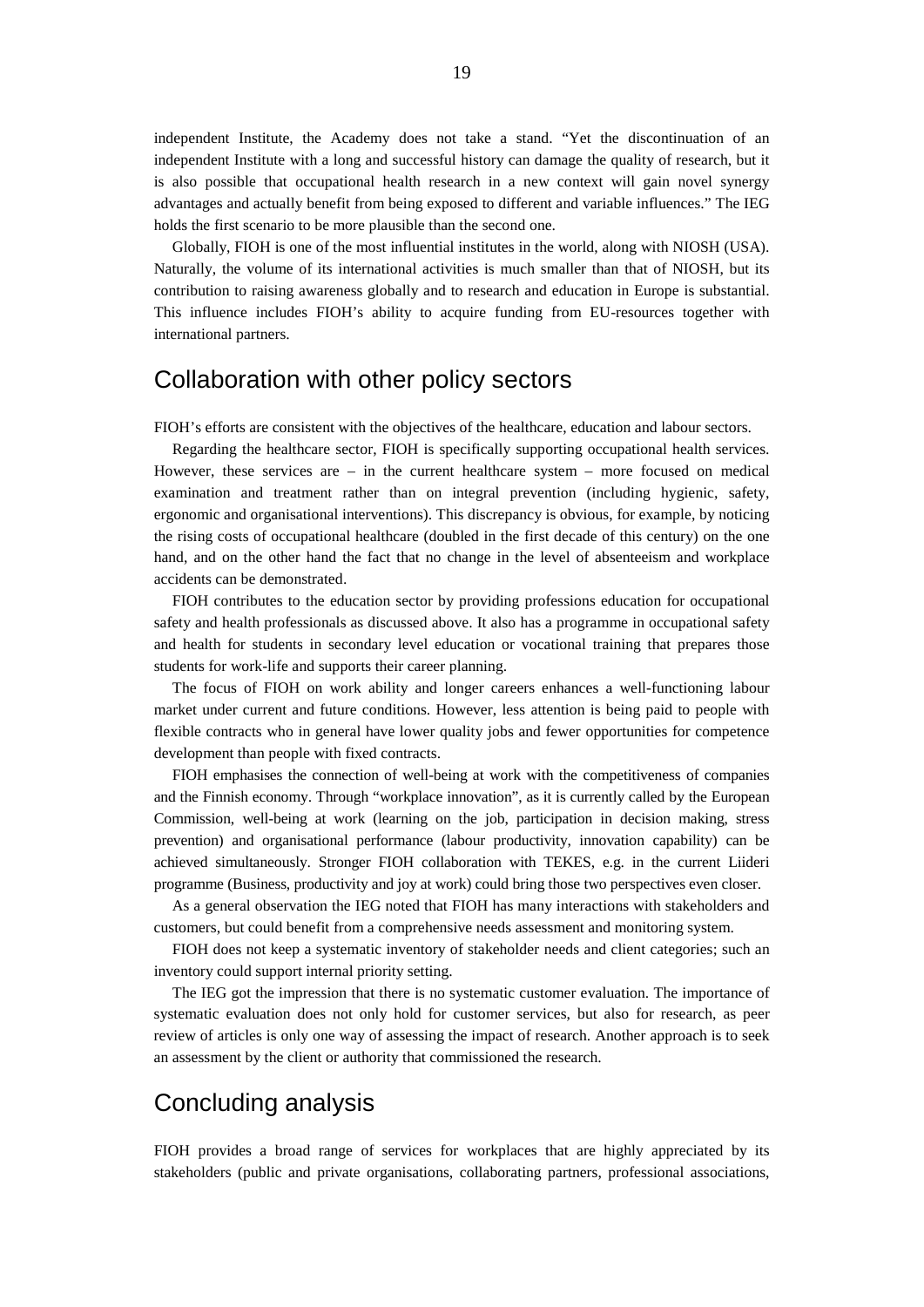ministries, and the Parliament). However, in spite of the existing law and the contract between MSAH and FIOH, its core tasks and priorities are not always clear to all stakeholders.

FIOH plays a prominent role in increasing global awareness about workers' well-being and health. This role is very much appreciated in international networks, in the Nordic countries and Europe, as well as worldwide. One example is the WHO network of collaborating centres of occupational health. These activities are not only important for the occupational health of workers around the globe, but they also contribute considerably to the ability of FIOH and its partners to acquire international funds and to the prestige of Finland in the world.

## *Question 1c) Are the strategic goals of FIOH adequate in respect to the role of other institutions developing work life, especially in respect of the role of the National Institute of Health and Welfare (THL) and universities?*

FIOH's mission, strategy, and services focus on health and well-being at work. Its distinct focus is in the development of work life. The National Institute of Health and Welfare (THL) seeks to serve actors and decision-makers particularly in central government and municipalities. Both organisations focus on health issues, but their key collaborators are quite different. THL's main clients are municipalities and municipal federations providing health and welfare services for the whole population. FIOH's customers are workplaces and its activities serve the development of health and welfare at work. Having scrutinised with considerable detail the activities of FIOH in relation to THL, the IEG does not identify overlaps in these two institutions as regards to their core functions and areas of action. Institutionally, this is also secured by the strategic leadership of the MSAH, which in dialogue with FIOH and THL develops the strategies and activities of these organisations to meet the challenges of the changing Finnish social and health sectors.

However, it is possible that the effective use of the laboratory facilities of FIOH and THL could be enhanced by carefully examining possible overlaps, and analysing ways to overcome them. We suggest that FIOH and THL set up a joint study group to examine this possibility. The study group should also consider the possibilities of cooperation with other public research laboratories close to the FIOH Helsinki site. Similarly, there might be overlaps in FIOH and THL in their management of research registries (databases). We also suggest that this issue should be examined jointly by FIOH and THL from the perspective of a wider use of open data sources in Finland.

FIOH has an extensive research portfolio. FIOH's research consists mainly of applied research and development, while basic research uses only 5 percent of FIOH's R&D resources. FIOH's R&D expenditure is allocated to many areas of (applied) sciences. Medical and health sciences are the largest part (40 percent), followed by social sciences (27 percent), natural science (18 percent), engineering and technology (14 percent), and humanities (1 percent). FIOH's R&D is truly interdisciplinary, as should be expected from an organisation aiming at serving practical purposes. Could parts of this research be more successfully carried out at universities?

Because of the practical focus and the research into practice orientation, the vast majority of FIOH's R&D is not overlapping with university research. However, we notice that some research groups have general or basic sciences orientations (examples are epidemiology and systems biology); those are extremely productive both as regards to the quantity and quality of their scientific output. It could be argued that this research would fit more properly and be attractive to a university setting. Having examined the impact of these groups on FIOH's strategic goals and activities and the practical needs of its customers, the IEG has come to the conclusion that these groups also make an important contribution to FIOH's applied research and development activities, not only in their own focal area, but also more generally. The conclusion is that even this part of FIOH's research could not be done with the same success in other environments in Finland. Merging parts of FIOH with other research organisations would be detrimental to its mission and capability to serve Finnish working life.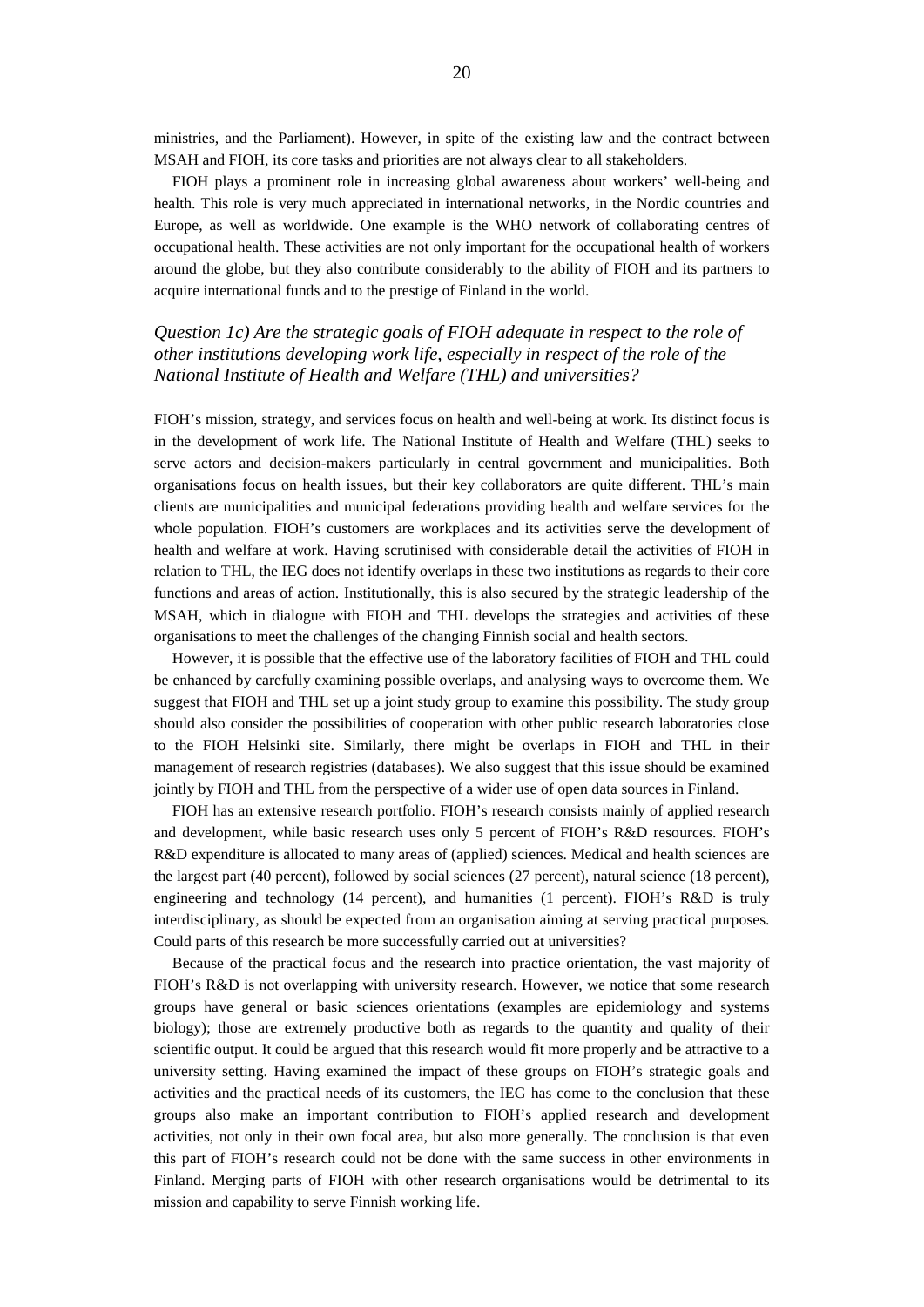### *Question 1d) Are the strategic goals of FIOH relevant in view of the future needs of Finnish working life?*

FIOH introduced a new strategy for 2011-2015 titled "Well-being through work" which aims at developing work as a source of well-being. This approach promotes moving beyond a strict focus on managing risks in health and safety to creating positive work environments that allow the workforce to flourish and develop. The vision of well-being through work addresses tree challenges: the ageing population, the problems of the state and municipalities to fund public services, and changes in work characteristics. Success in realizing well-being through work depends on how well risks are managed and positive interactions between work and health are promoted. FIOH has adopted an innovation model to engage with various stakeholders at the regional, national and international level, and create appropriate solutions to promote well-being at work.

FIOH's strategy fits well with the MSAH policy for the work environment and well-being at work until 2020 and supports the National Working Life Development Strategy. FIOH's strategic goals, with a strong focus on well-being, are highly relevant in view of the future needs of Finnish work life. In particular, given the ageing of the Finnish population and workforce, the focus on extending careers and integrating young people into the workforce is particularly relevant. In addition, FIOH supports several networks to promote well-being at work such as the Leadership Development Network, the Forum for Well-being at Work and the Network for Well-being in workplaces. Finally, FIOH's Client Services focuses on supporting the development of well-being at work. The commitment of occupational health services will be important for these efforts to increase work ability and management capabilities among employers.

Overall, not only are FIOH's strategic goals relevant in view of the future needs of Finnish work life, but addressing these needs could not be achieved effectively in Finland without the existence and important contribution of FIOH.

#### *Question 1e) Is there a need for having FIOH as a separate institute in the future?*

It follows from the answer to Question 1c that the IEG is convinced that a separate institute will best guarantee the continuation of focused and applied research, development and educational efforts that are in line with national policies, and support attempts to promote a healthy workforce and the development of good working conditions. It seems to the IEG that, for example, in light of the intentions of the National Working Life Strategy to 2020, the argument for a separate institute is even more compelling than previously thought. FIOH's various functions serving the development of the Finnish working life support each other, and the distinctness of FIOH's mission could be easily lost or considerably weakened by a merger with other institutions.

## 6 FIOH OPERATIONAL EFFICIENCY AND RELEVANCE IN INNOVATIONS AND **QUALITY**

*Question 2a) Are FIOH's processes and practices appropriate, innovative and efficient in acquiring information of client needs?*

FIOH operates under an innovation model that appropriately identifies client problems as a focus. FIOH has a rich history of providing services to client groups and has had various successful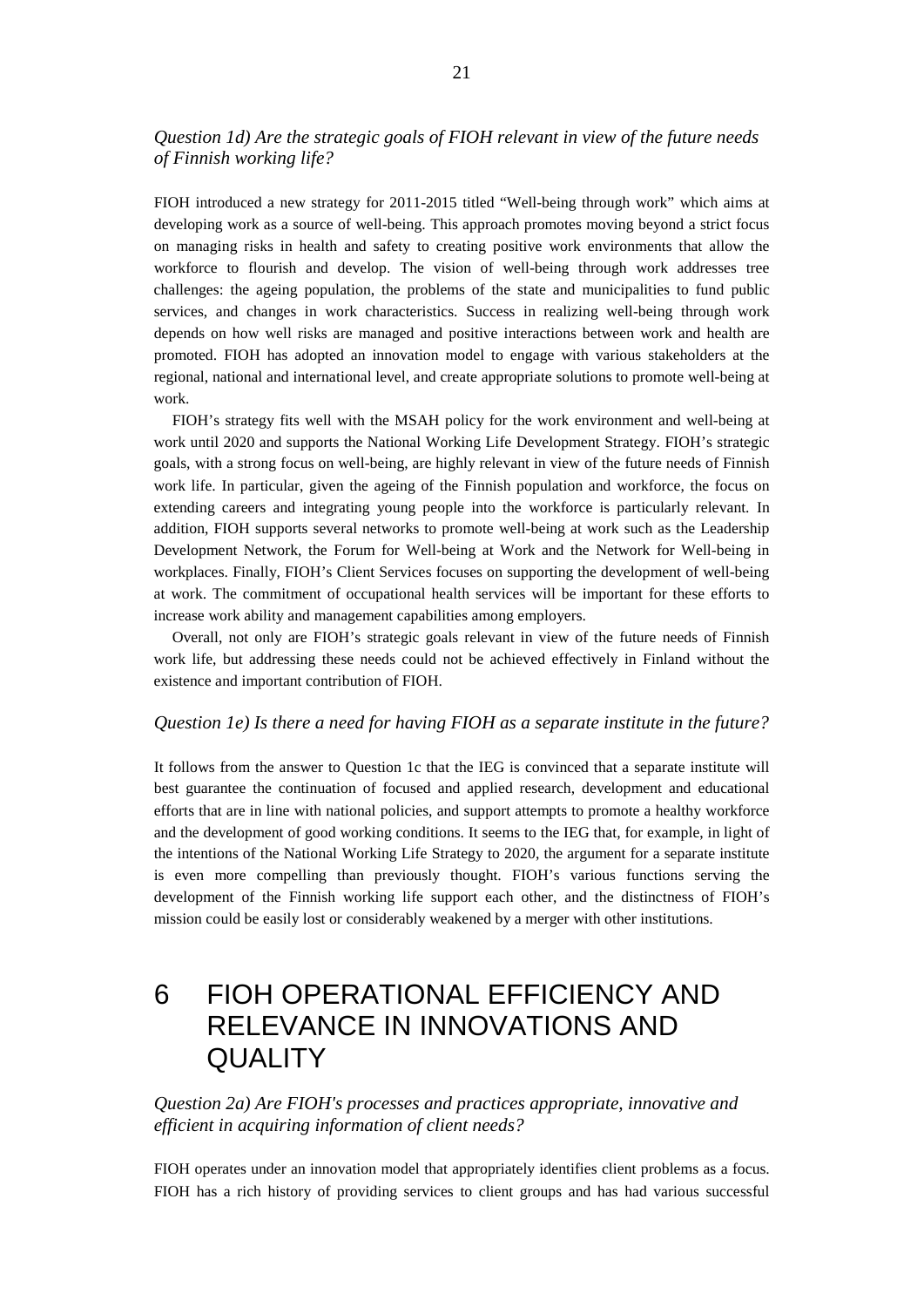partnerships with large and small client organizations. In the research that has come out of these partnerships, FIOH has developed various solutions leading to longer working careers, successful entry into work, better work engagements, reduced accidents, mould-free environments, and has focused on factors affecting workers' well-being. FIOH's efforts in acquiring information on client needs have been appropriate, innovative, and efficient. A vast amount of useful information and a broad number of solutions have been developed. This is a dynamic record of achievements, but FIOH may make a larger contribution by focusing its efforts on groups of workers and workplaces rather than on individuals. FIOH should consider a comprehensive monitoring of workforce and workplace client needs through a combination of active and passive surveys and data-gathering methods. This would then allow for the identification of unmet needs and potential new partnerships, as well as a greater opportunity to improve the well-being of the Finnish workforce. This effort could also be a main driving force in setting priorities for future research and implementation of client services. If this type of comprehensive assessment were continued over time, it would serve as a monitoring system that could help track the impact of various interventions and guide the development of new ones.

## *Question 2b) Are FIOH's processes and practices innovative, of good quality and efficient in R&D? Is FIOH's role appropriate in relation to other agents in the field and does FIOH make good use of partnerships?*

FIOH has reached world class in research and solution dissemination. FIOH has pioneered various methods for disseminating outputs; in particular, it is moving into the digital era at a timely and efficient pace. Nonetheless, like others, FIOH faces the challenge of improving its outreach to small and medium-sized enterprises. These companies employ the majority of the workforce, and often lack the resources or knowledge to address the issues of health, safety, and well-being. FIOH has made a good start in supporting enterprises of all sizes through national networks (such as Leadership Development at Work) and forums (such as the ZERO Accident Forum) in Finland. However, these efforts are limited in their impact on a larger scale, and more powerful approaches should be developed. FIOH should consider approaches to targeting small and medium-sized enterprises with sector-specific communications and should further identify intermediary organisations and product-value-chain representatives that can influence those enterprises.

FIOH is a state research institute that spends more than one third of its total budget on R&D activities and employs around 300 person-years for this purpose. This fact together with the expectations that the Institute delivers evidence based expert advice to its stakeholders is the reason why an analysis of the Institute's scientific productivity and quality is of importance. For this purpose the IEG has assessed the Institute's scientific position in Finland, as well as internationally.

Several reports have in recent years reviewed the Finnish research and development field, and the Finnish scientific publication activity and citation impact, using either Web of Science or Scopus as the source for statistics. The scientific performance of Finnish researchers is generally found to be in parity with other European countries and above the world average. Looking at the Nordic countries, Finland is generally scoring somewhat lower than Sweden and Denmark. The total national performance level is an important indicator when looking specifically at the scientific performance of the FIOH.

International comparisons of publication activity and citations, with some central features of collaboration and lead authorships, have been presented by the Scimago organisation on the basis of 2007-2011 Scopus statistics for Finland. The bibliometric analysis of publications provides a detailed picture of the research profiles of the compared institutes. In addition to standard research reports and articles, the FIOH also publishes extensively in national scientific journals and professional publications, which are not included in this analysis.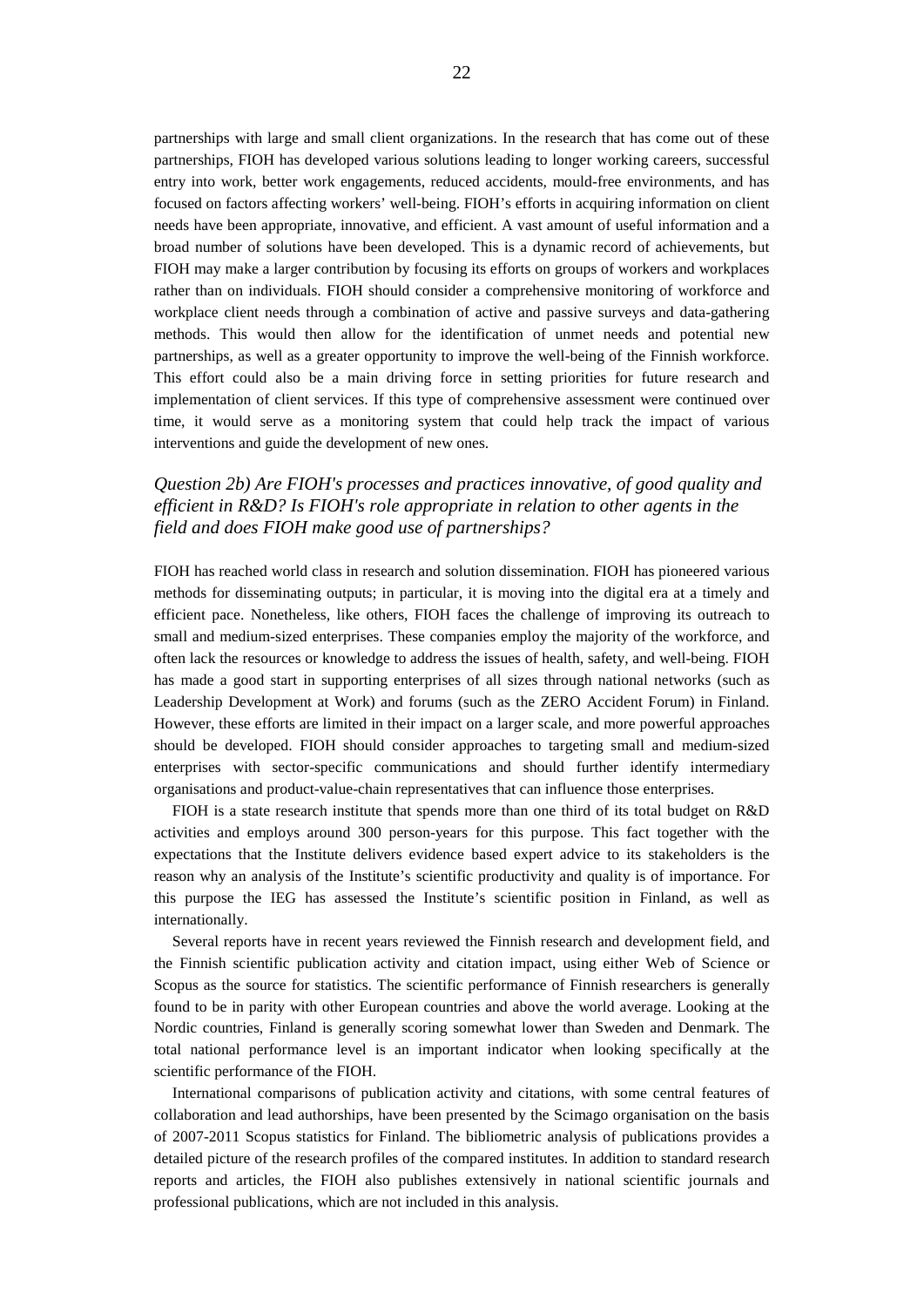Among the 20 most productive Finnish research organisations are several state research institutes, including FIOH. In the bibliometric analyses, focusing on relative citation index, the National Institute of Health and Welfare (THL) comes out as the leading research organisation in Finland, with a higher rank than the largest national university (University of Helsinki). In an earlier period the FIOH ranked 18<sup>th</sup> based on the field normalised citation index. In the latest global report (covering 2007–2011), FIOH, with 1239 publications, again ranked as the  $18<sup>th</sup>$ Finnish research organisation, and globally held the rank of 1930. This is in reality an impressive position for an occupational safety and health (OSH) institute, given the fact that the discipline is small compared to life sciences.

Comparisons of institutes in other countries with similar tasks and responsibilities as FIOH are somewhat difficult to make as Scopus data is not available for the most relevant comparable institutes. Most of the European OSH institutes have a relatively modest focus on peer reviewed scientific output, and lack data available in the Scimago releases, including Web of Science and Scopus. PubMed data from the five largest European OSH research institutes - those of Italy, France, Germany, United Kingdom and Poland - disclose that none of them have a scientific output at the same level as FIOH.

FIOH had for the period 2007-11 a normalised citation index (NI) of 1.59, meaning that the publications by FIOH authors were cited more than 1.5 times the world average in the respective research field. NI typically ranges from about 1.3 to somewhat above 2. The large US institutes hold the highest values around 2.5 or more, while many of the European institutes have values in the range of 1.5-1.7.

The proportion of publications with the leading author from FIOH is 43.0%. For research organisations these percentages mostly range between 30% and 50%. FIOH's proportion of international collaborative publications was 45%. This is on average in the range of 40-50% for the European institutes, and the large US institutes have somewhat smaller percentages (30-40%).

Of the FIOH's scientific publications, 62% appeared in the most influential journals in the field (top 25% of journals ranked by Scientific Journal Ranking Indicator, SJR). This figure was high for most institutes included in the statistics, ranging around 60-80%. In addition 18.1% of the FIOH's publications belonged to the top 10% of the most cited papers in the respective fields (% Exc). Typically, some 20-30% of publications belong to this category.

The FIOH's scientific publications were most frequently published in journals within the research areas of occupational/environmental health/epidemiology (33%). FIOH published the second most frequently in journals of clinical neurology (6.6%), toxicology (6.2%), neurosciences (5.4%), and environmental sciences (5.0%). Generally the journals are the most respected and relevant choices for publications for an OSH institute such as the FIOH.

The list of the 20 most cited articles in 2009–2012, published by FIOH researchers, indicates that high quality research, often based on representative study populations with rich data and available biosamples, is well represented. These top cited articles also reflect collaborative research including collaboration with THL and large universities, e.g. University of Helsinki.

In conclusion, the bibliometric analysis shows that the FIOH actively reports research findings in international and national scientific journals. FIOH also publishes widely in other publication forums such as professional magazines, books, booklets, and general newspapers and magazines using both national languages (although mainly Finnish). Overall, the share of scientific publications, around 50% in peer-reviewed international journals, demonstrates that emphasis is put on the dissemination of information using multiple channels.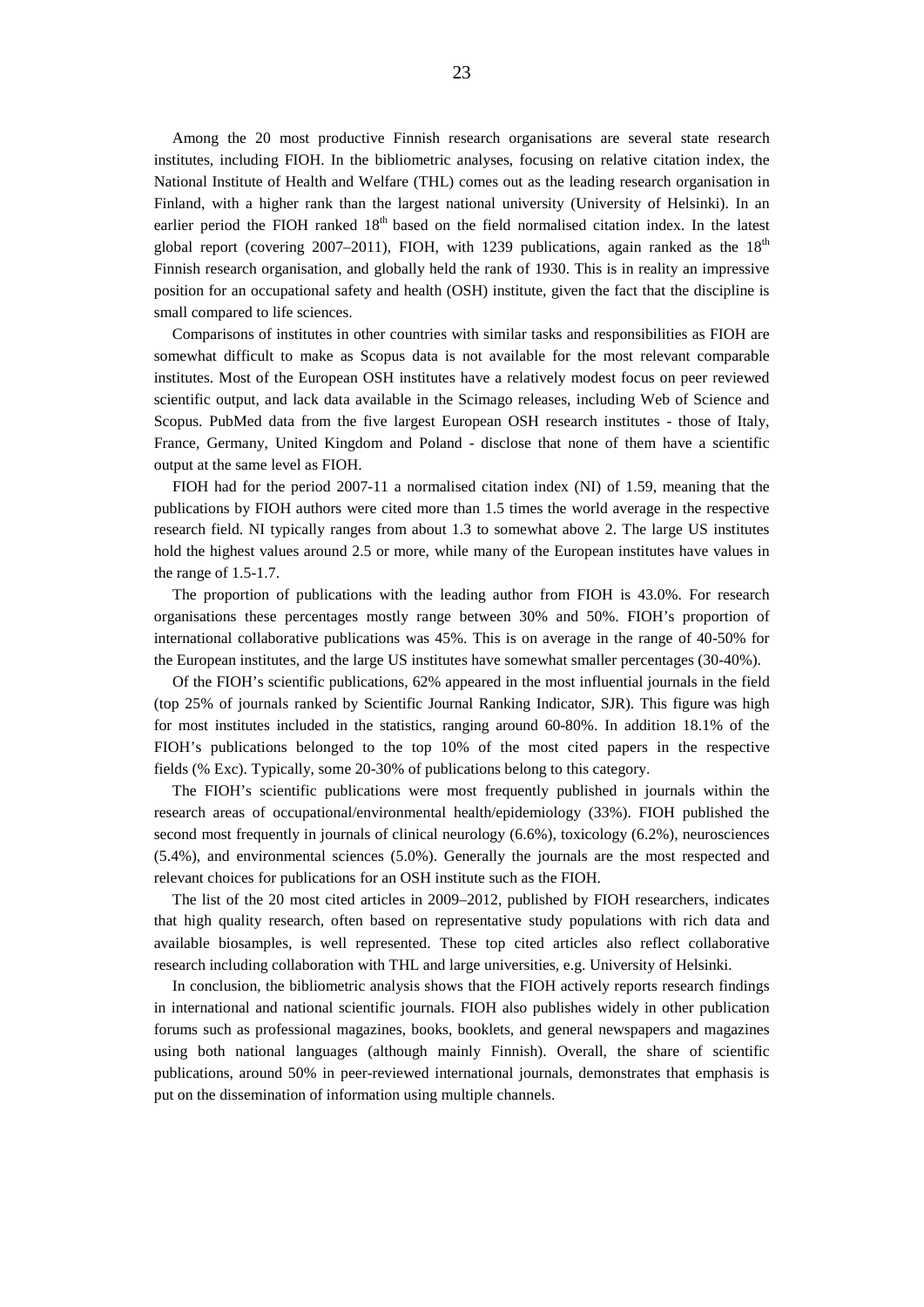## *Question 2c) Are FIOH's processes and practices innovative, appropriate and efficient in disseminating outputs to customers? Is FIOH's role appropriate in relation to other agents in the field and does FIOH make good use of partnerships?*

The IEG finds the FIOH innovation model highly successful, as it has efficiently supported the continued change of the FIOH organisation towards a truly client-focused, problem solving agency. FIOH has managed the challenging task of involving researchers in providing clients with solutions meeting their needs. FIOH has found out that highly performing researchers also are successful in providing client services.

FIOH has paid attention to its operational efficiency and relevance by developing its organization and management. It has also scrutinised its research portfolio and terminated projects not related to strategic priorities.

By comparing to the previous international evaluation, the IEG finds that FIOH has continued to make progress in its ambition to "provide solutions".

As is the case in most countries, FIOH continues to have a challenge in its outreach to small and medium-sized businesses.

## *Question 2d) Are the knowledge and competence of FIOH and its personnel adequate and sufficient for the current and forthcoming needs in respect to comprehension, coverage and level of knowledge and competence?*

FIOH's staff is highly competent. Many faculty members are multi-skilled and move flexibly between research, development and education. Having said that, there is a need to broaden skill-sets if the present goals of longer work-careers are to be met, and as a consequence, greater numbers of older people will continue to work. The health and social challenges of an older workforce differ from those of "normal work age", and call for medical, behavioural, organisational and management know-how, specialised on ageing and sustained work careers.

The IEG emphasises that FIOH should develop its skills in implementation and impact research, and to that end establish a resource centre for intervention and implementation research. That centre should involve sufficient economic expertise.

The IEG suggests that FIOH strengthens its competence to meet the challenges of an increasing digitalisation of working-life.

All previous evaluations of FIOH have consistently commended the high level of knowledge and competence of its staff. The IEG repeats that assessment.

It should also be noted that FIOH has made efforts to recruit staff with key competencies in priority areas. There is also evidence of effort to develop competencies in relation to developing and disseminating practical solutions, apart from purely generating knowledge.

## 7 RESPONDING TO THE ASSIGNMENT OF THE GOVERNMENT RESOLUTION

On the 5 September 2013 Government Resolution, the IEG was instructed to assess FIOH in relation to its role as an expert centre for governmental decision making and possible overlaps with the National Institute of Health and Welfare (THL) and universities. Using the wording of the resolution, the task was to form an opinion on "the position of FIOH in relation to the planned comprehensive reform of state research institutes and research funding".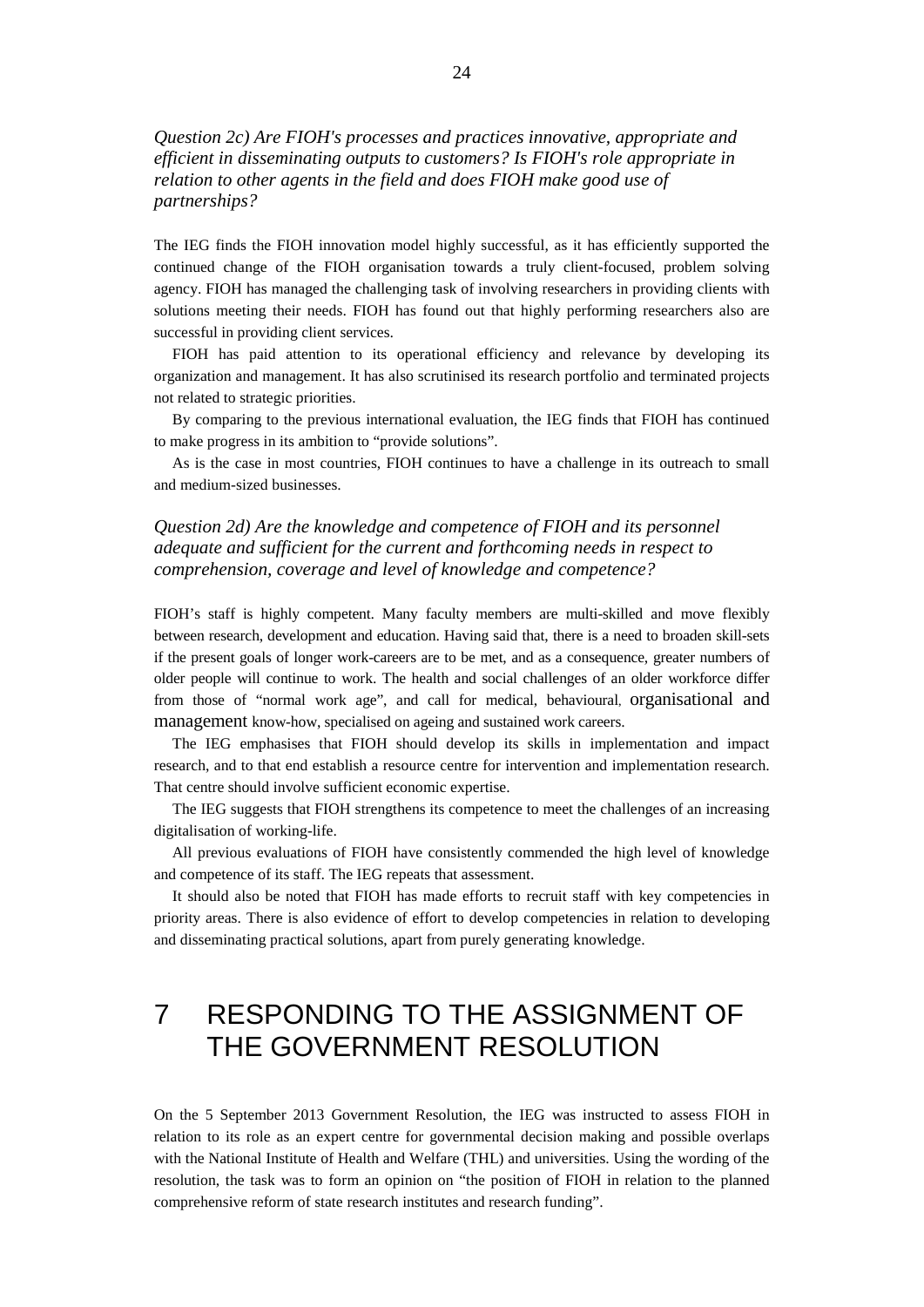*Question 3a) Are FIOH's strategic research areas, and their key development and administrative tasks, suitable and compatible taking account of feed-in requirements related to decision-making and steering within government?*

The IEG underlines that, as demonstrated in responses to questions 1 and 2, FIOH is wellequipped to serve the Government and its ministries involved in developing working conditions and working life in Finland.

*Question 3b) Are there overlapping functions between the research institutes possible to eliminate? Is the division of labour and research tasks between universities and research institutes appropriate?* 

The IEG has not identified any obvious overlaps in core activities. It suggests, though, that as regarding two support functions - registry (database) management and research laboratories synergies or shared resources between THL, FIOH and Kela, among others, could be explored. That analysis should be based on a thorough evaluation of possible scale economies versus the costs of not having necessary expertise or equipment in-house. When discussing registries and databases the issue of access for the public to those data resources, while preserving confidentiality and integrity, should be discussed.

## 8 DISCUSSION

The IEG conclusions are summarised in the following statements (in italics):

### *Considerable progress made since the 2009 evaluation, especially in the area of "research into practice", which illustrates the utility of the FIOH Innovation Model*

FIOH has introduced a matrix organization and implemented an innovation model in order to address recommendations made by the 2009 evaluation. The new model acknowledges that the innovation process is more a learning or co-creation process - a dialogue - than a chain that starts from basic sciences, moves to applied sciences, then to development, and finally to implementation. The Institute has three "areas of activity": Creating Solutions, Client Services, and Influence through Knowledge. Creating Solutions is organised into nine themes. The matrix aims to balance demand and supply with an emphasis on partnerships. It adds value to the areas of activity only in so far as multidisciplinary and multiprofessional projects and other activities exist.

Clearly, FIOH's innovation model has resulted in a successful reorientation of focus and activities while at the same time fostering the utilisation of diverse knowledge and expertise to develop meaningful solutions and meet stakeholder needs. FIOH should be commended for its response to the changing needs of Finnish working life by implementing new models to achieve results. The IEG acknowledges on FIOH's part that there is still some way to go to fully realise the strengths of such reorganization and reorientation. Restructuring processes such as this need their time to take root.

FIOH has made significant progress in the area of research into practice and is clearly moving in the right direction as recommended previously. Further effort should be employed in this respect to fully capitalise on the benefits of the matrix organisation and the new innovation model implemented.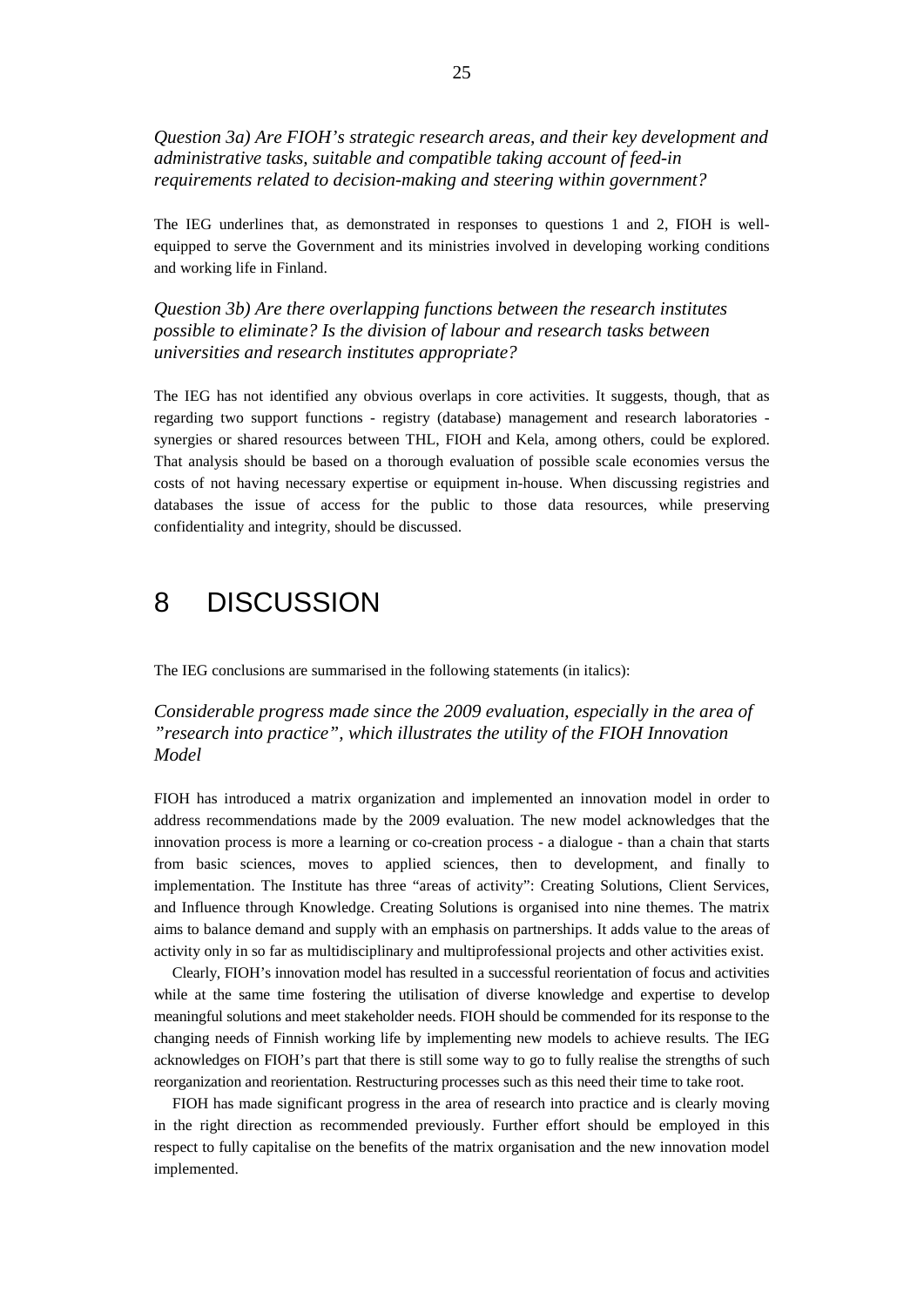#### *The work is consistent with and supports the policies of the Government*

As described earlier, government policies aim to achieve longer working careers. The programme of the present Government and its vision and activities to develop the quality of the Finnish working life present FIOH with an important role, as an expert organisation role, to contribute to the fulfilment of those goals. FIOH has developed its strategies and activities accordingly. The IEG is convinced that FIOH's activities will be an integral part of the implementation of all government and ministry programmes that set out to improve Finnish working life.

### *FIOH is an important contributor to workforce well-being and national welfare*

Since the well-being of the workforce is critical to the national welfare, FIOH's focus on wellbeing at work is highly appropriate. FIOH's 2011–2015 vision of "Well-being through Work" is evident throughout its programmes. FIOH has various focal achievements in its "Well-being through Work" efforts. Most notably, it has focused on increasing the length of working careers through research and solution development, the implementation of which are mainly the task of mediating organisations. Longer working careers will partly offset the effects of the increasingly unfavourable economic dependency ratio in Finland. FIOH has also identified factors that determine well-being at work and changes that can improve it. Various reports give examples on how to improve well-being at work.

By organising its activities as themes, FIOH has achieved focus and efficiency, but runs the risk of downplaying its own importance in its communication. One way of overcoming this difficulty would be to systematically relate efforts to national needs and priorities. All nine of the themes of FIOH are, indeed, important national priorities, with great potential to meet the goals of extended working careers and well-being of the workforce, and FIOH is in the position to provide empirical evidence to demonstrate this.

## *FIOH deserves credit for attempts to change the present model of occupational health services, which limits its effectiveness*

FIOH has raised concerns that occupational health services give too much emphasis to the treatment of medical conditions, which reduces their capacity to take on their main tasks – risk detection and health promotion among individuals, and the development of a healthy workplace including the psychosocial work environment. FIOH has forcefully promoted this focus of occupational health services when contributing to the design of the Good Occupational Health Practice (GOHP) and in its education of occupational health specialists in different professions.

## *FIOH's research has influenced various company and national policies, showing the effectiveness of its communication activities, in the area of which FIOH is presently decisively moving into the digital world*

FIOH's research has influenced various national and company policies. This illustrates the effectiveness of its communication activities and the progress FIOH is making as it moves into the digital world. FIOH has a productive history of developing and assessing well-being at work and has communicated its efforts through scientific journals, non-science publications, and various information periodicals. More recently, FIOH has embraced and utilised new channels of communication, the worldwide web and social media, recognizing that the world is in an era of digital production with human intellectual capital as a central factor. The reach of information and knowledge generation in an organisation like FIOH are enhanced by these new channels, and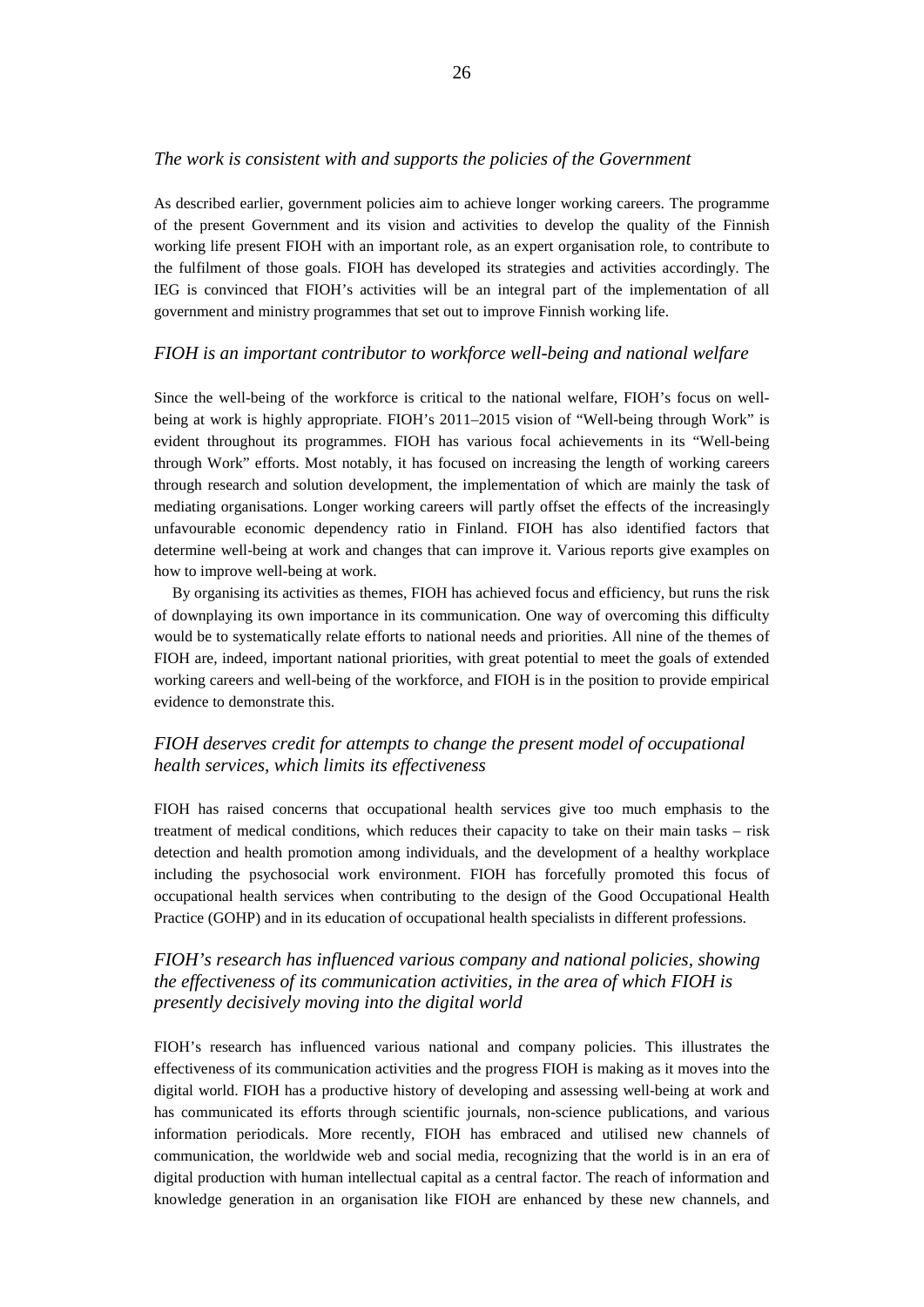FIOH is actively exploring and using them. Nonetheless, this is still a transition period in which audiences, clients, and stakeholders utilise both traditional and new media, and FIOH wisely is addressing both, but trending toward a digital approach. FIOH is improving outreach to target populations by using digital means of communication. FIOH has correctly identified its role in achieving national well-being at work as one of "influence through knowledge" and has incorporated digital approaches in all the elements of this vision. Ultimately, "influence through knowledge" has the objective of "moving people to action." This effort should be focused both on employers, who are responsible for workplace safety, health, and well-being and employees and their organizations, which should learn about and gain confidence in innovative preventive actions.

In addition to utilising modern channels of communication, FIOH needs to further enhance the content of communications and solutions by including more emphasis on the economic burden of hazards and threats to well-being, as well as the return on investing in preventative efforts and those that promote well-being. These are the critical types of information that will move employers to prevent and control occupational hazards, and promote the well-being of employees.

### *FIOH's research volume is high and the quality in parity with the best international institutes with similar responsibilities*

FIOH documents a steady scientific output which to its volume and quality is of a very high international standard. There is an even distribution of scientific and popularised publications, the latter serving both OSH professionals and the public. FIOH is ranked among the 20 most productive Finnish research organisations and has a relative field normalised citation index of 1.59. The research is mostly published in high quality journals, with a median impact factor around 3. FIOH publishes widely with in cooperation with national and international collaborators; this includes regular, well-established collaboration with THL and the larger Finnish universities. Among OSH research institutes with similar responsibilities, FIOH is ranked in the absolute top level concerning scientific output as to both quantity and quality.

### *FIOH is conducting research that currently could not be done with the same success in other environments in Finland*

This conclusion has been validated by the analysis presented in previous sections of this document. Although some of the most productive research teams in FIOH would be warmly welcome by universities, those could not provide the same committed, long-term financial and infrastructural support as a "sectoral" research institute. At universities, research interests are based on the individual interests of scientists rather than being part of a strategic programme, and funding is typically short-term and external. In addition, sectoral research institutes can provide data for research which is gathered to serve governmental agency surveillance or monitoring purposes or development activities, absent from universities. The IEG found that these scientifically productive groups also had an important role to support services and development activities of FIOH.

### *Merging parts of or the whole FIOH with other research organisations would be detrimental to its mission and capability to serve Finnish working-life*

The analysis of the IEG suggests that FIOH is managed efficiently guided by a strategy that is well aligned with national policies and priorities. The IEG did not identify activities that could benefit from being performed in other organisations. None of the stakeholders interviewed by the IEG recommended the merger of FIOH and THL, and no major overlaps in activities were evident. Both research institutes provide scientific knowledge on health and services to the public, public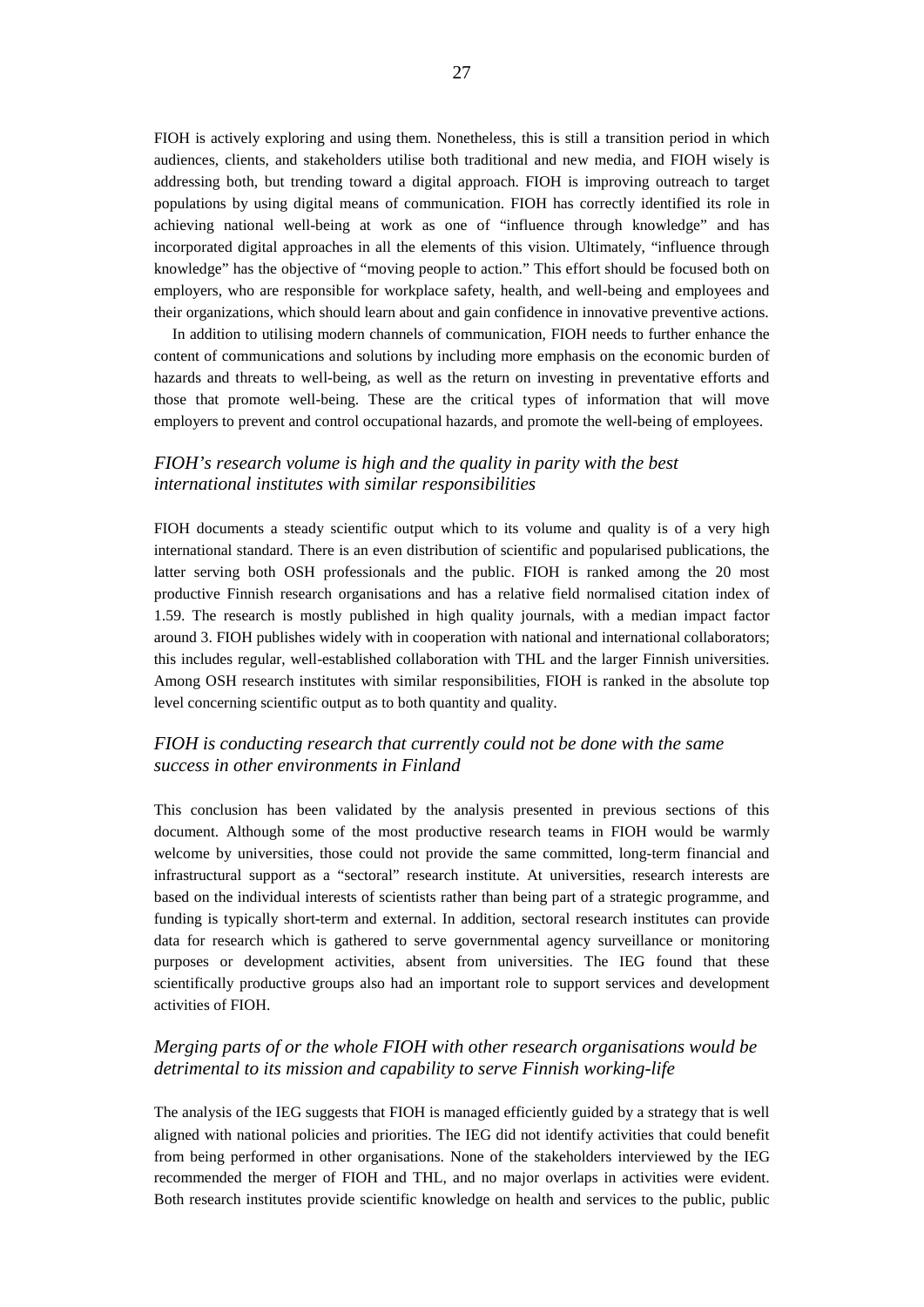administration, and organisations working in their field of influence, but their constituencies are different. A merger would run the risk of emphasising general health targets over those of a healthy work-force and well-being at work, and in that way would be less supportive of the government policies concerning working life.

## *Some overlaps exist between FIOH and THL in registry (database) management and in research laboratories – the possibility to share resources could be explored by the institutes*

However, the IEG noticed that both THL and FIOH have big research laboratory facilities, potentially offering scope for higher efficiency. The IEG did not have the possibility or competence to explore this issue, but suggests that the two institutes appoint a working group to examine possible overlaps. The working group should also consider collaboration with research laboratories at the University of Helsinki, situated in the vicinity of the institutes.

Both institutes also collect data on large population cohorts and administer mandatory registries with individual risk, socioeconomic and clinical data. There might be advantages in sharing database management resources between the institutes and the Social Insurance Institution (KELA).

## *FIOH continues to make a critical contribution to the education of the nation's cadre of occupational health and safety professionals – the funding model is inadequate and should be changed*

FIOH's expertise and staff input cannot easily be replaced in undergraduate, graduate, post-graduate, or continuing education of healthcare professionals, and more specifically, occupational health specialists of different professions. The IEG was told that medical occupational health specialists receive their education as part of the general educational system of medical specialties in salaried positions, with the employers also paying tuition fees. In contrast, occupational health nurses have to pay their educational costs privately. This unequal arrangement needs to be corrected.

### *FIOH provides a broad range of services for workplaces that are highly appreciated*

The IEG found convincing evidence that FIOH provides a broad range of services for workplaces that are highly appreciated by its stakeholders (workplaces, public and private employers, labour market organisations, professional associations, the Government and governmental agencies and the Parliament). Despite this, the IEG also heard from stakeholder representatives that were not aware of the breadth of FIOH's activities.

## *FIOH plays a prominent role in increasing global awareness about worker wellbeing and health*

FIOH plays a prominent role in increasing global awareness about worker well-being and health. This role is very much appreciated in the international OSH networks, in the Nordic countries, in Europe and worldwide. The WHO occupational health collaborating centres network appreciates the contributions of FIOH. These activities are not only important for the occupational health of workers around the globe, they also contribute considerably to the ability of FIOH and its partners to acquire international funds for Finnish OSH research, and to the reputation of Finland as a global front-runner in working life improvement.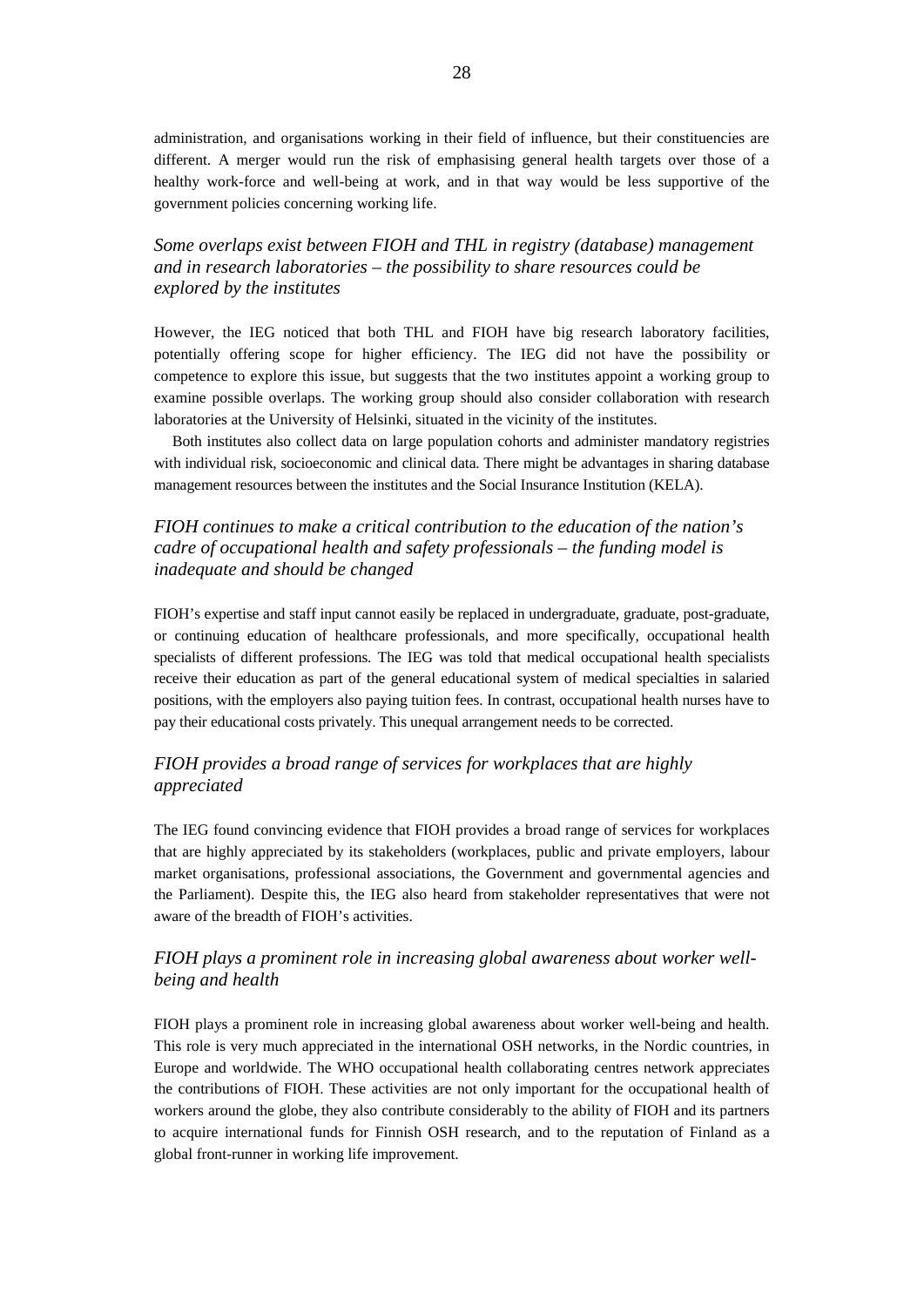## 9 RECOMMENDATIONS

In addition to the proposals presented above, the IEG recommends the FIOH, when preparing for its next strategy period, to:

Pay due attention to the Government's plan to reduce public spending and reorganise state research funding, which will lead to further reductions in FIOH's state funding.

Do more to justify strategic choices and actions: Identify the needs of stakeholders, present solutions clarifying the evidence-base of those, suggest implementation plans, evaluate for impact.

Prioritise needs and activities, guided by the required focus on prolonging working careers, in order to make informed decisions about reductions necessary because of budget cuts.

While doing increasingly more research on the effectiveness of interventions and partnering with client organisations to do even more – establish a programme on impact research to complement the innovation model.

Given the present research potentially leading to more emphasis on personalised risk and less on risks related to working conditions, to make a consistent effort to consider the implications and to implement safeguards.

To make digital communication the main channel to reach employers, employees, decisionmakers and all citizens in Finland.

To monitor the working conditions in relation to labour market trends with increasing numbers of immigrants, workers with "flexible" contracts and self-employed.

To become a specialist of the totality of working life to include periods of work, unemployment, multiple careers and jobs.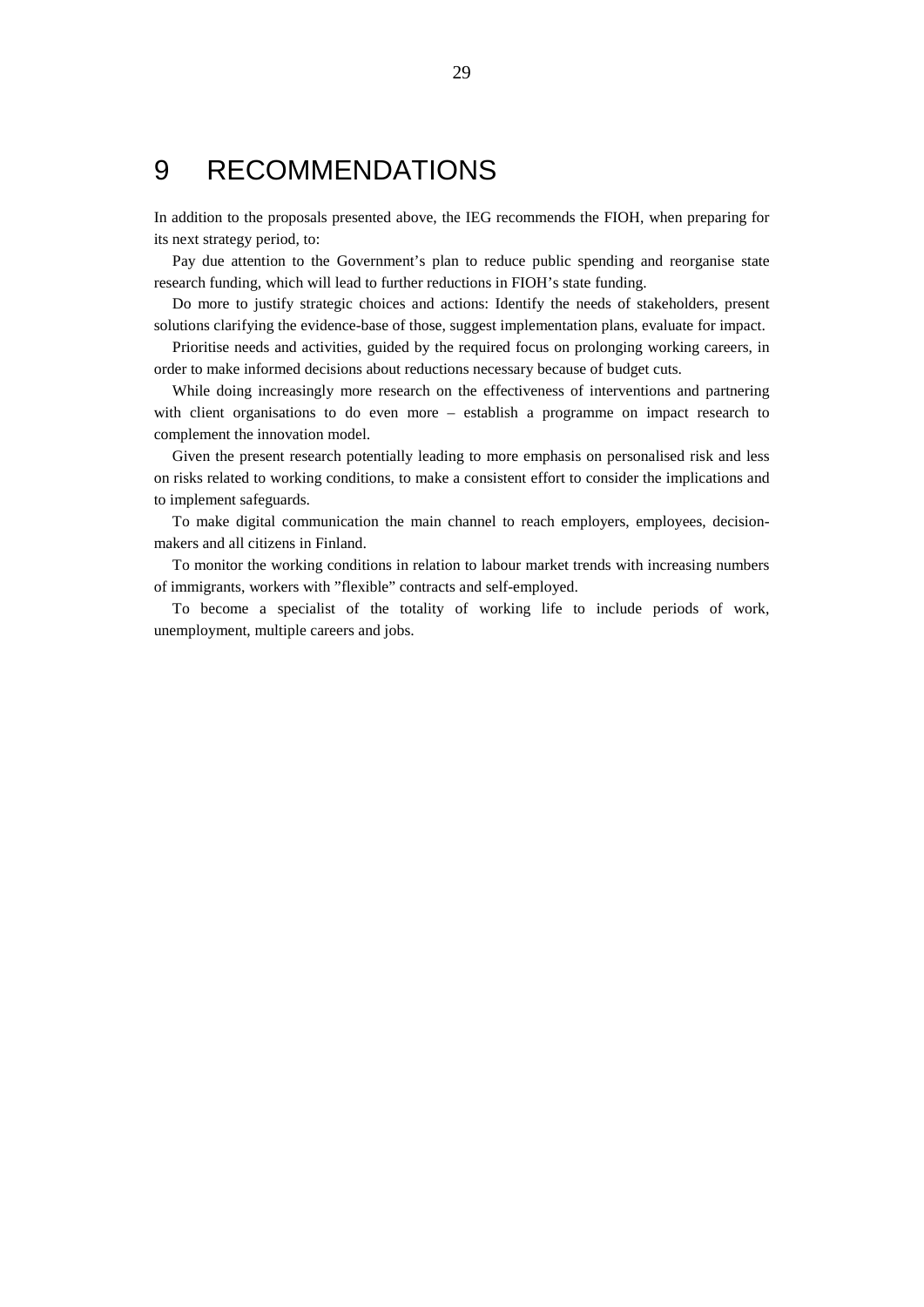## APPENDIX I

#### **The documents used by the IEG and the interviewees it met during the evaluation process**

#### **1. Background material**

Act on operation and financing of the FIOH (in English, unofficial translation)

Degree on operation and financing of the FIOH (in English, unofficial translation)

Dynamics of organizations and work in Finland. A compilation of the interim results of Finland's MEADOW (Measuring the Dynamics of Organisations and Work) survey, written by Tuomo Alasoini, Tekes 2013.

Government Resolution on Comprehensive Reform of State Research Institutes and Research Funding 5 September 2013

Meeting Future Needs of Finnish Working Life Through a Healthy Workforce. 2009 International Evaluation of the Finnish Institute of Occupational Health. Ministry of Social Affairs and Heath, Reports 2009:7 Written by Göran Bondjers, Paulien Bongers, Marily Fingerhut, Timo Kauppinen, Stavroula Leka, Paul Schulte, Vappu Taipale and Hannu Uusitalo.

National Working Life Development Strategy to 2020. Ministry of Employment and the Economy, 2103.

Programme of Prime Minister Jyrki Katainen's Government 22 June 2011

Socially Sustainable Finland 2020. Strategy for social and health policy. Ministry of Social Affairs and Health, 2010.

Sosiaali- ja terveysministeriön ja Työterveyslaitoksen tulossopimus vuosille 2012–2015; tulostavoitteet 2014. In Finnish only (FIOH performance agreement with the Ministry of Social Affairs and Health)

Sosiaali- ja terveysministeriön ja Työterveyslaitoksen tulossopimus vuosille 2012–2015; tulostavoitteet 2013. In Finnish only (FIOH performance agreement with the Ministry of Social Affairs and Health)

Strategic plan for the implementation of the Government Programme 5 October 2011

Työ ja Terveys Suomessa 2012. Finnish Institute of Occupational Health (Work and Health in Finland, summary in English)

Well-being through work. Strategy of the Finnish Institute of Occupational Health 2011-2015

WoS vai Scopus? Suomalaisen tutkimuksen tila 2010-luvun alussa kansainvälisten viiteaineistojen mukaan. Ministry of Education and Culture, publications 2013:17 (in Finnish)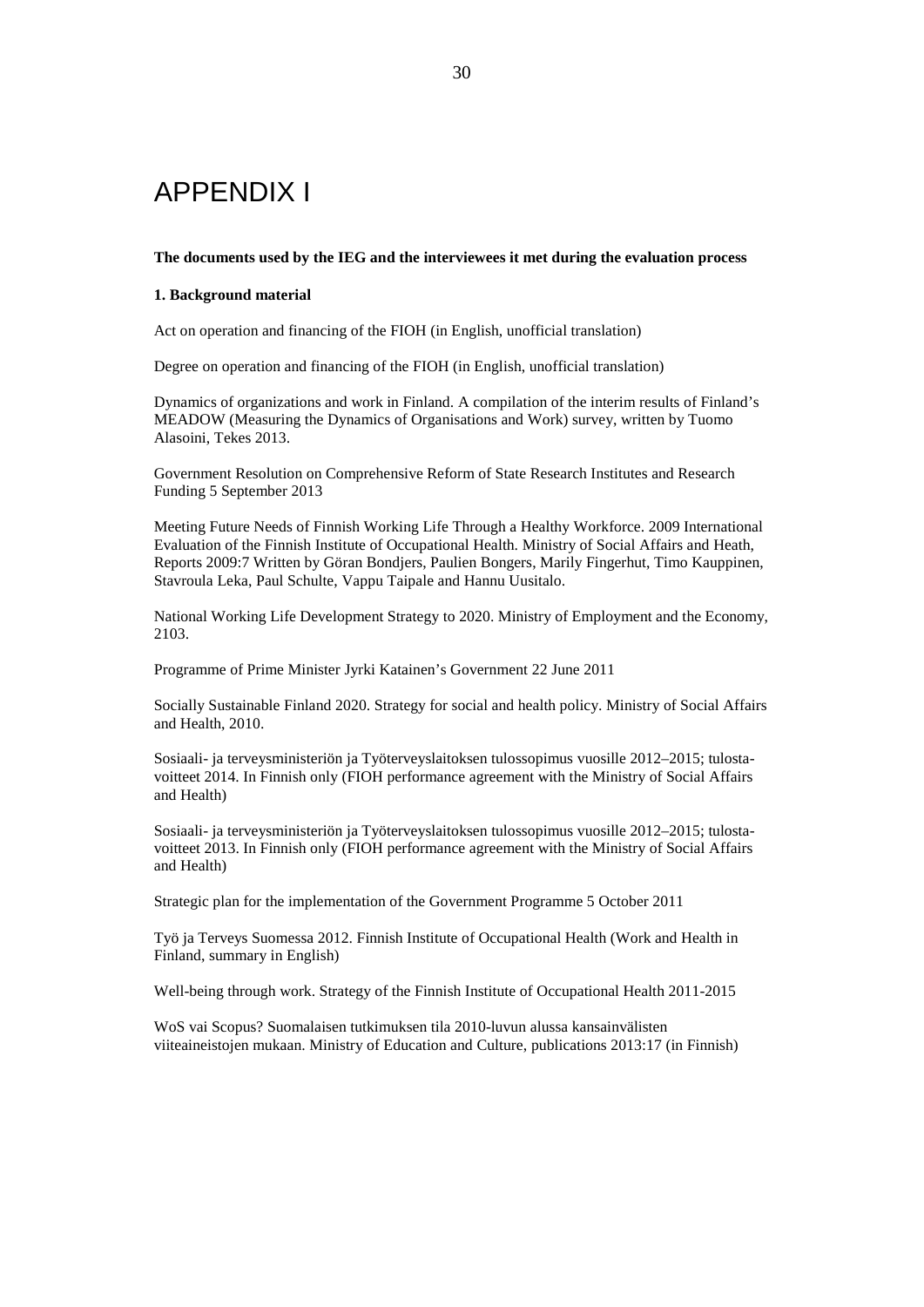#### **2. Material provided by the FIOH for the evaluation**

Special reports:

THL and FIOH in the Finnish Research and Development Field. Report for the International Evaluation Groups of the National Institute for Health and Welfare (THL) and the Finnish Institute of Occupational Health (FIOH/TTL) (29 p.) ISBN 978-952-261-435-3 (pdf) http://www.ttl.fi/en/publications/Electronic\_publications/Documents/THL\_and\_FIOH.pdf

Comparison of scientific publication outputs of THL and FIOH to foreign research institutes (ppt.)

Development of occupational safety and health work at the workplace (16 p.) ISBN 978-952-261-433-9 (pdf) http://www.ttl.fi/en/publications/Electronic\_publications/Documents/Occupational\_safety.pdf

The status of occupational health services in Finland and on the role of the Finnish Institute of Occupational Health in the development of occupational health services (20 p.) ISBN 978-952-261-432-2 (pdf) http://www.ttl.fi/en/publications/Electronic\_publications/Documents/OHS.pdf

Changes at work – a challenge and an opportunity for well-being at work, careers and the quality of work life (22 p.) ISBN 978-952-261-434-6 (pdf) http://www.ttl.fi/en/publications/Electronic\_publications/Documents/Changes\_at\_Work.pdf

#### **Self-evaluation material:**

Activities of the Finnish Institute of Occupational Health in 2009-2013. Self-evaluation. ISBN 978-952-261-429-2 (pdf) (163 p.) http://www.ttl.fi/en/publications/Electronic\_publications/Documents/Self\_evaluation.pdf

Self-evaluation of the Finnish Public Sector study (the 10Town study and the Hospital personnel study) and Whitehall II collaboration (20 p. + references)

Status Report; Biomedicine-associated reformative, future-orientated research 2011-present (Systems Toxicology Team) (20 p. + references)

#### **External evaluation of the Reformative and Future oriented Research:**

Assessment of Research Areas: Finnish Public Sector study (the 10 Town study and the Hospital personnel study) and Whitehall II collaboration (31 December 2013)

Assessment of the Systems Toxicology Team (30 December 2013)

#### **3. Hearings and written statements of the authorities and stakeholders**

Meeting with MSAH Board of Directors 25 November 2013 Permanent secretary Päivi Sillanaukee, Director general Raimo Ikonen, Director general Leo Suomaa, Director general Liisa-Maria Voipio-Pulkki, Director general Aino-Inkeri Hansson, Medical counsellor Kristiina Mukala, Ministerial counsellor for finance Arto Koho

Meeting with THL Executive Committee 5 March 2014

Director general Juhani Eskola, Deputy director general Marina Erhola, Assistant director general Marja Vaarama, assistant director general Erkki Vartiainen, Director (administration) Kari Saarinen, Secretary of the executive committee Markus Syrjänen, Research professor Jussi Simpura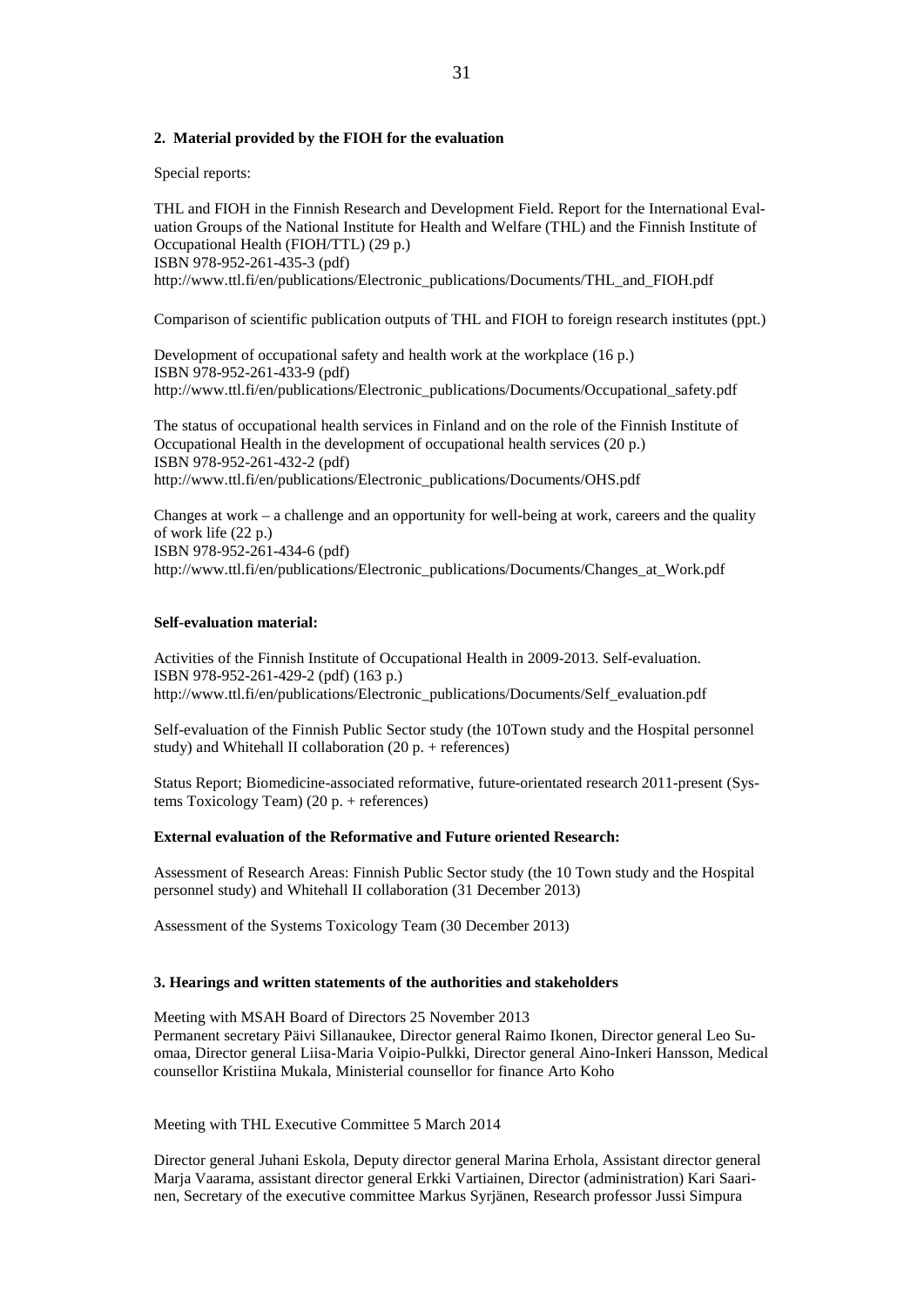**4. Written or oral statements received from the following authorities and stakeholders**  25 November 2013

Academy of Finland, Director Jarmo Wahlfors

Rector Council of the Universities of Applied Sciences (ARENE), Lecturer Marja Lindholm

University Chancellor Council (UNIFI), Liisa Savunen, Executive Director

Local government employers (KT), Bjarne Andersson, Expert

Sinikka Laisaari, Chair of FIOH Board of Directors and Leo Suomaa, Director General, (MSAH) Member of FIOH Board of Directors

Ministry of Education and Culture, Marja-Liisa Niemi, Counsellor of Education

Ministry of Social Affairs and Health, Päivi Sillanaukee, Permanent Secretary, Raimo Ikonen, General Director, Liisa-Maria Voipio-Pulkki, Director, Kristiina Mukala, Medical Counsellor, Arto Koho, Ministerial Counsellor for Finance

Central Union of Agricultural Producers and Forest Owners (MTK), Timo Sipilä, Director

Central Organization of Finnish Trade Unions (SAK), Kari Haring, Medical Expert

Finnish Funding Agency for Technology and Innovation (Tekes), Jenni Nevasalo, Director

Finnish Innovation Fund (SITRA), Antti Kivelä, Director

Finnish Confederation of Professionals (STTK), Riitta Työläjärvi, Expert

Confederation of Finnish Industries (EK), Jyrki Hollmén, Principal Consultant and Jan Schugk, Chief Medical Expert

#### **5. Stakeholder and client interviews**

#### **Interest groups: Finnish Association of Occupational Health Nurses (FAOHN) and Finnish Association of Occupational Health Physicians (STLY)** 4 March 2014

Harry-Pekka Kuusela Specialist Physician in Occupational Health Care, Diacor Health Care Services; Board Member in the STLY

Pilvi Österman, Leading Occupational Health Nurse, Doctagon Occupational Health Service; Board Deputy Member of FAOHN, Chair of the FAOHN International Section, FOHNEU Secretary 2012–2015

#### **Public sector, workplaces** 4 March 2014

Kaj Hedvall, Director, Strategy, Development and Information Management, Senate Properties (several projects resolving indoor air and environment problems, improving participative design of workspaces, training maintenance personnel etc.)

Teija Jokiranta, Researcher, City of Espoo (Kunta 10; part of the Finnish Public Sector Study)

#### **Public sector, decision makers** 4 March 2014

Margita Klemetti, Director, Working life 2020 –programme, Ministry of Employment and the Economy

Juha Rehula, MP and Chair of the Social Affairs and Health Committee, Parliament of Finland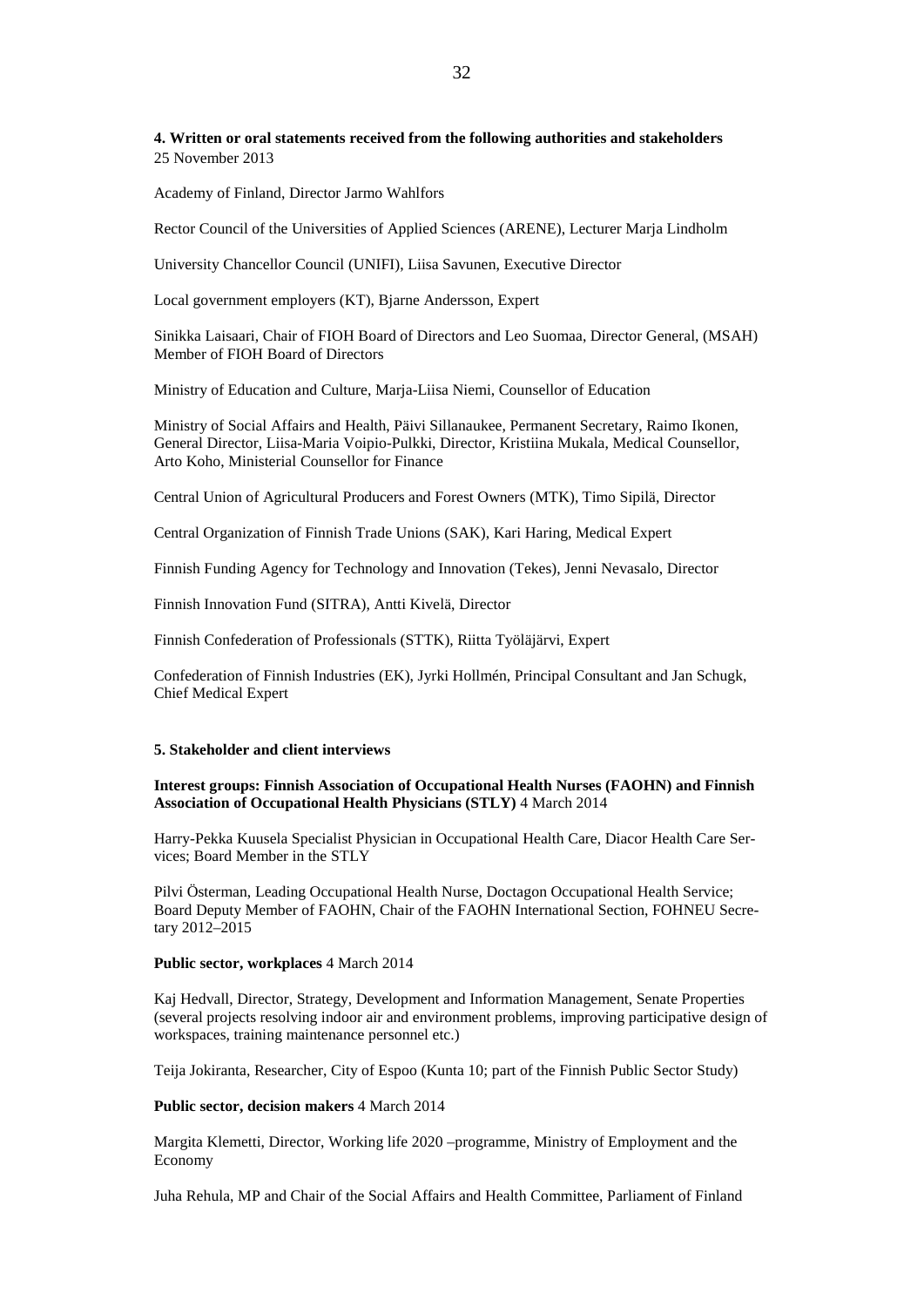#### **Private sector, enterprises** 4 March 2014

Päivi Sivonen, HR Manager, Itella Oyj (wellbeing at work training) 5 March 2014

Rauno Vanhanen, Director, Federation of Finnish Enterprises 4 March 2014

Armi Terho, Plant Doctor, Manager of Occupational Health, Outokumpu Stainless Oy (PPE; hearing protectors) (telephone interview)

#### **6. Meetings with FIOH staff**

#### **Discussion on the Base Report with FIOH Executive Committee (extended) and other responsible writers** 3 March 2014

Harri Vainio, Director General Guy Ahonen, Director, Knowledge Management Matti Arola, Administrative Director Antti Koivula, Director, Client Services Irina Kuoksa, Head of HR Sara Lamminmäki, Head of Planning Saara Leppinen, Special Adviser to the Director General Anneli Leppänen, Director, Development of Work and Organizations Jorma Mäkitalo, Director, Health and Work Ability Anna-Liisa Pasanen, Director, Research and Development Jussi Rantala, Head of Finance Jouni Toikkanen, Head of Development Timo Tuomi, Director, Work Environment Development Anneli Vartio, Head of International Affairs, Creating Solutions

#### **Introduction to the FIOH activities – presentations** 26 November 2013

General Introduction (Harri Vainio) Creating Solutions Area of Activity (Anna-Liisa Pasanen) Client Services Area of Activity (Antti Koivula) Influence Through Knowledge Area of Activity (Guy Ahonen)

### **Presentations on the basis of the special reports** 26 November 2013

RDI Analysis. THL and FIOH in the Finnish research and development field (Jouni Toikkanen and Kirsti Husgafvel-Pursiainen, Research Professor) The current state and development of occupational health services (Jorma Mäkitalo) The current state and development of occupational safety (Rauno Pääkkönen, Director, Well-being Solutions for the Workplace)

#### **FIOH staff interviews** 6 March 2014

#### **Reformative, future orientated research, collaboration with universities**

*Biomedicine-associated research; Systems Toxicology:* Harri Alenius, Team Leader, Research Professor Kirsti Husgafvel-Pursiainen, Research professor *Cohort studies, psychosocial factors at work:* Mika Kivimäki, Research Professor Tuula Oksanen, Team Leader, Assistant Chief Medical Officer Jussi Vahtera, Research professor

#### **Disability prevention; MSD, mental disorders**

Kirsi Ahola, Team Leader, Development of Work and Organizations Kari-Pekka Martimo, Director, Effective Occupational Health Services Eira Viikari-Juntura, Director, Disability Prevention Centre Marianna Virtanen, Research Professor, Development of Work and Organizations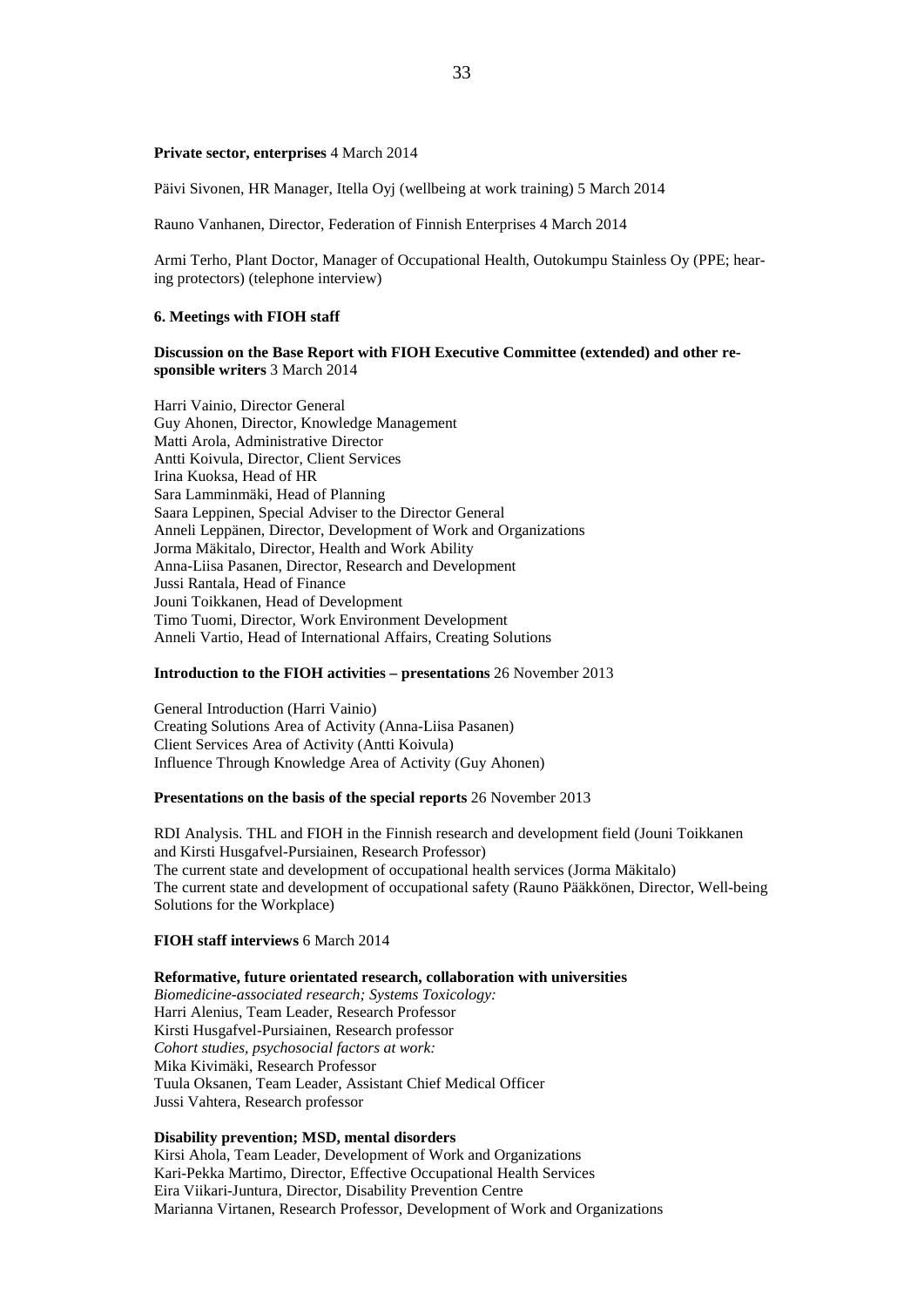### **Collaboration with enterprises; SHOK activity as an example**

Kristian Lukander, Research Engineer, Brain and Technology (SalWe SHOK) Kiti Müller, Director, Brain at Work (SalWe SHOK) Hannu Koskela, Head of Laboratory, Developing Indoor Environments (RYM SHOK) Kari Reijula, Director, User-centric Indoor Environments (RYM SHOK)

#### **Knowledge management; systematic reviews (Cochrane)**

Guy Ahonen, Director, Knowledge Management Jos Verbeek, Senior Researcher, Surveillance and Reviews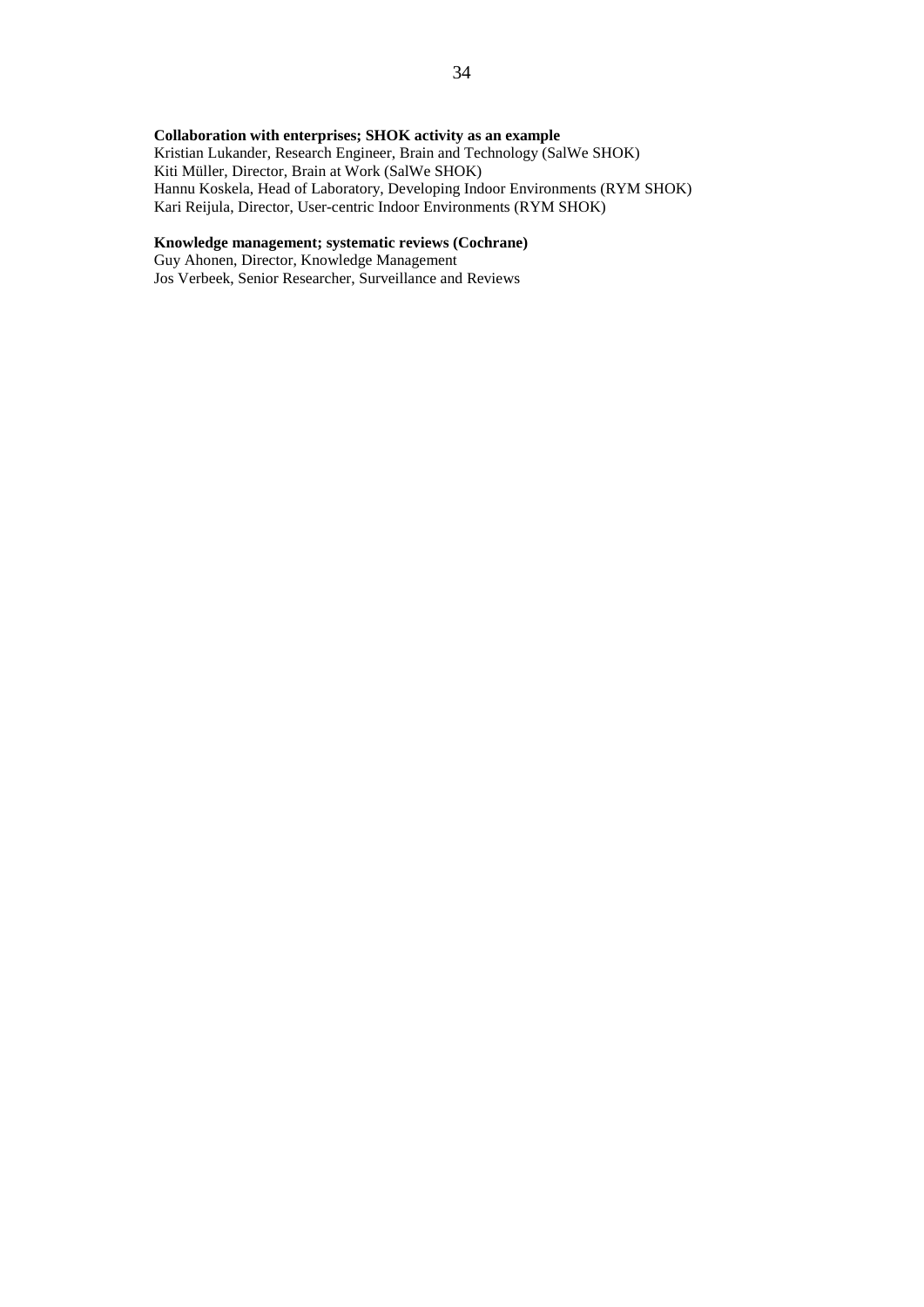## APPENDIX II

#### **Report on Occupational Safety Efforts in the Finnish Institute of Occupational Health (FI-OH)**

The basis for evaluating FIOH investment and impact in the area of occupational safety is to view it within the broader framework of the importance of "work" to Finland. Work, its products and benefits drive the Finnish welfare state while the deleterious effects of work act as a brake on it. The cost to Finnish society for accidents and illness overall is estimated to be 3% of GDP. Of all sectors of society, work is critical to the Finnish national welfare, so it is of paramount importance that the Finnish workforce is kept healthy and has a productive and extensive working lifetime. To this end, FIOH plays a critical role and the evaluation of FIOH should be in terms of how well FIOH carries out its role.

The first element of evaluation is to determine whether "occupational safety" is an important topic for FIOH to address. Occupational safety has at least two distinct meanings and these are both used throughout the base document. In the broad general sense, "occupational safety" is used as meaning freedom from danger or harm from any of the hazards in the workplace: physical, chemical, biological, psychosocial, and traumatic injury. In this sense, the base document describes safety in all the nine themes. In the narrower sense of "occupational safety" as free from work-related accidents and resultant traumatic injury or death, it is implied in most of the themes and explicit in the RK10 (e.g., safe beginnings) RK 11 (e.g., cooperation with zero accident programs, and RK15 (e.g., alertness and sleep deprivation effects).

The general understanding of "occupational safety" is with regard to the prevention of workrelated traumatic injuries and death. In Finland, there are about 700,000 injury accidents annually of which 119,000 occur at work and 23,000 in commuting to and from work (Statistics Finland, 2011). FIOH appropriately conducts research and develops guidance to prevent traumatic occupational injuries and death because 1-in-7 injuries is due to work and at least 55,000 of these resulted in 4 or more days away from work, and 47 were fatalities. The prevalence of disability from these work-related injuries is not documented, but appears to be quite substantial over a multi-year period. Moreover, it is not clear to what extent this disability is linked to early retirements, but it is reasonable to suspect that there is some direct relationship.

The overall burden to families, society, and the Finnish economy of these injuries and deaths merits attention and indicates the relevance of FIOH's work. The impact of FIOH's efforts on preventing traumatic occupational injuries and deaths is difficult to determine. The base report provides some, but not complete, evidence to link FIOH efforts to the reduction of injury and fatalities that has been occurring since the late 1990s. The evidence mostly is in the form of intermediate outcomes that link FIOH research and guidance with decreases in injury or fatality rates. These intermediate outcomes include such examples as: demonstrating effectiveness of a group guidance method among young people transitioning from school to work; training of 505 trainers nationwide; implementation of a "safe beginnings" program in five work organizations employing young people in occupations, from the construction industry to fast food chains; production of guidance materials for use by employers and workers in developing suitable workplace accommodations for people with disabilities; development of materials in various languages for immigrant workers; determination that training truck drivers on alertness management does not solve driver sleepiness; and participation in the Zero Accident Forum. FIOH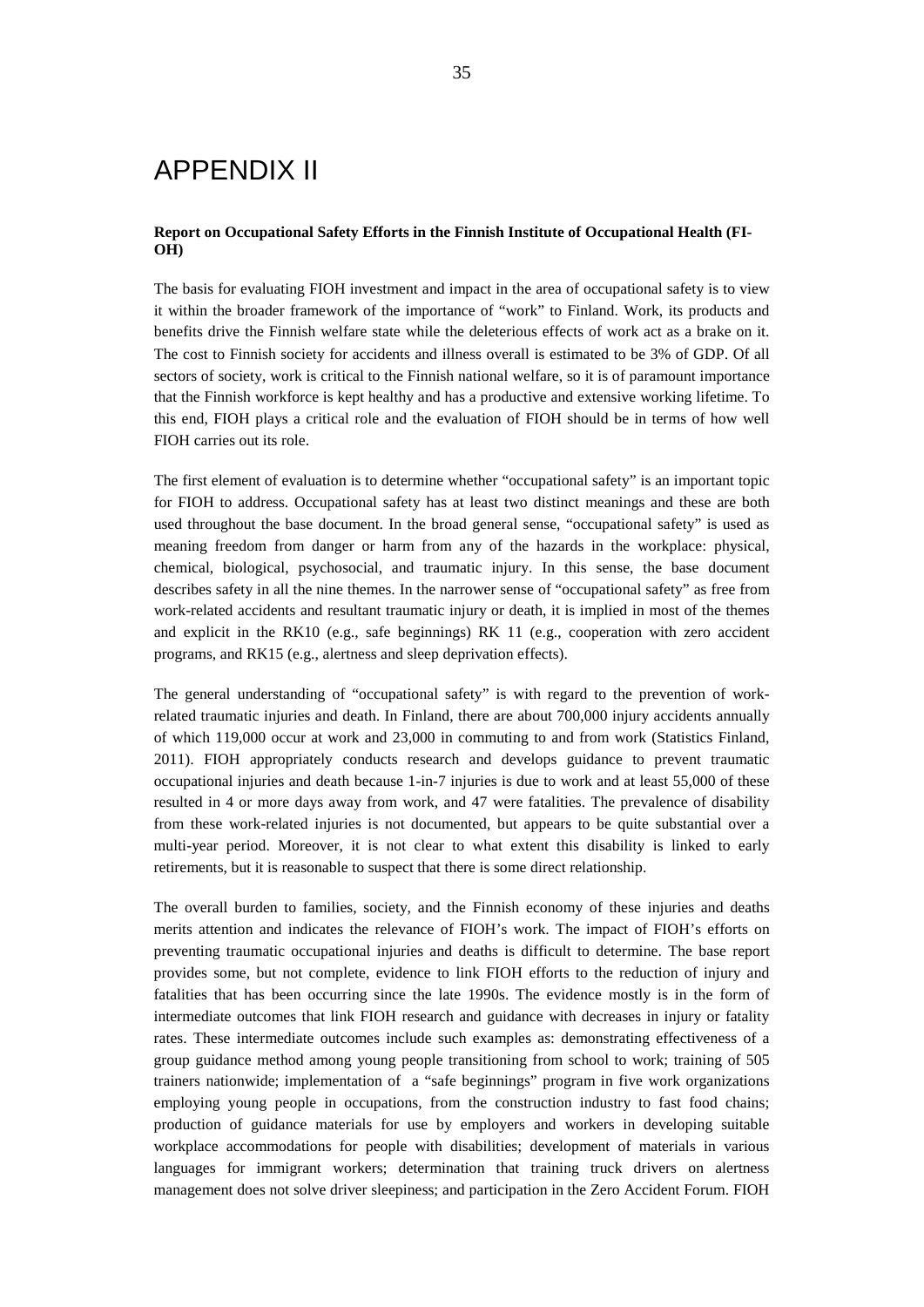has particular focus on the highest risk subset of new and young workers through a variety of programs. It is also focusing on return to work, however it would be useful if disability due to traumatic injury was an explicit category of disability in FIOH efforts.

FIOH's attention to well-being at work and of the workforce is a necessary and appropriate focus. Workers' well-being is conditioned by their perceptions of their safety and extant programs to investigate and control safety hazards. Employers' consideration of risk factors and implementing interventions to prevent injuries instils the feeling of well-being in workers. Nonetheless, there are various issues that need further attention. First, occupational safety in terms of injury and fatality prevention in accidents should be more comprehensively addressed. There does not appear to be a cohesive effort that coordinates it across themes. Such coordination could lead to more impact per unit of investment. Moreover, priorities could better be set and addressed. Second, as the base report indicates, the concept of safety needs re-evaluation in Finland to include the mental and psychosocial aspects, and FIOH should take an active lead in this. One contribution that FIOH could make is to better assess and disseminate the economic impact of work-related traumatic injuries and fatalities on productivity, length of work life, and worker well-being. Analyses using quality adjusted life years (QALYs) or similar methods may be appropriate. Third, the impact of FIOH efforts needs to be assessed more scientifically. FIOH should develop an "impact science" expertise that identifies intermediate and end outcomes related to FIOH research, guidance, and training. FIOH should be able to track where its information and guidance is used by others to conduct further research or take preventive actions. Additionally FIOH should:

- Develop and implement a strategy to influence the 280,000 workplaces with fewer than 10 employees in appropriately addressing safety;
- Work with relevant organizations to better educate managers;
- Develop a campaign promoting the concept that occupational safety expenditure is an investment.
- Conduct research on employer motivation to invest in safety;
- Assess the "early intervention" model;
- Strengthen currently weak research in occupational safety;
- Conduct more research and intervention assessment in service sector, trade and accommodation and food services sectors; and
- More comprehensively address safety awareness in the immigrant workforce.
- Evaluate the utility of developing a "predictive analytics" resource for injury prevention in Finland.

It is also important to evaluate the effectiveness of FIOH with regard to the broader definition of occupational safety which is freedom from harm from the various hazards in the workplace. These are not just traumatic effects but also effects in terms of morbidity, dysfunction, and decreased well-being. This broader concept permeates all FIOH themes and is inherent in FIOH's "raison d' etre". Nonetheless, evaluating the organizational features and resultant impact is difficult since this type of occupational safety is so pervasive in FIOH work. Therefore linking specific or summary efforts to outcomes is problematic. Again, the lack of a scientific way to measure and link impact is a deterrent. There are however, numerous intermediate indicators throughout the base report that, viewed in light of the critical importance of the work sector to Finnish national welfare,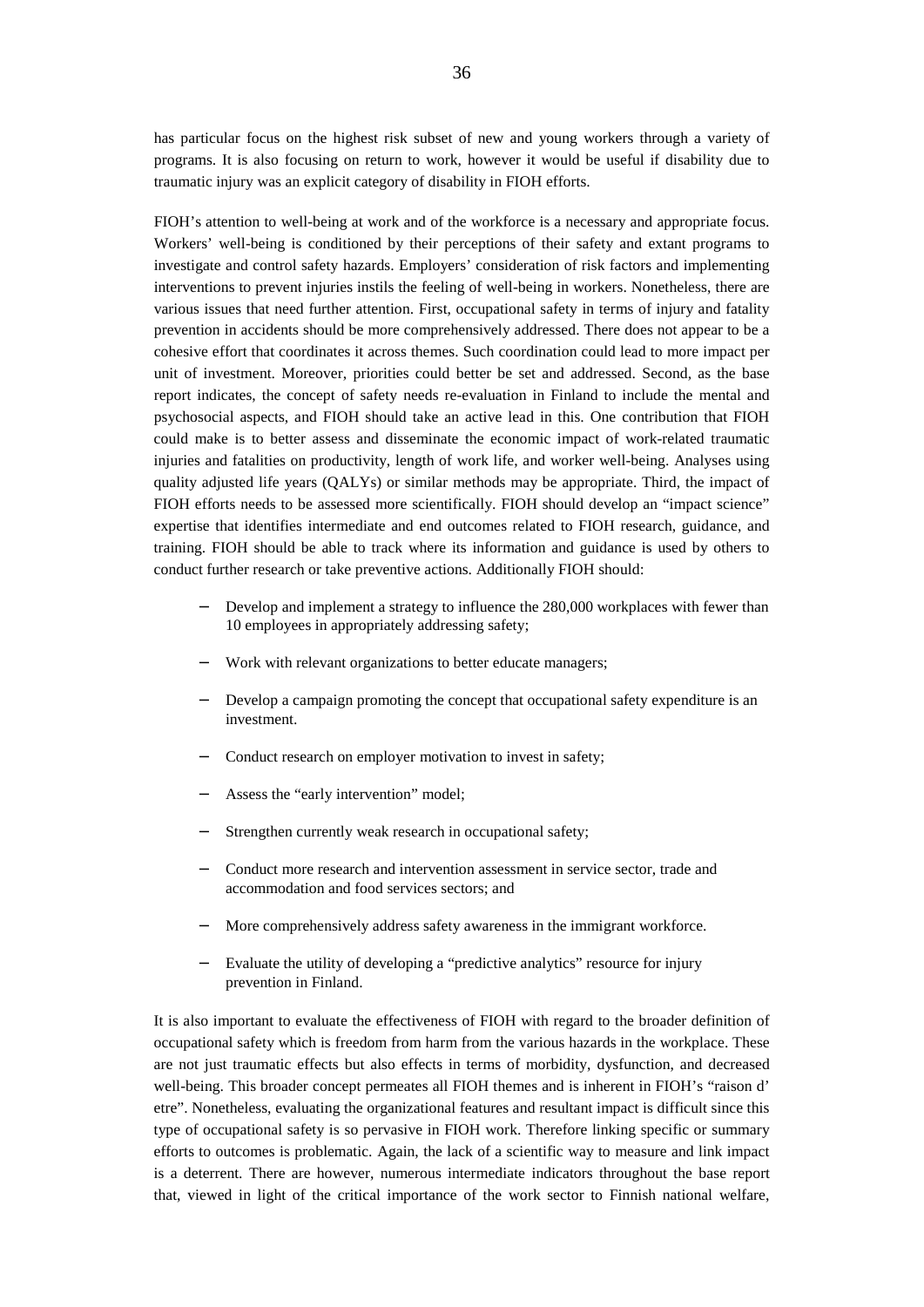indicated that FIOH efforts are highly relevant and impactful. Further, to increase FIOH's impact, there is a need for a broader focus on research on interventions, from tools and process designs to policy research. This is embodied in the spirit of the "creating solutions" aspect of the Innovations Model, and it merits further emphasis.

Overall, the role of FIOH in collaborating and partnering with other institutions and organizations involved with occupational safety is strong. The interaction with Center for Occupational Safety (COS) is appropriate and appears to be synergistic. It could be made stronger if there was a designed effort for COS to identify problems that needed investigation and for FIOH to conduct the investigation. FIOH also should have a dedicated effort to analyze the body of compensation data to identify categories of injury scenarios that need further investigation. Upon completion of the other various investigations FIOH should work further with COS to promote implementation of solutions.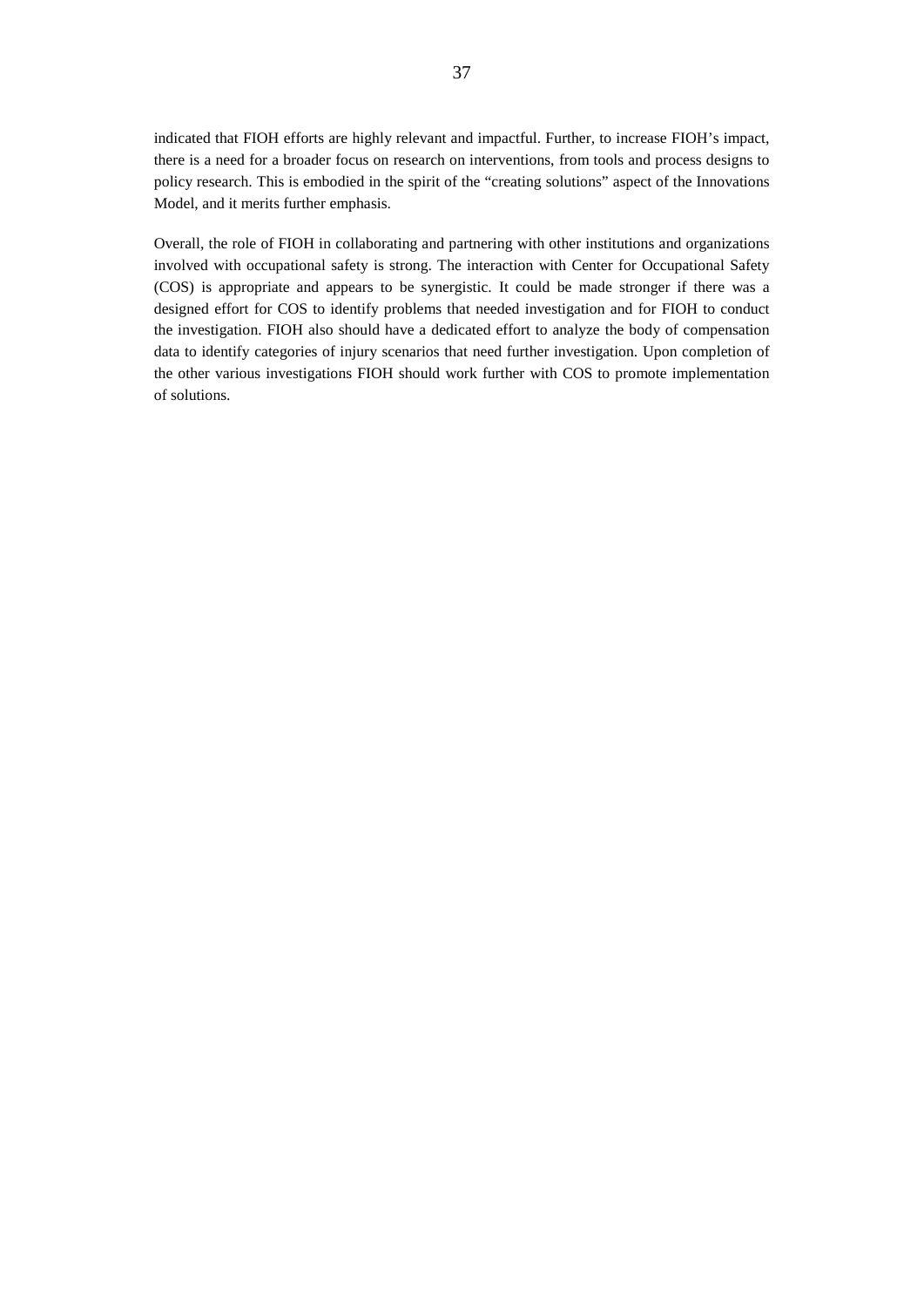## APPENDIX III

#### **Report on the Status of Occupational Health Services in Finland and on the Role of the Finnish Institute of Occupational Health in the Development of Occupational Health Services**

Occupational health services (OHS) in Finland were established and further developed within the realms of labour market practices, typical for the Nordic countries. In the early  $20<sup>th</sup>$  century companies within the manufacturing and pulp and paper industries employed physicians and nurses and even ran hospitals for their employees as publicly organised health services were scarce. Those health services over the years were looked upon as fringe benefits and were included in negotiations and agreements between employers' associations and labour unions. Labour market relations were also regulated by legislation, and occupational safety and health became important areas for control by government agencies. The 1978 acts on occupational health care and the Finnish Institute of Occupational Health (FIOH) demonstrate very clearly this tri-partite governance structure of occupational health in Finland.

The report describes the historical development of OHS from "the early days" of workplace medical services to "statutory preventive OHS" (1978-), OHS as a "resource for workplace development" (early 1990's), the introduction of guidelines for "Good Occupational Health Practice (GOHP)" (1997), the intensified "medical care orientation" (2000-) and the impact of the financial crises, starting in 2008, calling for a redirection of OHS to support the reduction of the number of disability pensions, work ability promotion and longer working careers.

The authors cite statistics that a steady increase in "medical treatment visits" since 1993, whereas employee health checks have declined and the number of workplace inspections has remained unchanged. Important reasons for this development are the State Insurance Institution's reimbursement policy, and the deterioration of public sector primary care, which has increasing difficulties to offer services to working-age people. The report finds this trend unsatisfactory, not in line with Good Occupational Health Practice (GOHP), and not supporting national working life strategies nor the Government policy "Occupational health 2015".

The role and functions of FIOH are discussed in the report. FIOH has a dominating role in the training of OHS specialists of different professions and influences the attitudes and knowledge utilisation of those practitioners. FIOH develops work processes and tools to support the implementation of GOHP. The impact of these measures has not been significant, though, indicating that "governance by information", employed widely by the Government and state agencies, has low potential to change actual practice. In addition, FIOH provides, as an expert body, information and advice to the Government, public authorities, labour market organisations, the general public, private and public employers and workplaces.

The IEG finds that the present FIOH strategy is well aligned with different government policies aiming at prolonging work careers, improving work environments and working life and promoting well-being at work. FIOH forcefully tries to influence OHS in Finland and encourage services to change their present orientation from "medical treatments" to workplace development in line with GOHP. The IEG echoes the view expressed in the report as an important opportunity to change the course of OHS by supporting OHS service providers to innovate and to spread and implement those practices elsewhere. FIOH can to that end utilise an already existing network ("SEITTI") for learning collaboratives.